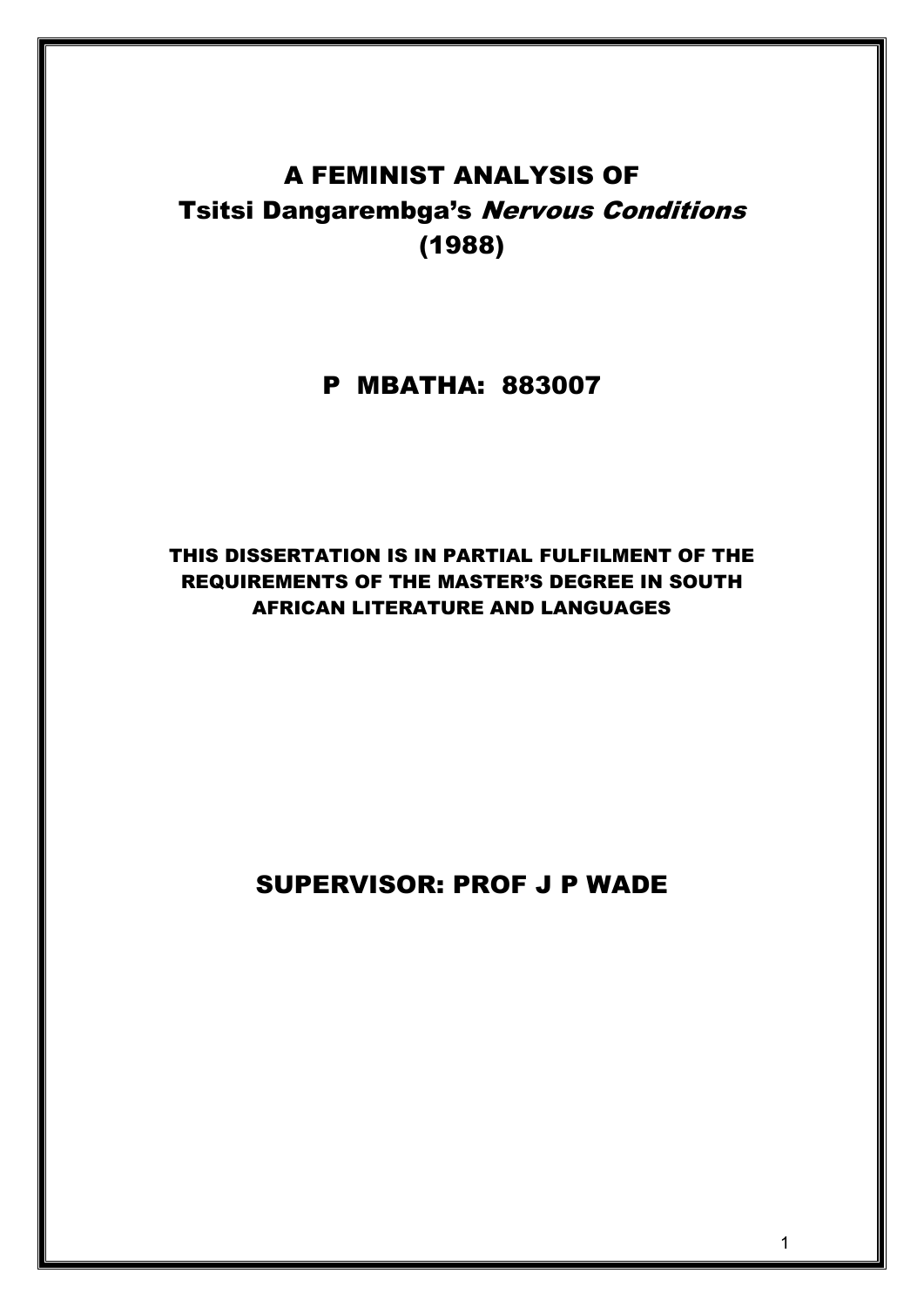## ABSTRACT

The thesis provides a feminist analysis of the Zimbabwean women writer Tsitsi Dangarembga's novel, *Nervous Conditions* (1988), reading the novel as a critique of African patriarchy.

The thesis examines the different ways in which African patriarchy broadly manifests itself regarding the subaltern position of women. It then analyses a range of feminist theories, extracting from them concepts useful to an understanding of the novel.

Finally, the thesis analyses in detail Dangarembga's novel in the light of an understanding of African patriarchy and feminist theories.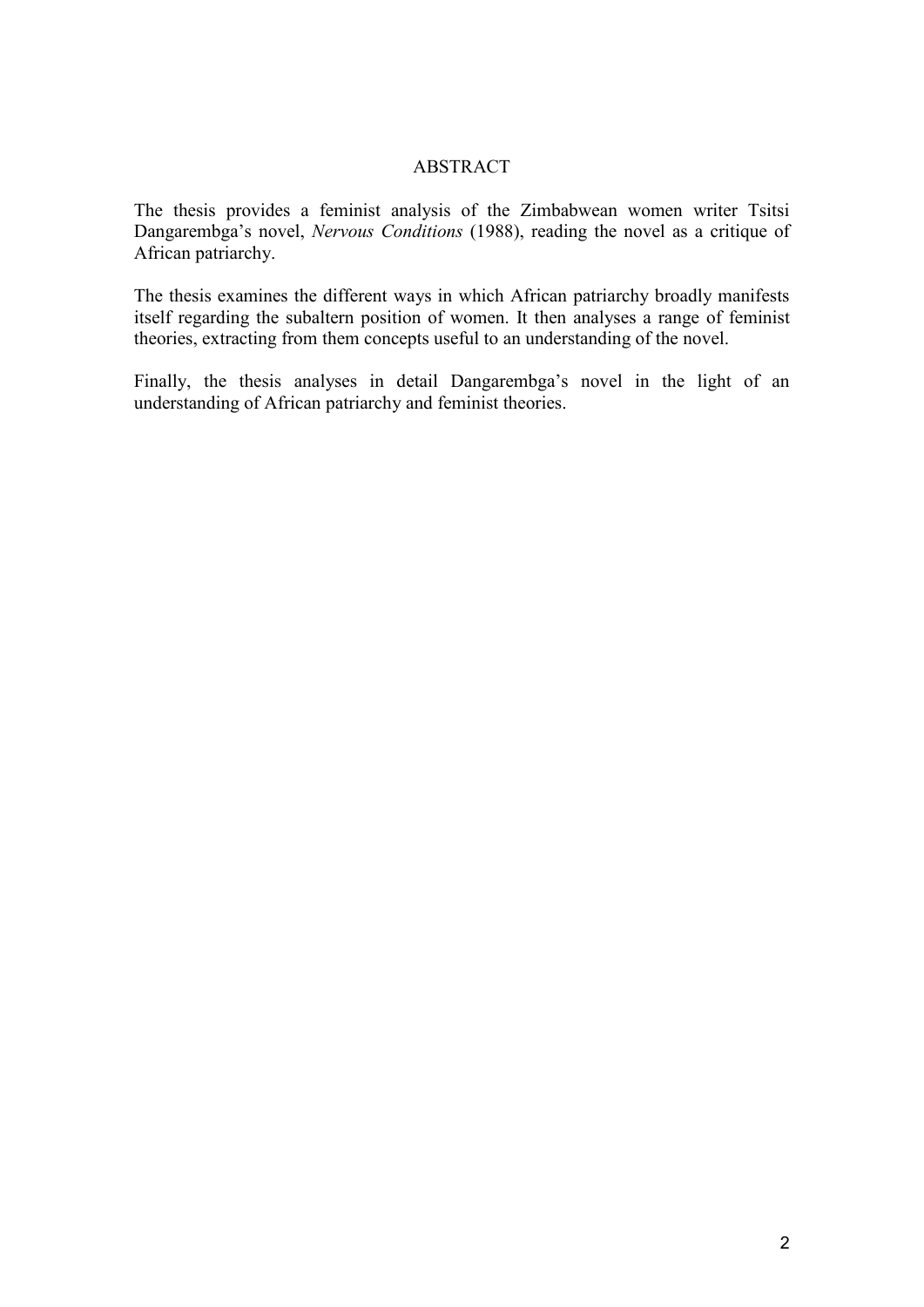# **CONTENTS**

| <b>Chapter</b>                                         | Page            |
|--------------------------------------------------------|-----------------|
| <b>Chapter 1: Introduction</b>                         | 4               |
| <b>Chapter 2: The Author's Biography</b>               | 12 <sup>°</sup> |
| <b>Chapter 3: The Role of Women in African Culture</b> | 15              |
| <b>Chapter 4: Feminist Theories</b>                    | 20              |
| <b>Chapter 5: Textual Analysis</b>                     | 36              |
| <b>Chapter 6: Conclusion</b>                           | 55              |
| <b>Bibliography</b>                                    | 58              |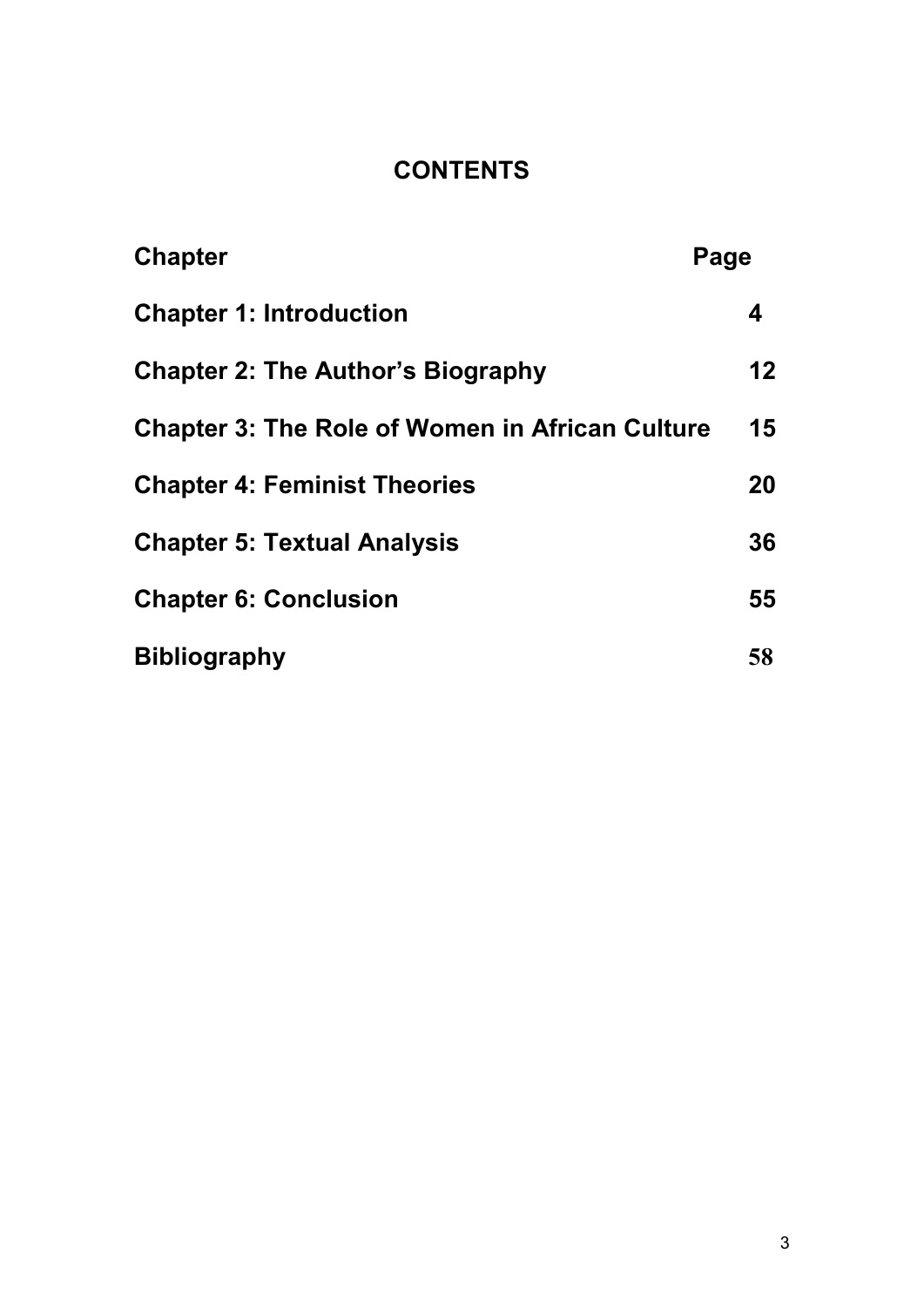#### CHAPTER ONE: INTRODUCTION

#### 1. INTRODUCTION

African women's literature is of significance for feminist theory because it focuses mainly on issues from women's perspectives and experiences such as sexism, gender relationships, marriage, politics, education and employment. In essence, African women's literature portrays their quest for emancipation from male dominance.

While recognizing the ambiguities of this term, 'African' in the context of this thesis refers to black females of the African continent whose lives were for a long period determined by colonialism. Various forms of sexism are treated in African women's literature, as understood and experienced by African women. In the black family domain there is a relatively strong influence of patriarchy and male dominance whereby the family is mostly male headed and male children are preferred to female children because male children can maintain the patriarchal system. The stereotyping of women as being less valuable than men often results in women's displacement, whereby young women are either married away or involved in some non-formal relationship with a married man.

In marriage and in dating situations, women are often exploited and abused by men in their lives. Within African communities there is a notion that the happiness of a married woman depends on her ability to have children, preferably male children. A woman without children is regarded as a curse and a failure. Abusive relationships characterise many marriages, which hinders women's progress in life. In African societies men marry additional wives without consent of their first wives.

The wider society is influenced by the family structure, where men are firmly placed at the centre of both family and community lives, while women are marginalized and treated as second-class citizens. Women's work domains are restricted to their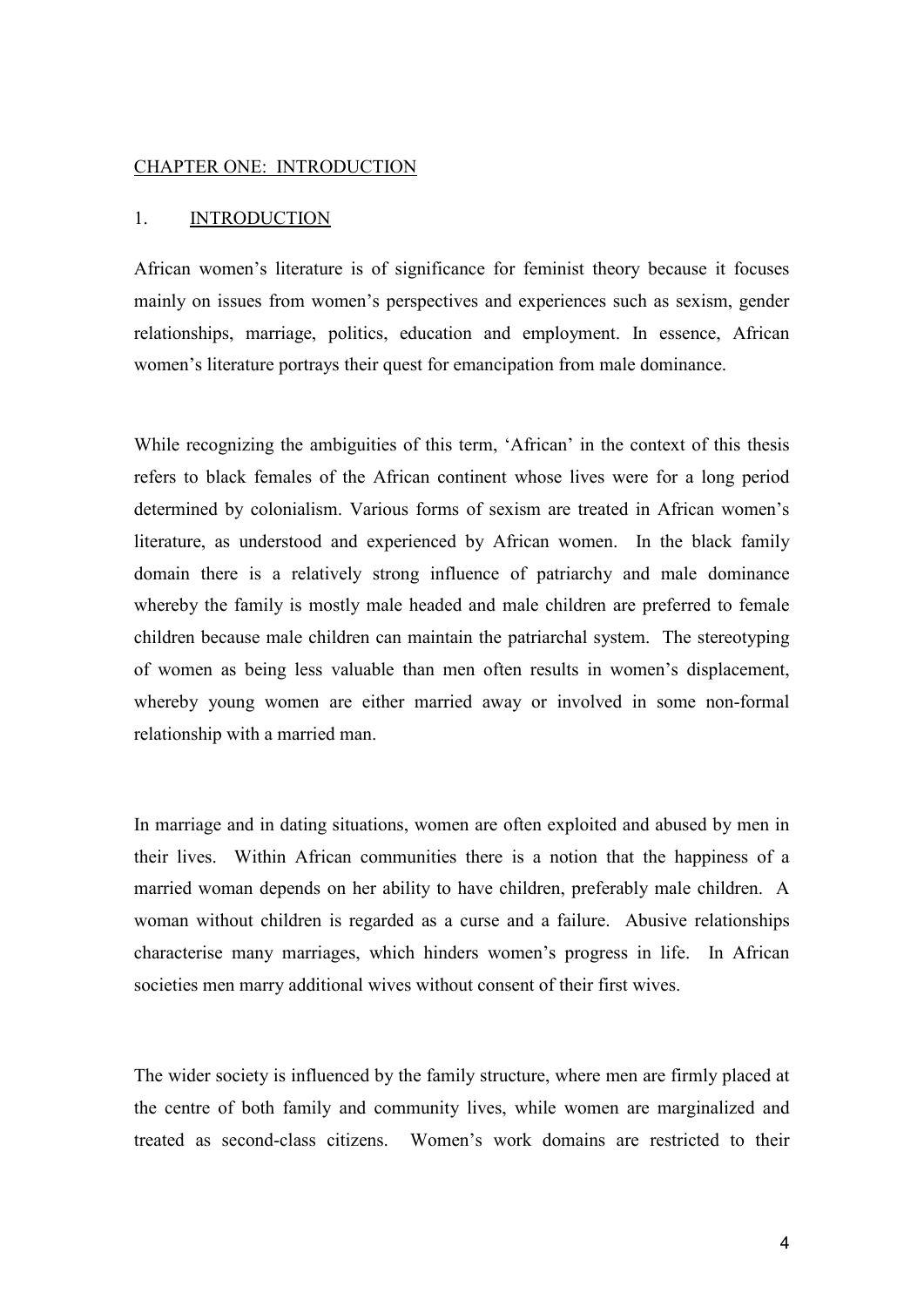household. Women who try to acquire high levels of western education and to secure key positions in governments, business and religious organizations are often ridiculed and accused of being subversive.

Central to African women's literature are the motives of resistance, positivity, triumph, quests for a better life, and emancipation from sexism, racism and poverty. When in crisis many women do not just fold their arms in tears and self-pity but often seek liberation from subjugation through writing. African women's literature depicts African and diasporic women searching and finding success and happiness outside marriage, suggesting that marriage and motherhood are not the only keys to female happiness and fulfillment.

African women writers explore ideal and actual issues concerning black women using autobiography and other literary forms. Their literature is 'post-colonial' in that it explores new relationships and identities within societies that have recently acquired liberation from oppressive colonialists. However it is not confined to this period, also exploring pre-colonial and colonial life in Africa.

The Zimbabwean writer Tsitsi Dangarembga's Nervous Conditions (1988) is a novel that shares many of the preoccupations of African women's autobiographical writing, and is spoken throughout by a single narrator who may be defined as "a narrative voice" or "speaker" of the text, one who supplies the "I said" tags and descriptions. The narrator of Nervous Conditions is an internal participant of the story, and a seemingly reliable one since the rendering of the story and its commentary affords the reader the opportunity to accept it as an authoritative account of a non-fictional truth (Rimmon- Kenan 1987:87).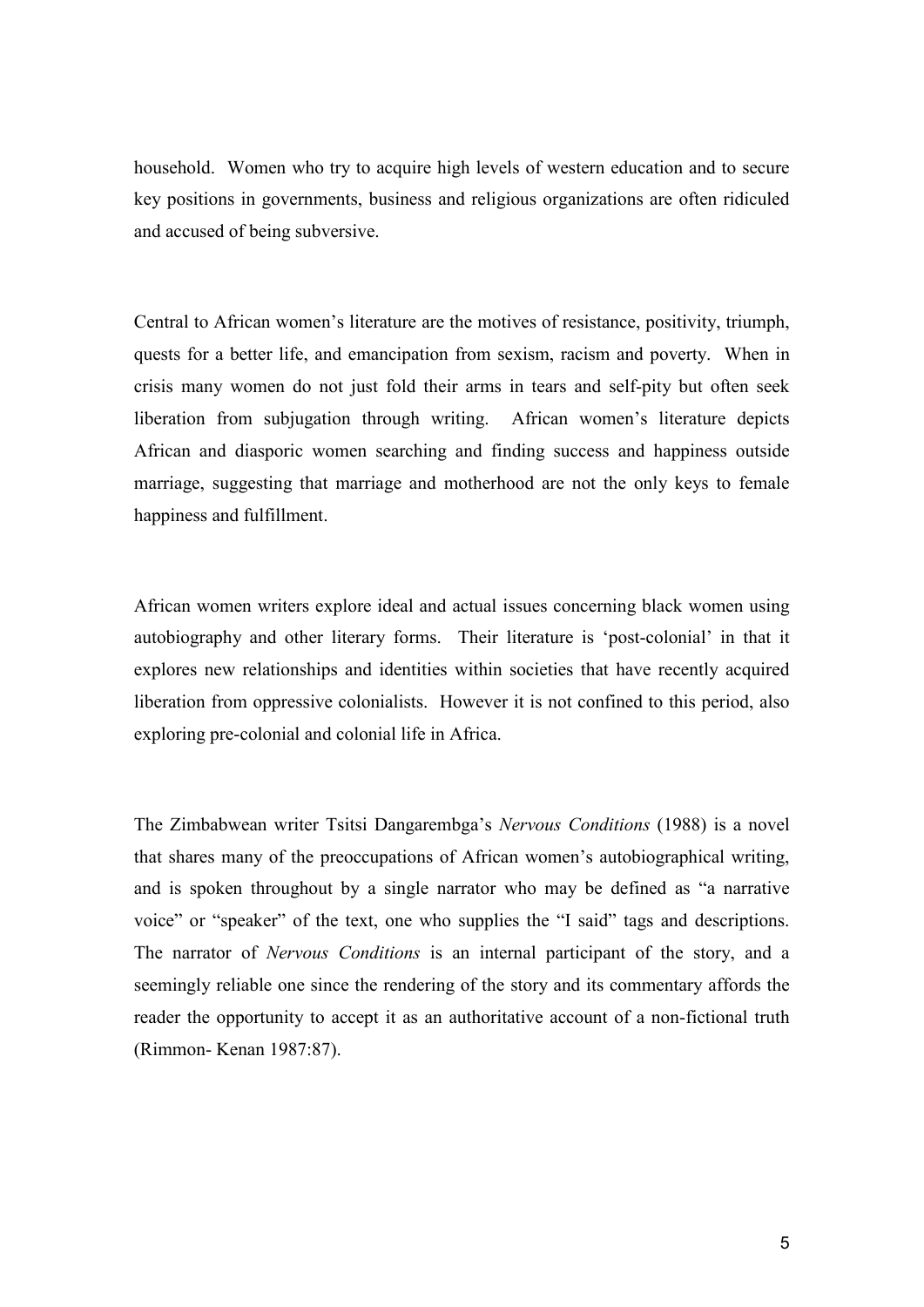The narrator is a `woman who has already experienced the occurrences described in the text; the protagonist is a young woman trying to overcome hardships and develop herself to the fullest. As a woman she's undermined and deemed inferior. This subordination is further influenced by cultural ideologies that accord men a higher status than women. The text explores how a Shona woman being oppressed by cultural norms, patriarchy and race had minimal chances for social advancement.

#### 1.1 THE AIMS OF THE STUDY

This study explores the gender, race, class and cultural experiences of black African women. It will analyze Nervous Conditions (1988) from a feminist point of view of women's subjugation. The main argument of this study is based on the notion that even though gender oppression against women is widely discouraged and is in the process of being eradicated, unequal power relations between the sexes still lingers. Women still suffer daily infringement of their basic rights as human beings and live with the ever present experience of sexual oppression.

The focal point of this exploration is an analysis of the role women play in the novel and to expound on how patriarchal oppression fosters discriminatory treatment against women. The established norms and decorum sanctioned by culture as a whole which relegate women to subordinate positions are investigated. Tsitsi Dangarembga's Nervous Conditions (1988) is used as a point of focus critically to investigate the oppressive experiences of African women, all of whom now live in post-colonial African societies.

## 1.2 PERSONAL MOTIVATION

Until recently the subordinate position of women was largely taken for granted. Women's place was in the home, and they were excluded from what were considered to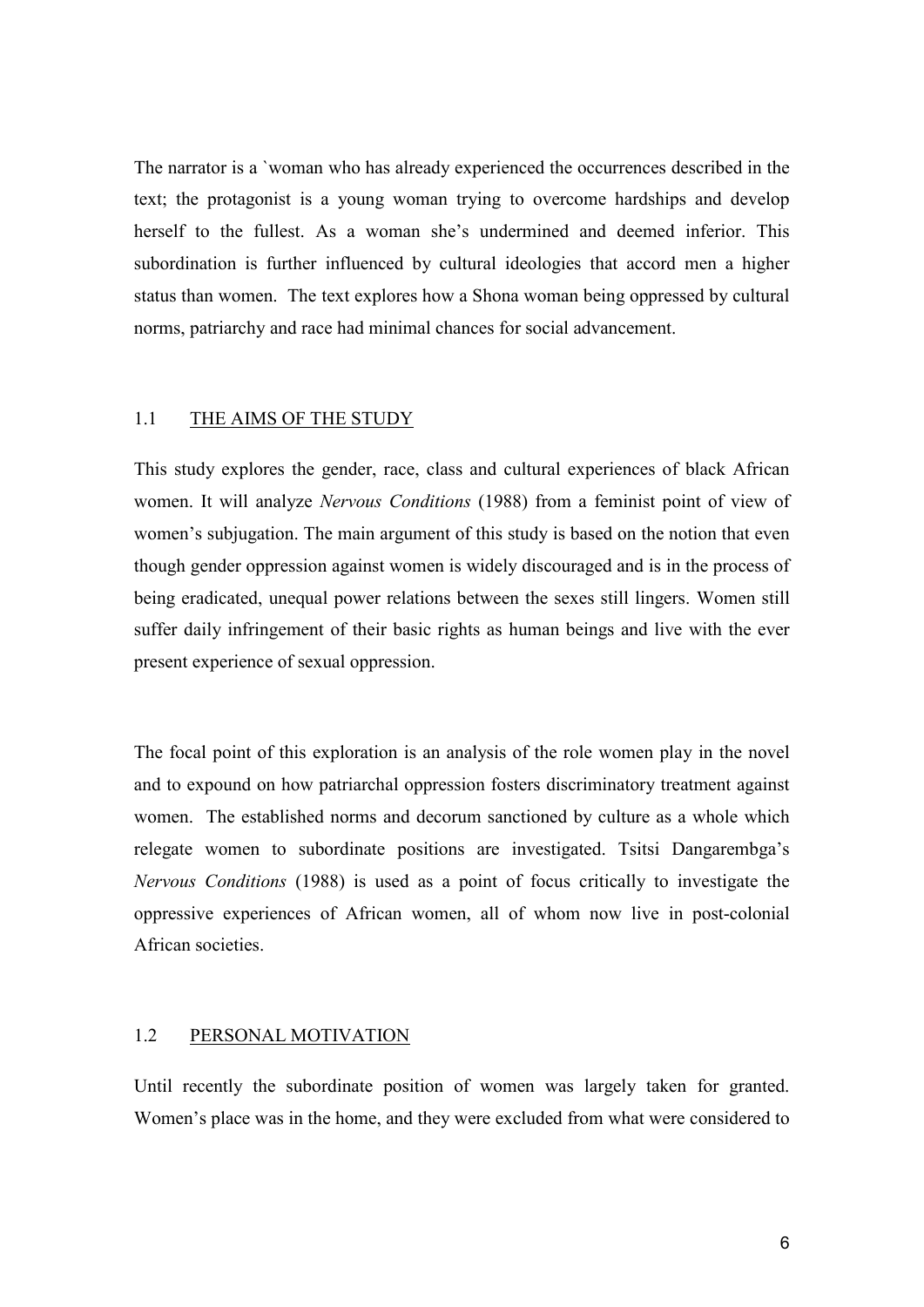be the important activities in society. The greater recognition of gender disparities in recent years has led to the increased efforts by UN bodies, government and nongovernmental organizations to combat all forms of gender discrimination. In the light of this many countries around the globe have gender equity firmly enshrined in their constitutions.

Women's organizations are bringing new issues to the agenda and perspectives for the development of more just and humane societies that will be based on equal opportunities for participation and decision making for everyone, women and men. Women challenge laws and constitutions that do not uphold gender equality. In addition they are moving into government, legislative, NGO's and other leadership positions previously the exclusive domain of men. They are fighting for female presence in areas where women were previously marginalized.

However, universal gender discrimination still persists; there are many obstacles that continue to stand in the way of women's absolute liberation from gender oppression. Our cultural traditions reinforce the power of men over women despite laws combating it. In some African societies, women who challenge notions of male superiority risk being ostracized by their communities since male supremacy is venerated unquestionably by the majority of women. In African societies a woman is still expected to be dependent on male leadership and the excuse for this is that it is "our culture". The so-called African culture and tradition deny women their fundamental human rights and a closer analysis of culture reveals its selectivity and discriminatory nature. Only those aspects of culture, which uphold the subordination of women, are being considered as culture. Culture and traditions are employed as excuses in explaining away the gross violations of human rights that women suffer. I therefore felt compelled to expose gender oppression prevalent predominantly in African societies due to traditional cultural norms, which accord men a higher status than women. This affects the lives of women to the point of inhibiting their aspirations for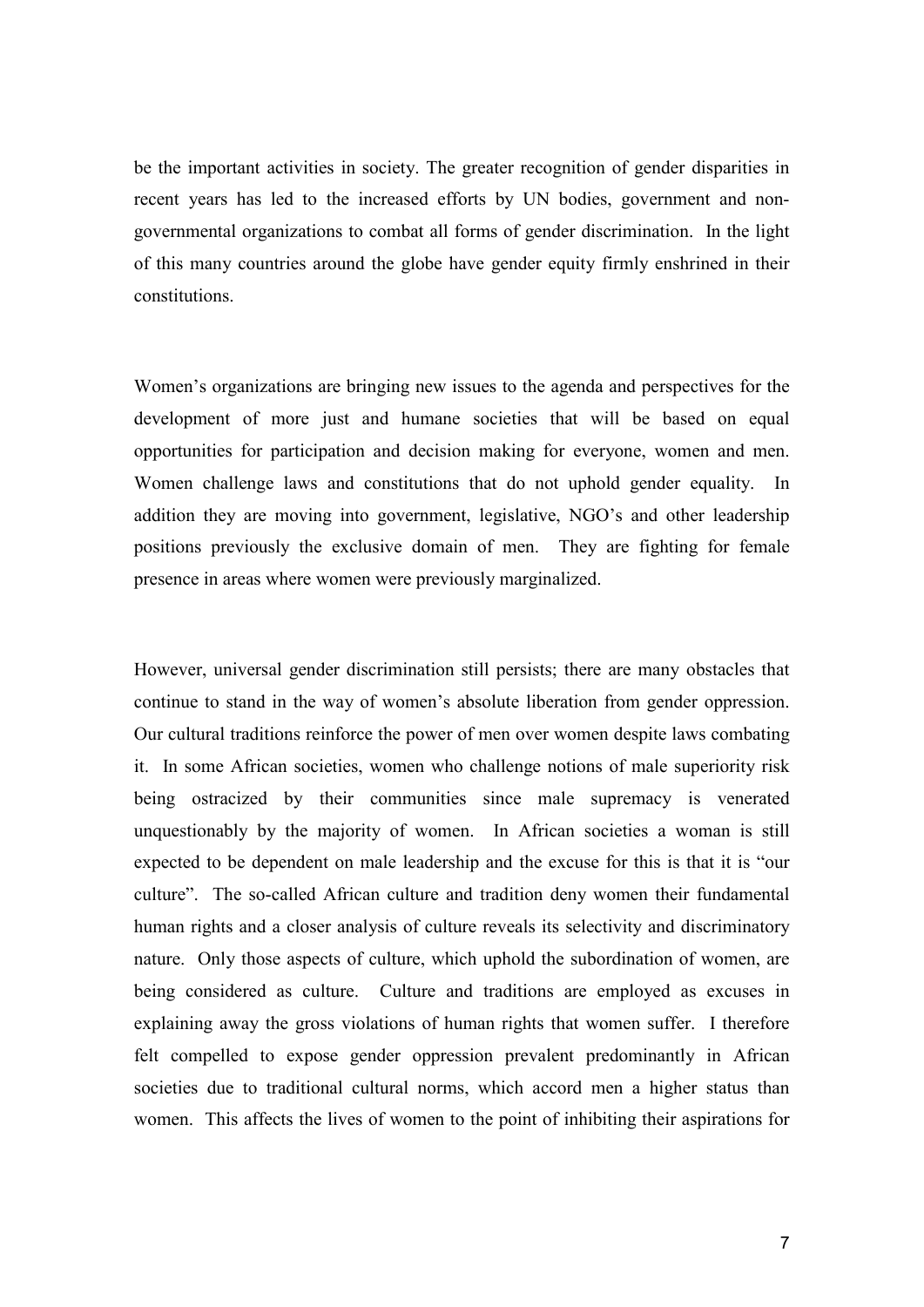social mobility. I am of the opinion that the high rate of women abuse, discrimination and ill treatment, male domination and sexual harassment amongst other forms of abuse should seriously be confronted.

### 1.3. WOMEN AND HOUSEHOLD PARTICIPATION

The household is often the main and sometimes the only place where women participate. Women are almost universally responsible for caring for children and other members of the household and for all domestic work that their caring role entails.

Wolpe observed that:

Many South African women are trapped in traditional roles because men do not take equal responsibility for family care and will not do what they regard as women's work. (1997:23)

Women have 'the primary responsibility for their families' health and for provision of food, water and fuel and their work is not only unpaid, but largely unrecognized as well. Their major responsibilities for the households' well-being do not always mean decision making power within the family' (Karl 1995: 03).

In many cases women do not have equal control over the management and allocation of family income, especially if the income has been earned by men in the family. This is clearly illustrated in Tsitsi Dangarembga's Nervous Conditions where the protagonist's paternal uncle Babumukuru had entire control of his wife's income by virtue of being the family head.

Women are locked up into domesticity in their households. The subordinate positions that are held by women within the marital setup are disguised in idealized images of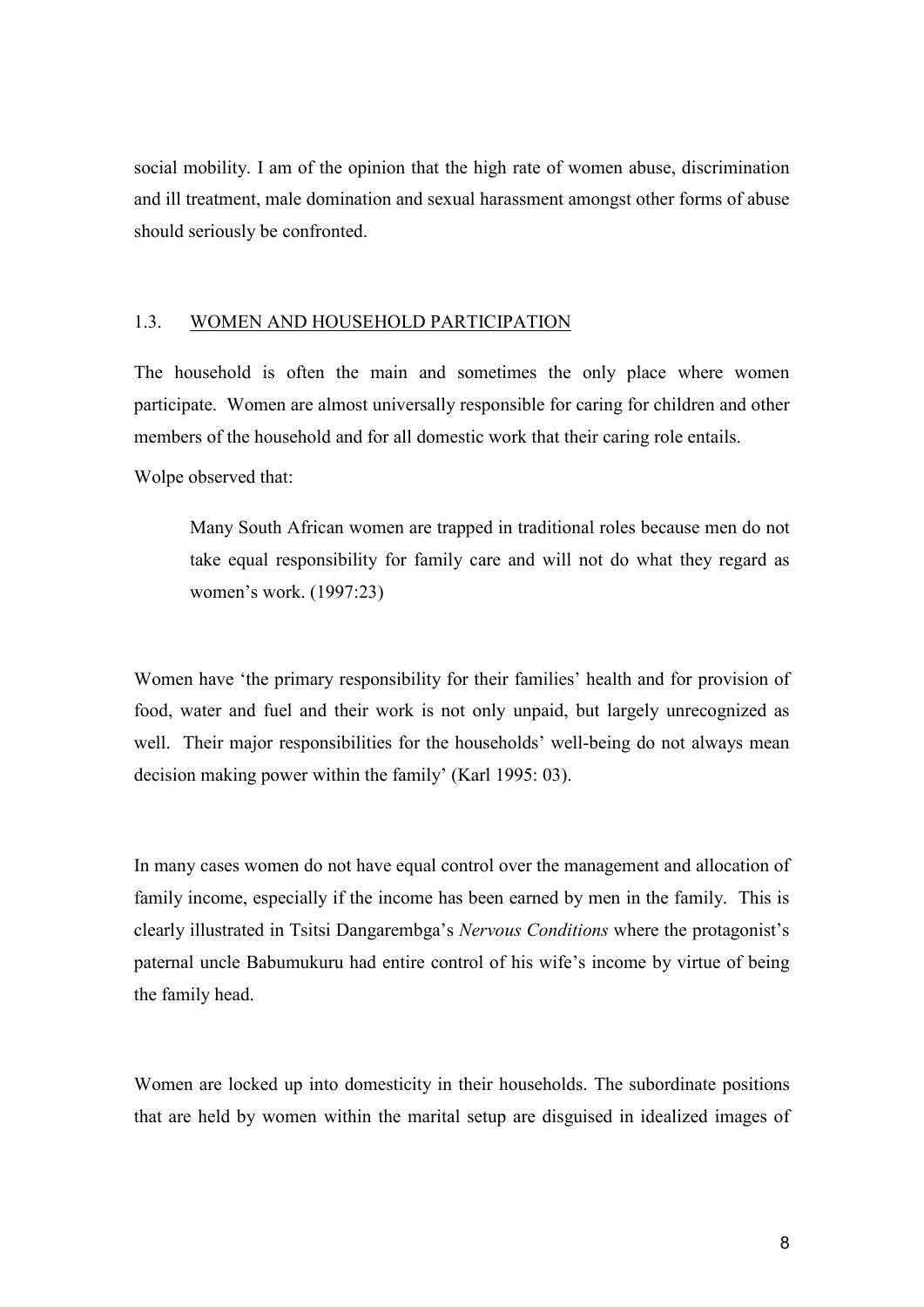women as perfect wives and mothers. Since the task of caring for children is often the responsibility of the wives, they are conceived by societies as transmitters of culture and traditions.

Working women carry a double work burden since they also perform all household chores. Despite their willingness to endure the heavy load placed on their shoulders their work is rarely valued. Women, who often accept their roles passively and are outwardly complacent, bolster their husbands' status within their community. The latter also enjoys respect for having 'docile wives'.

A man who assumes domestic chores like cooking and cleaning may be subjected to ridicule as he would be regarded as lacking authority and control over his wife. He may even be called 'a woman', because of the work he does. As it will be pointed out in the analysis of Nervous Conditions, Jeremiah and Takesure are portrayed as lazy and interested in drinking beer rather than helping MaShingayi with her daily chores.

Women's status in the household affects their ability to participate outside the home. While women can often assert influence in public through the males of their household, women's secondary status in the family frequently precludes them from taking a direct part in the outside world. Moreover since they carry a major burden of childcare and domestic work they often face severe time constraints on their participation outside the home (Karl 1995: 03).

Women's unpaid household work is usually not valued or considered a contribution to the economy. Karl explains that:

Lack of income on the women's part or lower income, reduces women's decision-making power in the household. The inequalities women face within their families have an adverse effect on women's self esteem. Studies have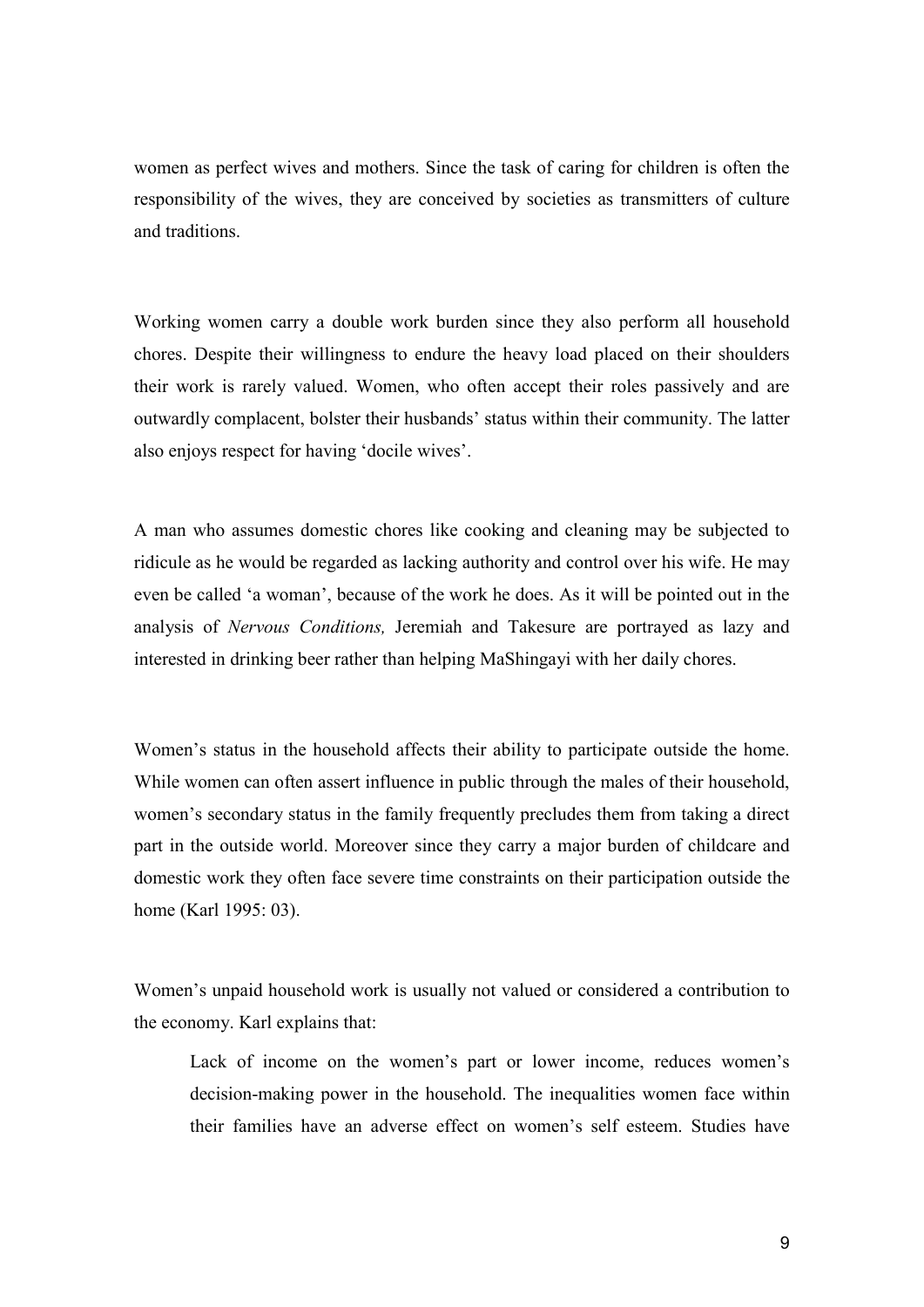shown that women's participation in the economic life affords them a basis for self respect and social dignity (4).

To conclude: partnership in household responsibilities will result in women's increasing involvement in society and the greater decision making power in the home.

### 1.4 THE CONTENT OF CHAPTERS

Chapter one provides a preamble of the study. It describes the personal motivation for undertaking the study, the aims of the study and provides a literature review on women's household participation and how this precludes them from social mobility and political involvement.

Chapter two provides biographical information of Tsitsi Dangarembga. The similarities between Dangarembga's novel and her real life experiences are investigated.

Chapter three explains the role of women in African culture as well as the effects of gender discrimination on black women particularly of African origin.

Chapter four explains the theoretical framework of feminist theories i.e. Radical, Socialist, Post structuralism and black feminist theories. Theses theories are utilized to portray women's subordination in the novel.

Chapter five, deals with an analysis of the text, Nervous Conditions. Here I explain the manifold oppression that affects the lives of women in the novel.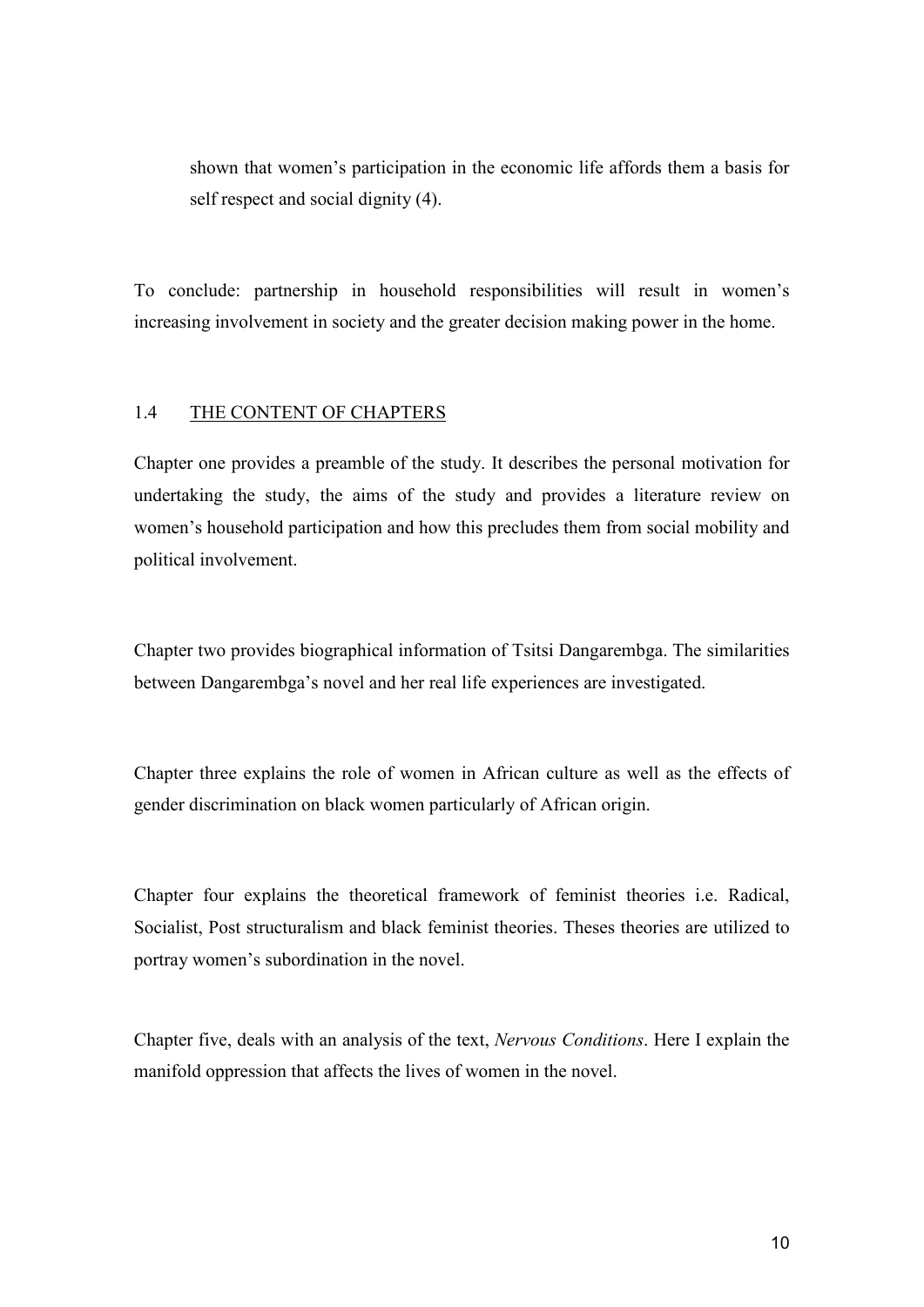Chapter six provides a summary and conclusions for the study.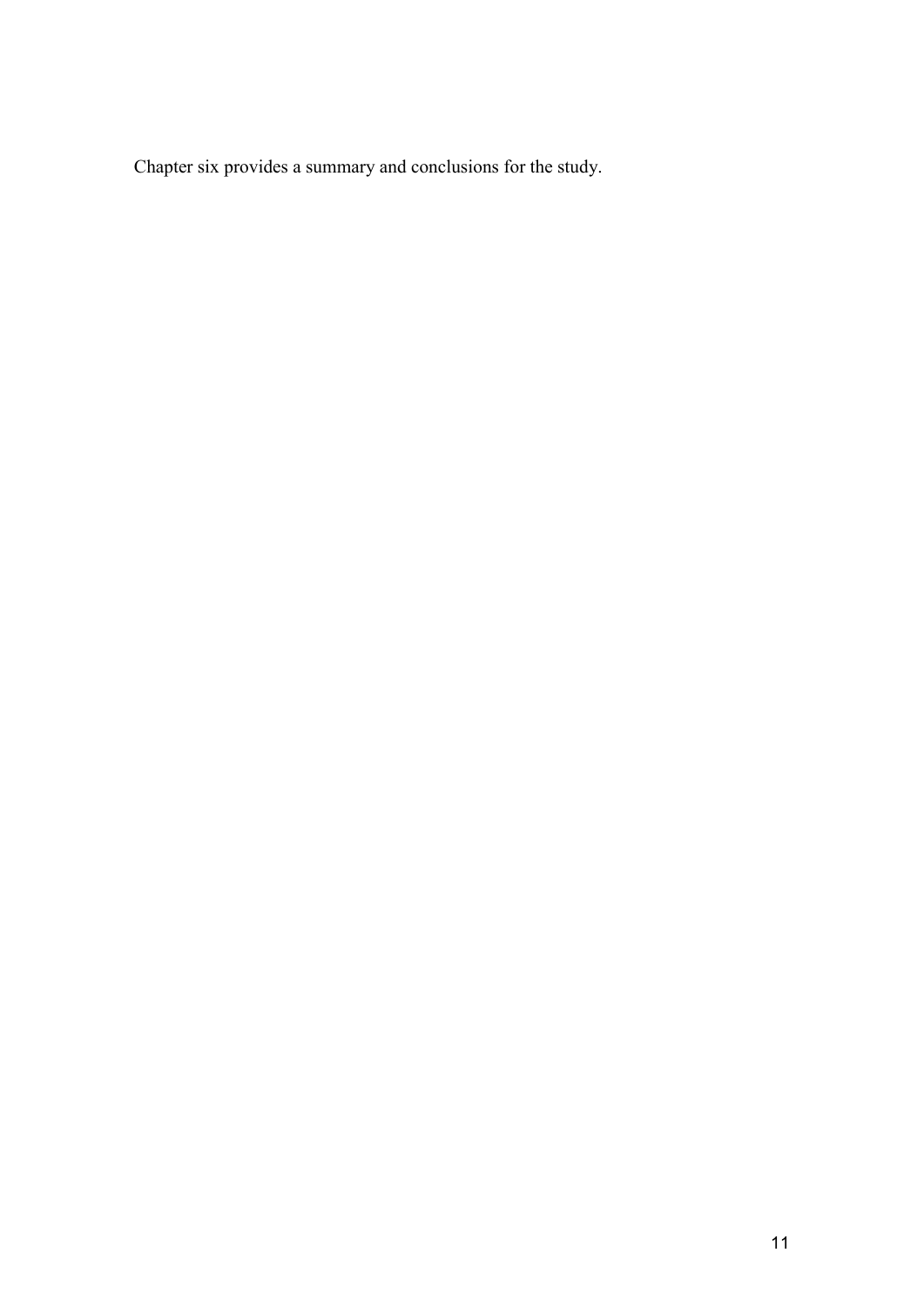# CHAPTER TWO

#### 2.1 THE AUTHOR'S BIOGRAPHY

The novelist and playwright Tsitsi Dangarembga was born in 1959 in Mutoko in Rhodesia (now Zimbabwe). At the age of two she went to England with her family where she began her education in a British school. Like her central character, Nyasha in the novel, Dangarembga spent her childhood in England (age's two through six). Although there are many autobiographical parallels between Nyasha and Tsitsi, she says her novel is not an autobiography (Wilkinson 1992: 190); however, Tsitsi identifies herself with both of her central characters: Nyasha who received her education abroad and Tambu who was educated in Zimbabwe.

In an interview with Jane Wilkinson in 1989, Dangarembga said that she wrote: 'of things I had observed and had had direct experience with, larger than any one person's own tragedies… a wider implication and origin and therefore were things that needed to be told" (1992: 190). In the light of this Dangarembga's Nervous Conditions contains autobiographical elements in the sense that many of the events which took place in the novel are the things she confronted in her real life experience. The difficulties Dangarembga faced when she returned from England is clearly discernible in Nyasha who was discriminated against on the grounds that she was black, female, educated and most of all anglicized. It was at the age of six when Dangarembga returned to Rhodesia and concluded her early education.

Dangarembga returned to England in 1977 to study medicine at Cambridge University, hoping that she would serve the people of her society; however, she did not complete her studies. She then returned to Rhodesia just before it attained independence in 1980.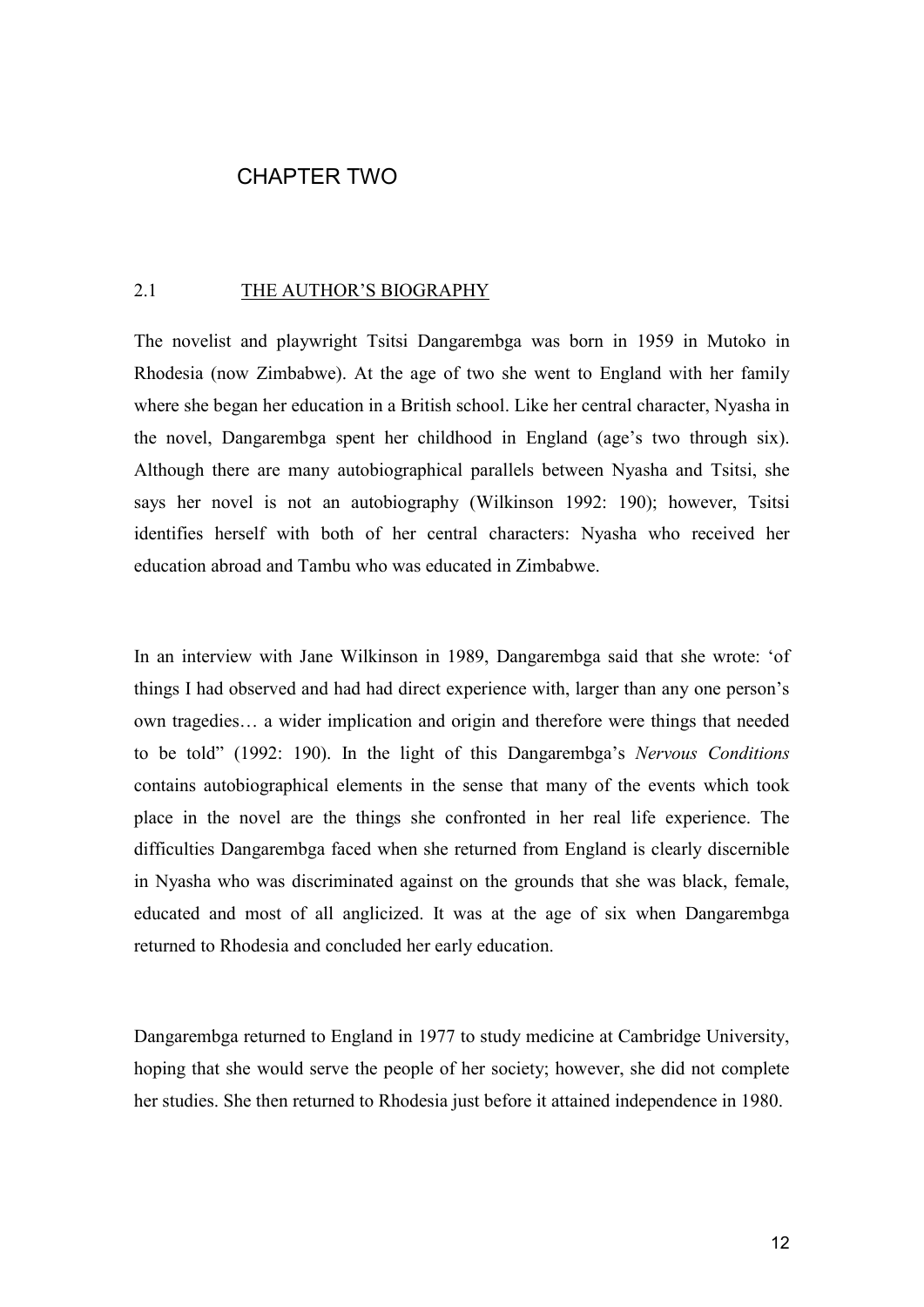On her return to Rhodesia/Zimbabwe she continued with her educational pursuits. She enrolled at the University of Harare to study psychology. While studying in Harare, Dangarembga held a job at a marketing agency as a copywriter. She was also a member of the drama group affiliated with the University. Dangarembga considers this period as the most significant for her creative development. She wrote many plays that were put into production at Harare University. In 1983 Dangarembga wrote a play, 'The Lost of the Soil'. She subsequently became an active member of a theatre group called Zambuko which was directed by Robert McLaren. In this group she was instrumental in the production of two plays, 'Katshaa' and 'Mavambo' (Brüner 1993: 196-197).

In 1985 Dangarembga explored prose writing and she wrote and published a short story in Sweden, The Letter. In 1987 she published a play in Harare called 'She No Longer Weeps'. Dangarembga was almost unknown until she published Nervous Conditions which appeared in 1988. Her real success and popularity came at the age of 25 with the publication of this book. Nervous Conditions was the first novel to be published in England by a black Zimbabwean woman.

Dangarembga had some difficulties in getting Nervous Conditions published until she took it to Women's Publishers. Explaining how Dangarembga's text was rejected, Doris Lessing said, 'it was criticized by male critics as being 'negative', and presenting an unfair picture of the lives of black women' (Wilkinson 1992:03).

In 1989 Dangarembga's Nervous Conditions was awarded the Commonwealth Writers Prize. Prior to this she had won a second prize in the Swedish Aid Organisation, SIDA's, short story competition. After Nervous Conditions was published in Denmark, she travelled there in 1991 to be part of the Images of Africa Festival. Dangarembga continued her education in Berlin at the Deutsche Film und Fernseh Akademie where she studied film directorship. While studying she made many film productions,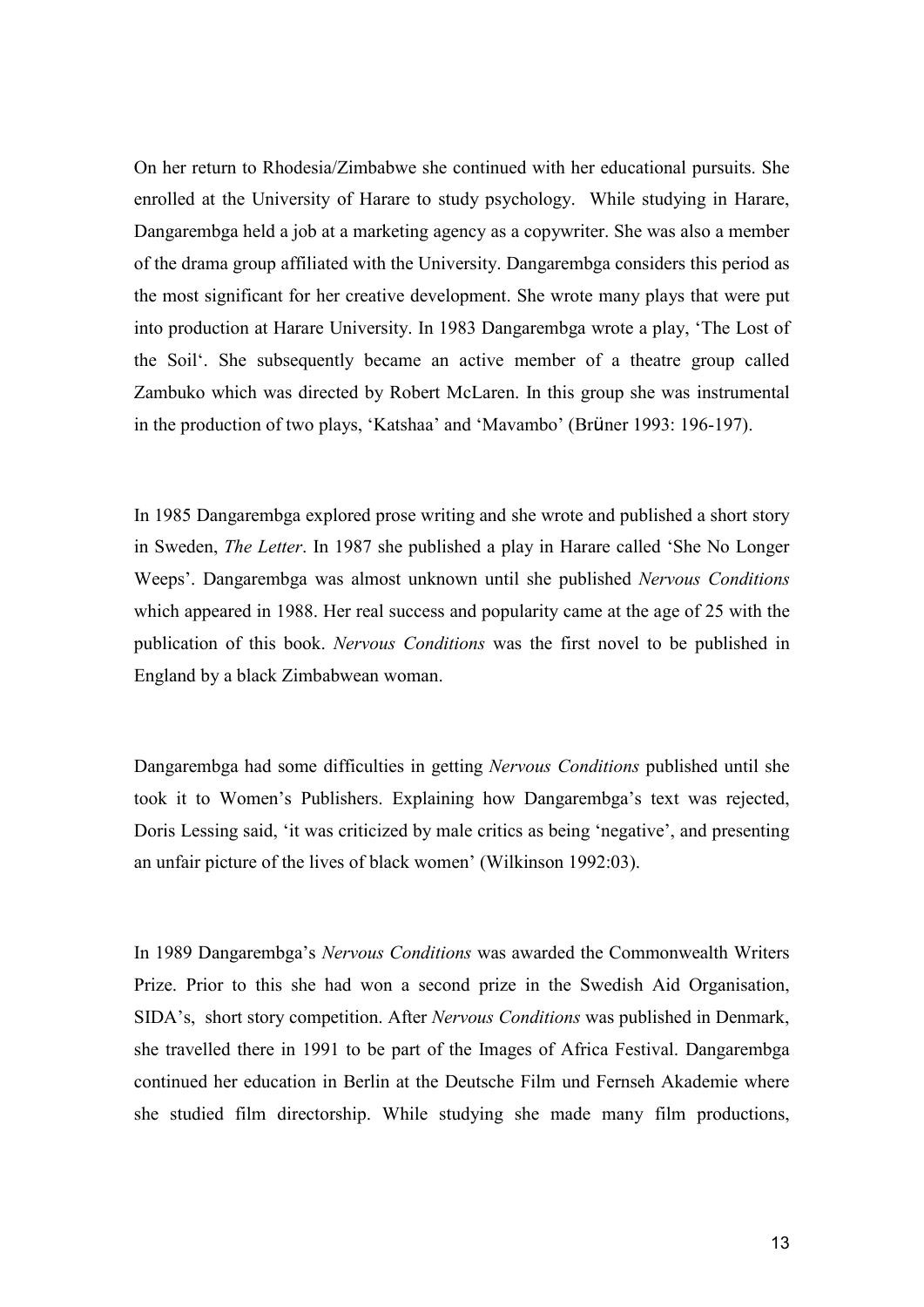including a documentary for German television. She then made a film entitled Everyone's Child (1996).

Nervous Conditions derives its title from Jean-Paul Sartre's renowned introduction to Frantz Fanon's The Wretched of the Earth (1961), which states that 'The colonial condition is a nervous condition'. Dangarembga's characters (Nyasha, Maiguru, MaShingayi and Tambu) experience nervous conditions brought about by gender discrimination, social class and the cultural norms, which relegate these women to inferior positions. Nyasha's identity crisis in the novel corresponds with Dangarembga's assertion that, 'I do not have a fund of our cultural traditions or oral history to draw from' (Wilkinson 1992: 02). Dangarembga acknowledges that during her early childhood she had not been exposed to her traditional culture due to the proponderence of western culture.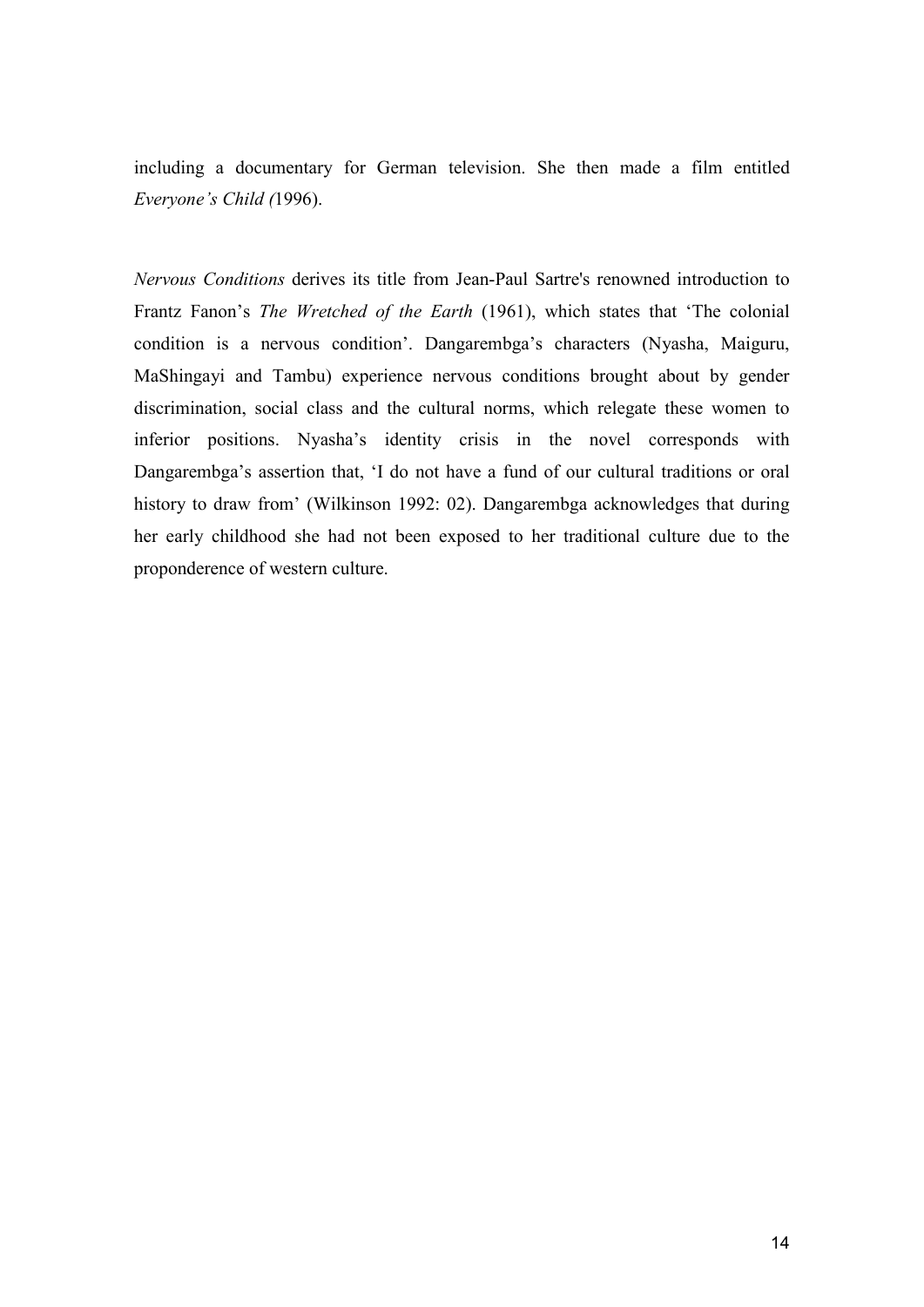# CHAPTER THREE

### 3. THE ROLE OF WOMEN IN AFRICAN CULTURE

A culture contains structures and practices that uphold a particular social order by legitimizing certain values, expectations, meanings and patterns of behavior (Weedon 1987). In general terms, culture refers to the shared beliefs, values, traditions and behavior patterns of a particular group (Peplau et al 1999:27). Every part of our existence is determined by culture; the lives of women and men are shaped in crucial ways by the social and cultural worlds they inhabit. As such gender relations are contingent on the observance and acknowledgement of the power of culture.

Social roles are prescribed by culture. How a member of each group should behave is influenced largely by the cultural norms. Traditional cultures define distinctive roles for male and female. The father is the acknowledged decision maker for the family. In Nervous Conditions the male dominance is an accepted way of life, as it will be demonstrated in the analysis. These traditional attitudes about gender are prevalent within African communities and are strongest in rural areas.

In these areas dominance and aggression is a province of men while female nurturance is the province of women. At times women take over the task of being bread-winners, and are thus not only confined to the primary responsibility of cooking and taking care of children. Peplau observes that in African culture the males have to demonstrate and earn their masculinity through engaging in awesome and strenuous efforts. Masculinity is something that boys must achieve through strenuous efforts, a process of virilization denied to women. These efforts require that they should be separated physically from females. The tasks that these males perform inculcate the endurance of pain and the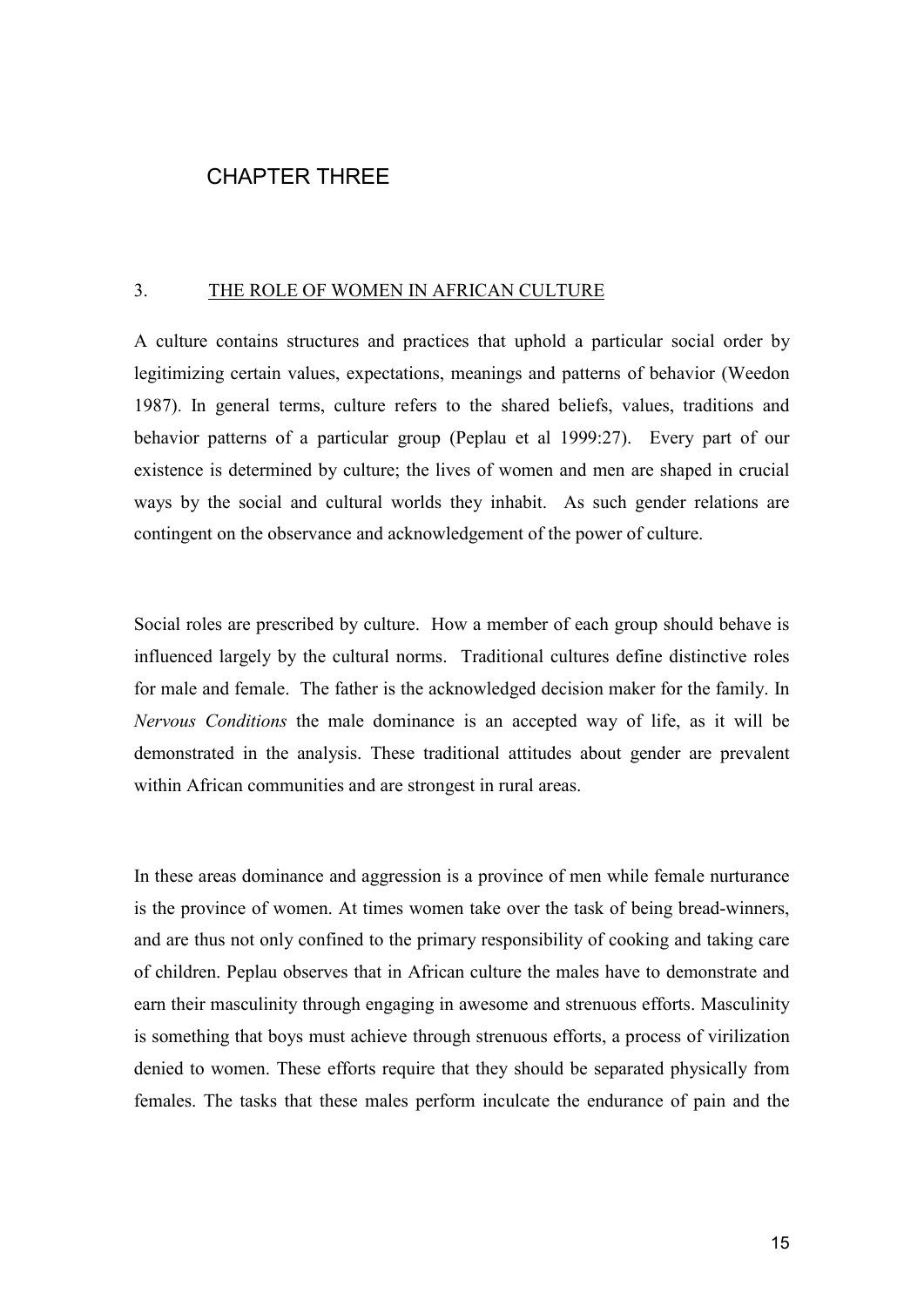confrontation of danger. These gender roles have their roots in societal norms which expect women to be subordinate, as Peplau states:

The qualities that cultures link with masculinity and femininity are not innately male or female. Instead they are, in the language of social science, socially constructed (1999:19).

Many Zimbabwean women state that it is 'cultural' for women to be subordinate to men (Sweetman 1995: 20). In subverting such utterances, Sweetman alludes to Chitsike's inquiry: 'what is cultural about a women earning all the food through her sweat in the fields and preparing food for her husband and the children to sustain them when the man is drinking the day away?' (1995:20). Women's conformity to relegation is partly reinforced by men who justify their superiority as 'cultural'. The irony is that 'culture', the common conceptual antithesis to 'nature', is here 'naturalized', so that socially fabricated cultural norms and practices are conjured into inevitable even sacred structures beyond human intervention: ideology (patriarchy) becomes culture becomes nature.

Tradition and cultural practices reinforce the power of men in African societies and are often embraced without any interrogation. This point is clearly depicted in Dangarembga's Nervous Conditions. The novel's protagonist, Tambu, is denied access to education because she is a girl. Tambu's father's refusal to further her education is influenced by cultural assumptions, which consider education to be a male preserve. Tambu's proper place is presumed to be in the home, serving her family and, later, her husband. Women are construed as perfect managers of the household who pass on societal values to their children.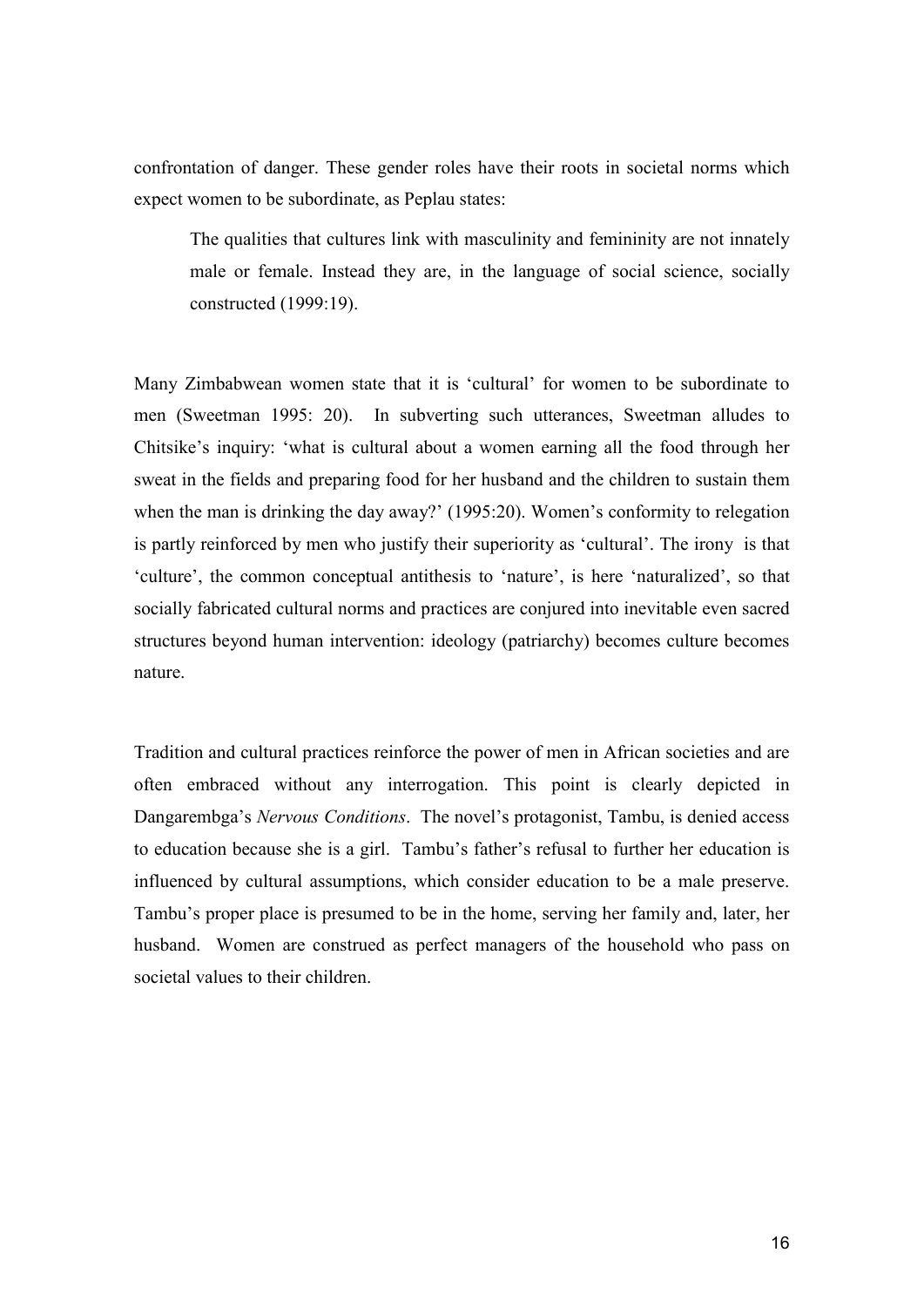Women in Africa often have their fundamental rights denied by governments who justify this deprivation through resorting to African culture. Butengwa corroborates this tendency by arguing that a closer scrutiny of this 'culture' would expose that 'only those aspects of culture which uphold the subordination of women are considered as culture' (1993: 27). According to traditions it is generally assumed that women will always be maintained by males – be it a brother, uncle, father or husband. Butengwa asserts that a woman is regarded as a legal minor, from birth to death (28). This is indicative of the oppressive nature of cultural norms, which perpetuate women's relegation to inferior positions.

In African communities the father is the ultimate decision-maker for the family and women are expected to remain docile. Women's powerlessness is portrayed in Dangarembga's Nervous Conditions where Maiguru remarks to Tambu about her dissatisfaction with the manner in which Babumukuru (her husband) handles household finances. She resents her husband's lavish support of his brother's family partly from her wages. However her position as a wife prohibits her to act against her husband's will. On this docile role of 'wifehood' Boyce-Davies, in a discussion of the Nigerian situation, argues that 'the woman as a daughter or sister has greater status and more rights in her lineage. Married, she becomes a possession, voiceless and often rightless in her husband's family, except for what accrues to her through her children' (1986: 09).

In traditional African communities the women has a limited choice, if at all, of a partner. The same applies to betrothal. Butengwa observes that marriage negotiations are conducted by men, without taking into account the women's interests. Some women are forced into marrying men far older than them. In such situations women conform to these demands, since denial on their part is construed as violations of cultural norms (1993: 28).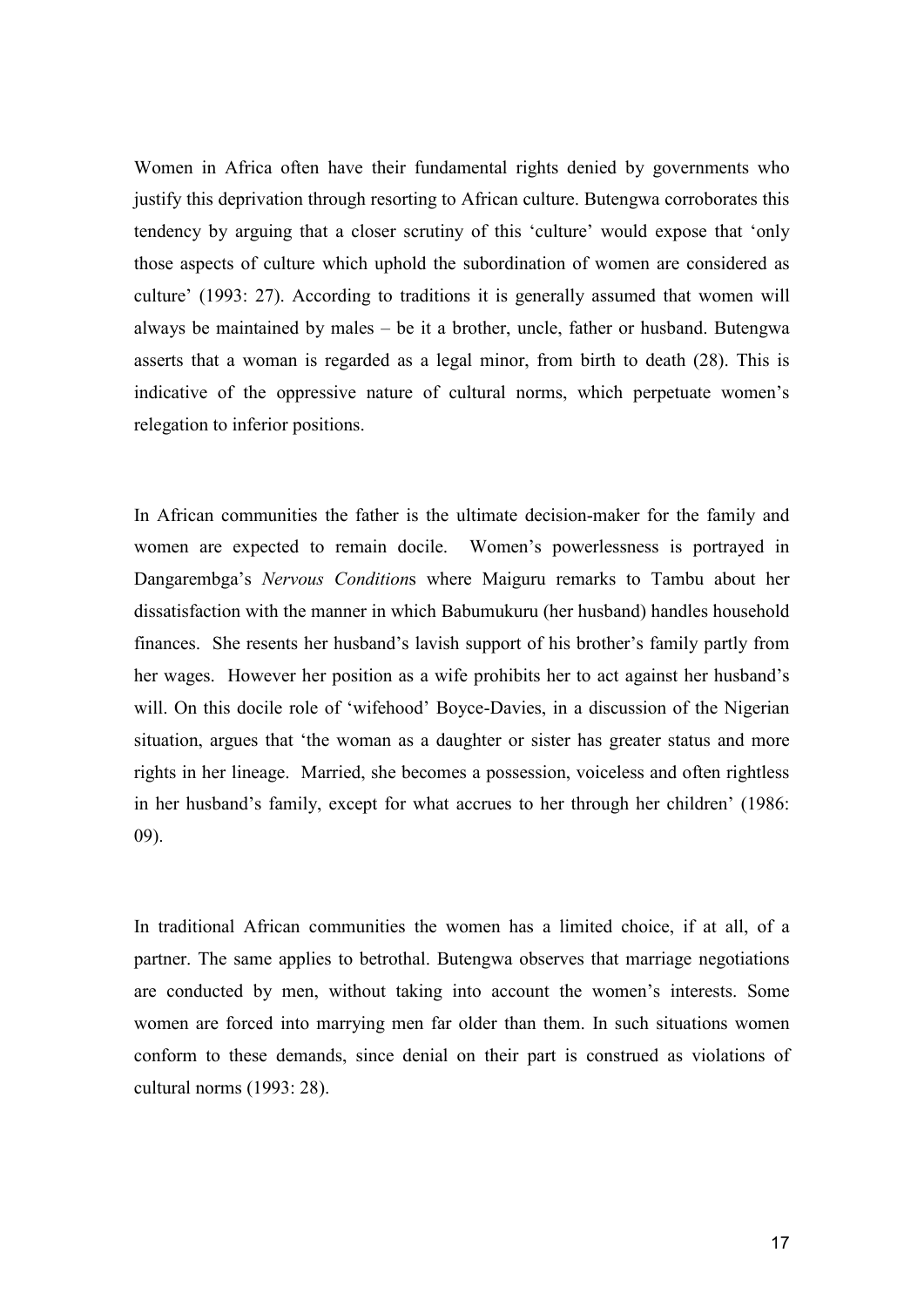The role of women in traditional African societies is further demeaned by the possibility of polygamous relationships. This practice has been observed by Butengwa as another form of exploitation (28). Women are forced to relent to their husbands' desire for further relationships, and the emotional scars accrued due to this practice are not taken into consideration. At times African men seek additional wives regardless of their socio-economic status. In some of these situations men fail to cope with the demands of having more than one household. This is depicted in Nervous Conditions where Takesure, a distant cousin of Babamukuru, had ostensibly come to help Jeremiah in the fields. Actually, when he came to Jeremiah's homestead he was running away from his two wives, for he had no means of supporting them.

While a man in a traditional African society can marry as many wives as he wishes, a woman may only have one husband at a time. Female infidelity is socially unacceptable and often results in heavy fines of both the wife's father and her lover. If she persists she could be divorced and deprived of her children. However a man's infidelity commands no more than a rebuke from a wife's male relatives, who often politely suggest that they are not averse to providing a further wife if he can justify his need and ability to support her.

Though women relent to their husbands' desire for additional marital relationships the prevalent feeling of resentment and anger breeds hatred against her rival(s). She may seem complacent to her husband and co-wives about the situation; however lack of inner peace is sometimes signified by her retaliatory witchcraft attacks against her rival(s).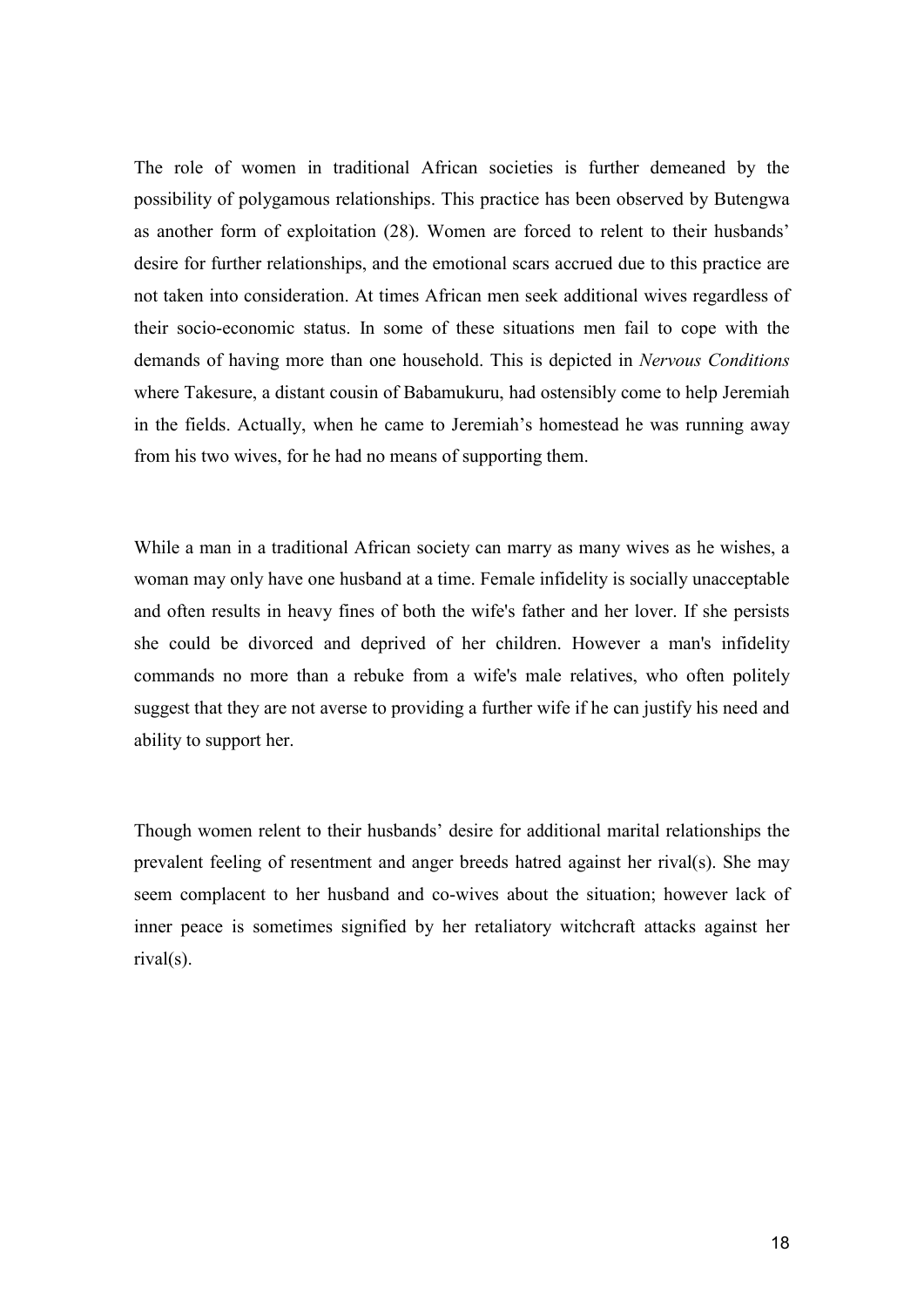African cultural practices and traditions perpetuate the illiteracy of women. Women are thus economically dependent on others, especially their husbands. In addition, illiteracy leads to decreased participation in the formal economic sphere, and in leadership positions:

In the proper use of education lies the salvation of sex. As long as she is ignorant, so long will she remain dejected, oppressed and incapable of sharing men's pursuits and ideals. But educate her, help her to organise her efforts and she will respond to the changed environment. It is education and useful organisatons that can give true freedom and enlightment (Sharma & Sharma 1995: 22).

When Ngugi wa Thiongo was interviewed in 1982 about his novels Devil on the Cross and Detained, he described women as the most exploited and oppressed section of the entire working class: exploited as workers; at home; and also by the backward elements in the culture (Boyce-Davies et al 1986: 11).

In some cultures, autonomy and assertiveness are highly valued as personal qualities and equivalent for males and females. However female assertiveness is taboo in African cultures. Women are socialized into being silent and submissive. In most African marriages women's assertiveness leads to conflict between spouses and it is assumed that most physical aggression by men on women is induced by their assertiveness. Women's physical abuse is a common practice. Their tolerance of such abuse emanates from notions that women should submit and let their husbands have absolute control over their lives. Being submissive is indicative of being a good wife. In instances where women are aggressors, they receive strong social disapproval by neighbors and the shame of their own kinspeople. In Nervous Conditions Lucia exhibits the qualities of a female aggressor when she 'manhandles' Takesure in the presence of the clan's elders.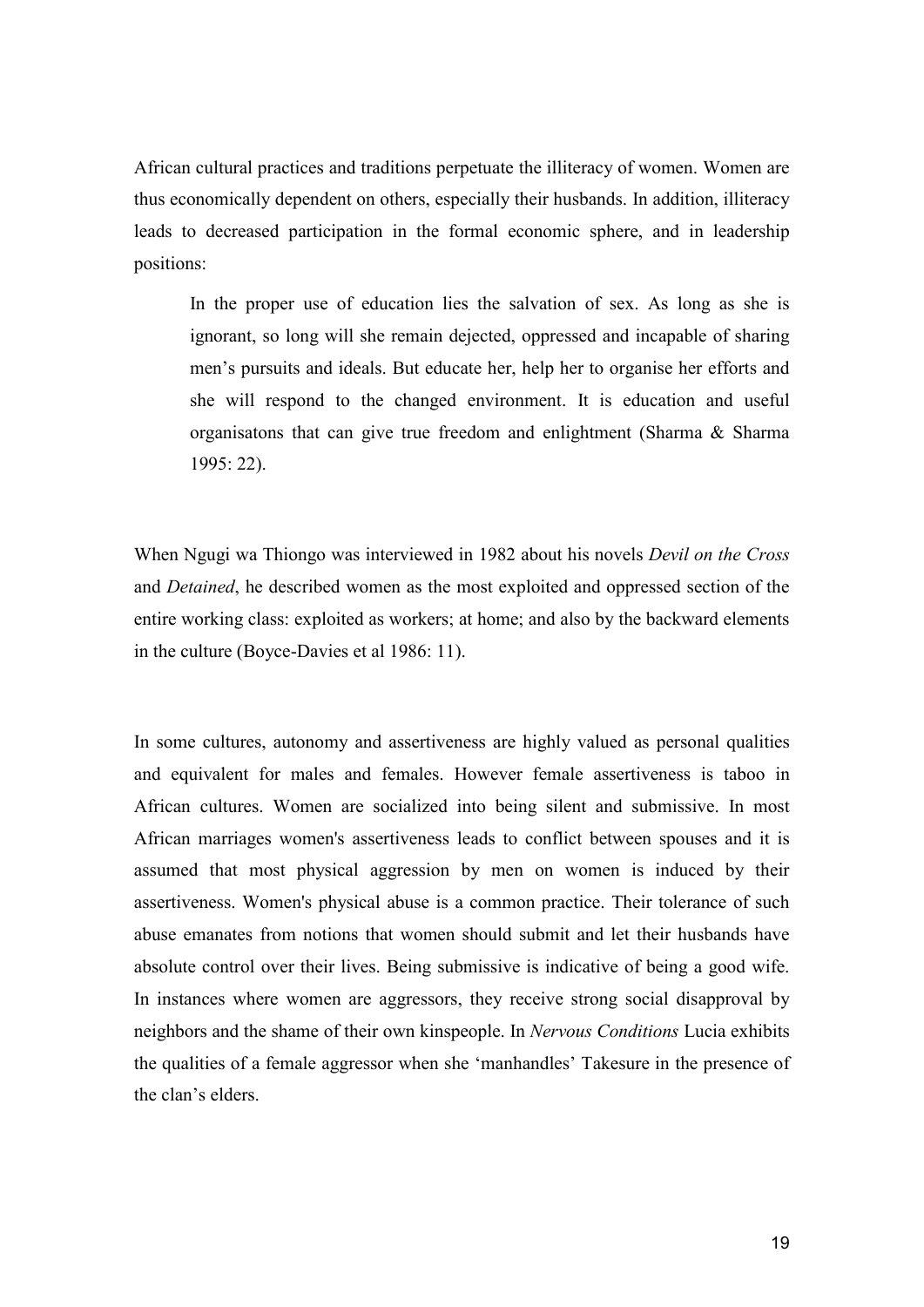On the death of her husband, a woman is inherited by one of the man's brothers. She is obliged to conform to such cultural attributes. Should the woman refuse to be taken by any of the rightful heirs a claim may be lodged against her agnates for the return of the lobola (bride price) especially if she is still of child- bearing age. This cultural practice still prevails and is most common in rural communities. The hidden power dynamic in marriages is maintained by gender ideology and by unequal access to material resources. With all power assigned to men one may understand why men feel threatened by changes in the traditional family structure.

Unequal power relations between men and women upon marriage are observed by Basow when she states:

The wife lost her legal existence and is considered an extension of her husband's will and identity. A wife took on her husband's name and place of residence, gave up her right to accuse her husband of rape (he was legally entitled to her sexual services) and agreed to provide domestic services without financial compensation. (1992: 221)

In African communities both men and women fervently desire children. As Moore points out, they 'signify the productive potential of his household, the successful nature of his marriage, the continuation of lineage' (1986: 69). A man is regarded as wealthy when he has a significant herd of cattle, a large piece of land and many children. For a woman on the other hand, the birth of children is the confirmation of her sexuality, the guarantee of her social status and the provision for her old age. Children, on the other hand, relieve some of the crushing burden of agricultural labour. If they are sons, they also help to guard their mother's property rights. If they are daughters, they ease the burden of domestic labour. An example in Nervous Conditions would be the reluctance of Tambu's family to release her to go and study at the mission, as that would increase the workload of all those left behind.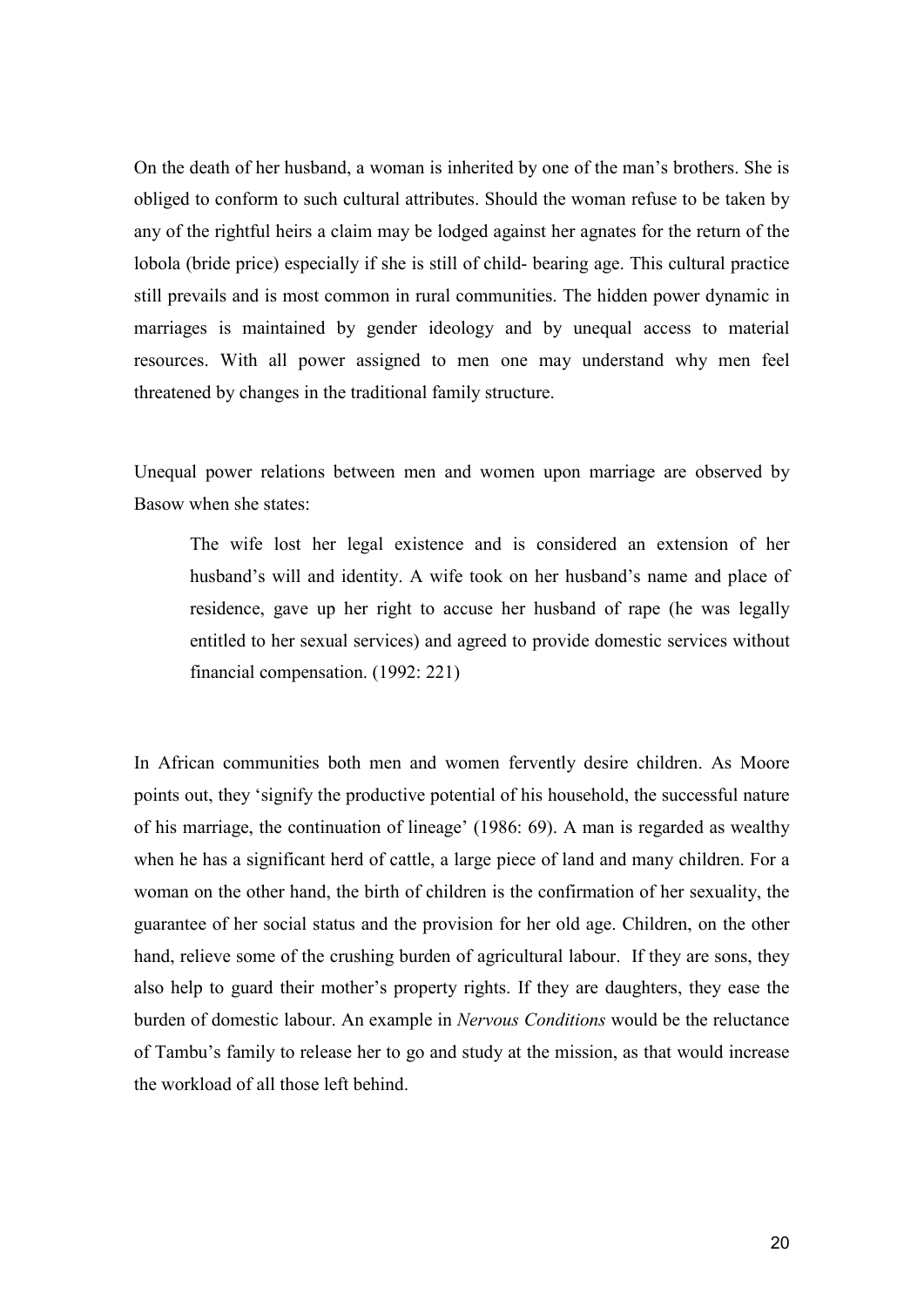On the dynamics of the interplay within the clan and productivity Moore states:

The relationship between the household and the clan is like the relationship between men and women - one of ambiguous and negotiable dependency. The production of the clan and therefore of society, depends on the productive and the reproductive potential of the individual household. The man who wishes to perpetuate his lineage and to maximize his personal prestige and wealth is also constrained in an analogous way by his dependence on the productive and reproductive potential of women. Ultimately the reproduction of society like that of the family and the clan rests on the labour and the procreative power of the women. This fact challenges the ideology of complete male control, for men only control women so long as they are able to renegotiate the material basis of their domination (1986: 71).

Changing the unequal balance of decision making power and control between men and women – in the household, in the workplace, in communities, in government and in the international arena - will lead to women's empowerment.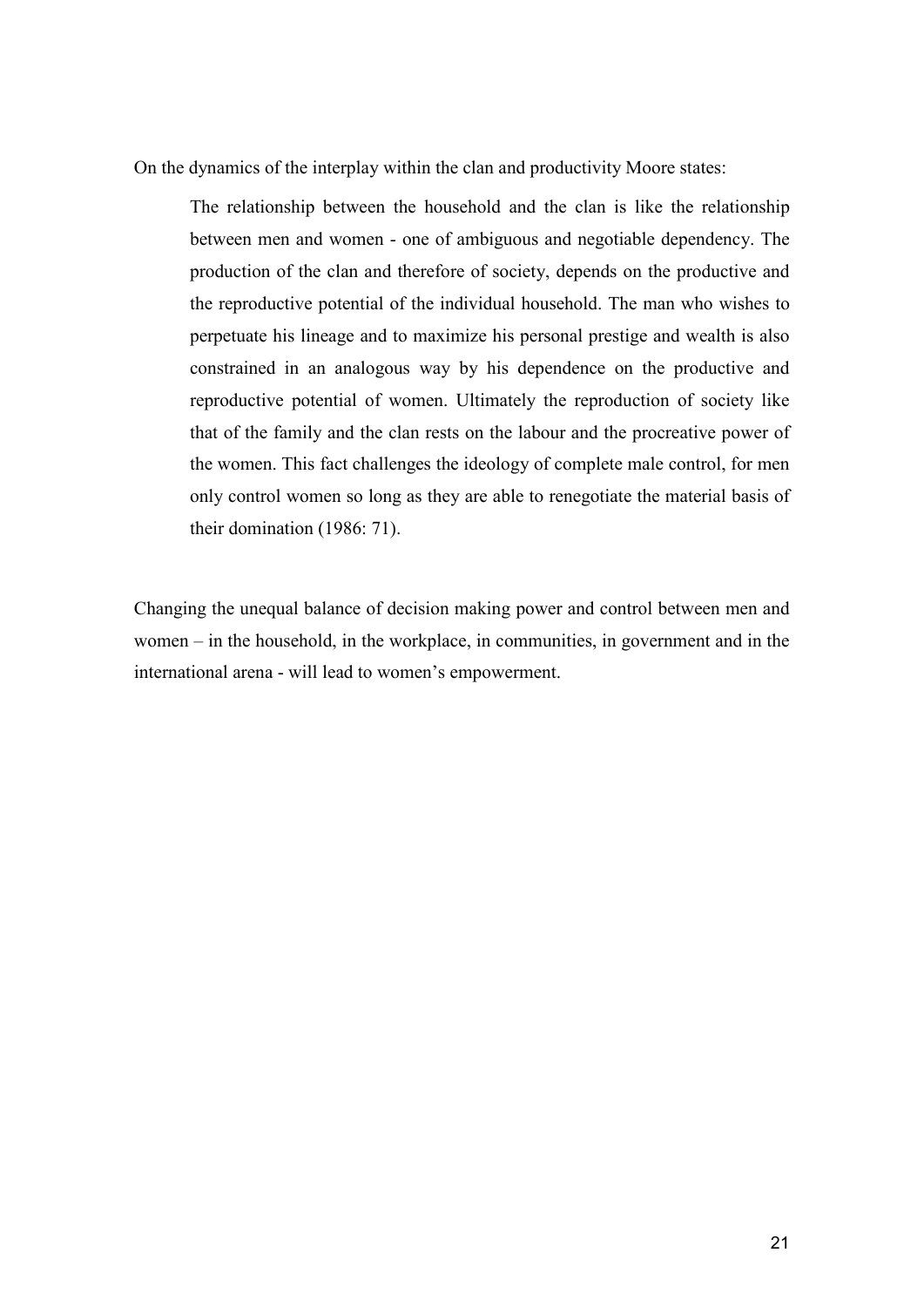#### CHAPTER FOUR

#### 4. FEMINIST THEORIES

In this chapter the issue of women's subjectivity is addressed in accordance with feminist notions of women's marginalization. The feminist theories - radical, black, socialist and poststructuralist - are explained to identify women's relegation as represented in Nervous Conditions (1988).

Feminism entails the advocacy of women's rights on the grounds of sexual equality. Women are united with a common notion that male domination is oppressive and there is a need for liberation from all forms of women's oppression. While feminism emphasizes the inequalities between men and women, black feminists emphasize the diversity within the concept of 'woman', which for much feminist analysis is construed as a unitary category. Black feminists claim that the interests of all women should be represented, pointing to profound class differences and antagonism among women. Grown, Cagatay, and Santiago argue:

Feminism constitutes the political expression of the concerns and interests of women from different regions, classes, nationalities and ethnic backgrounds. There is, and must be, a diversity of feminisms responsive to the different needs and concerns of different women, and defined by them for themselves. This diversity builds on a common opposition to gender oppression and hierarchy which, however, is the first step in articulating and acting upon a political agenda (1986: 41).

### 4.1 RADICAL FEMINIST THEORY

The point of departure of radical feminism has been captured in the slogan, 'The personal is political' (Hartmann 1997: 63). Radical feminists see patriarchy as the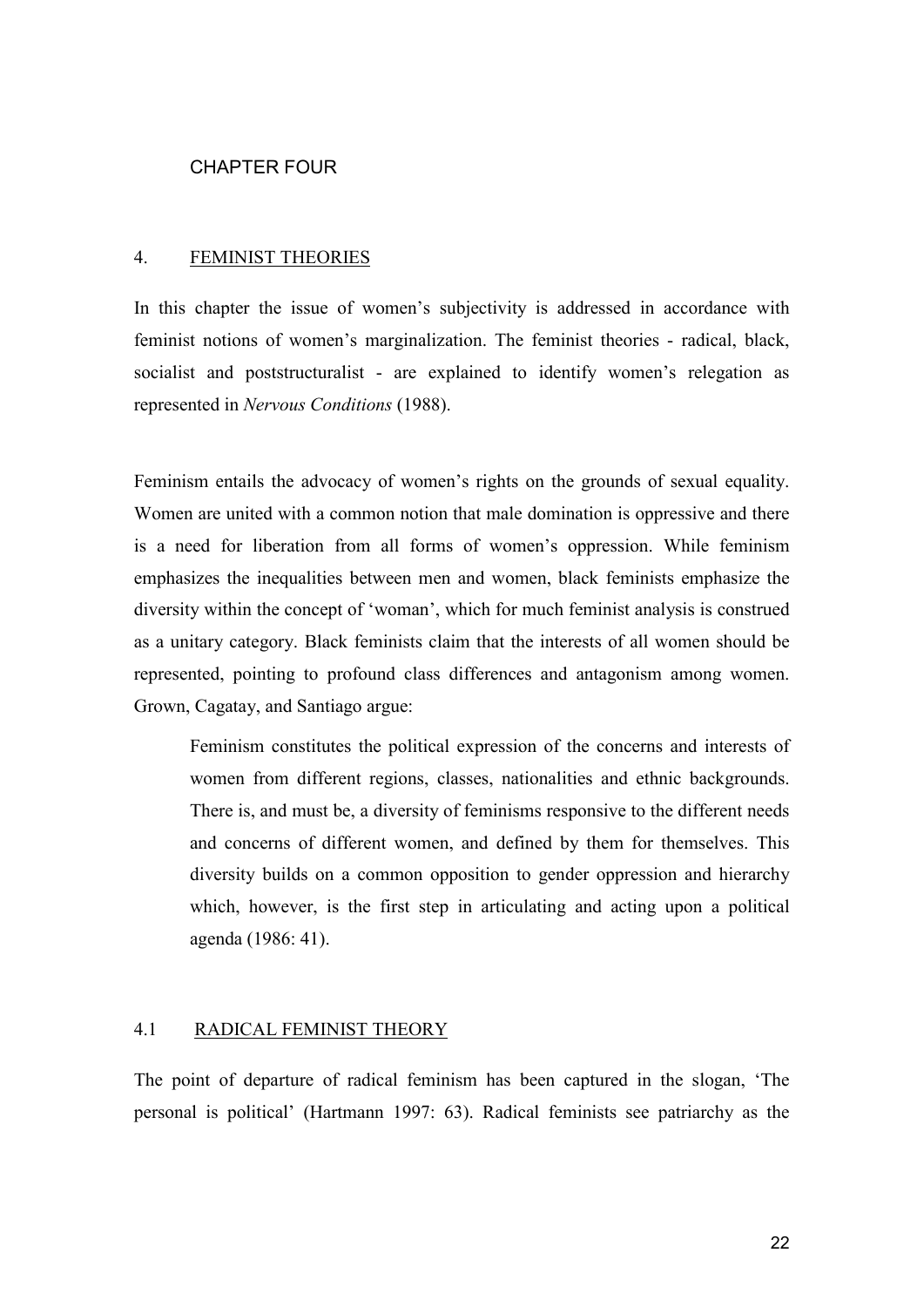political imperative for structural domination over women. The pervasiveness of male domination is reflected in the labour force and career market. Men maintain their control over women by excluding them from some labour and career markets. They do this by occupying positions of power in the labour force, which enable them to dominate in decision-making processes. Hence controlling the labour force gives them power over woman. Millet portrays this type of control:

Our society … is patriarchal. The fact is evident at once if one recalls that military, industry, technology, universities, science, political offices, finances in short, every avenue of power within the society, including the coercive force of police, is entirely in male hands. (1970: 25)

Although men differ, especially along racial and class lines, the patriarchical system nonetheless unites them in their dominance over women, by reducing the latter to economic dependency. Hartmann corroborates this dependency by noting that the social relations amongst men have a social base, which promotes interdependence and solidarity amongst men and enables them to dominate over women (1997: 101).

Women's biological (physical) 'weakness' is upheld by patriarchy. In comparison to men, women are seen as physically weak. The nature and social role of women is defined in relation to the norm: white heterosexual male. Women are accorded secondary status which is seen by Weedon thus:

Patriarchal power rests on the social meanings given to biological sexual difference. In patriarchal discourse, the nature and social role of women are defined in relation to a norm which is male. This finds its clearest expression in the genetic use of the terms 'man' and 'he' to encompass all of humankind (1987: 02).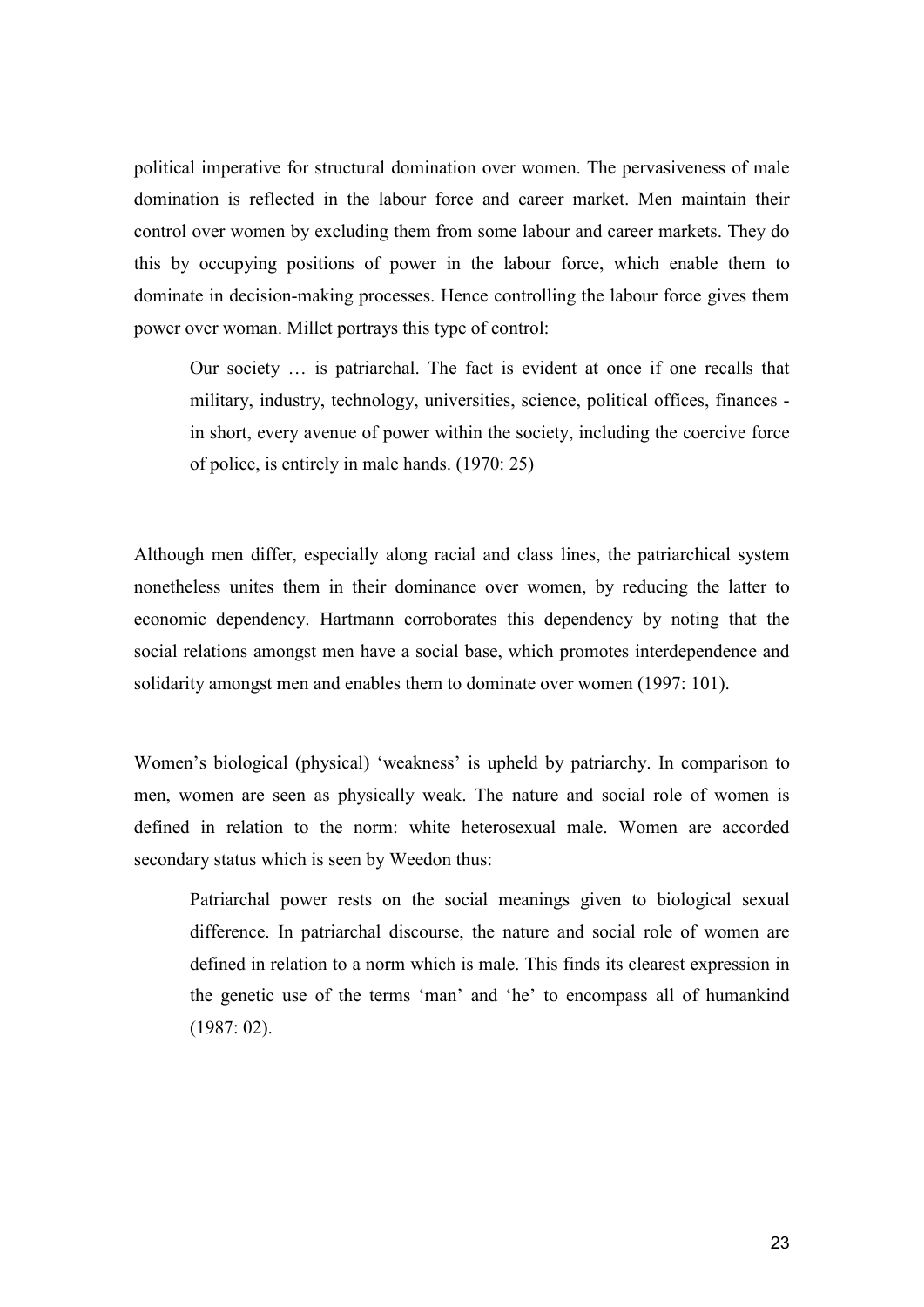Radical feminists argue that patriarchy creates the conditions for women to be systematically dominated, exploited and oppressed (Hartmann 1997). The very difference between men and women which allow men to exploit the situation to dominate women and rule the 'world' is the very difference that concerns radical feminists on a political level. Even though men and women may be viewed as 'equal', the differences between them accords a new meaning to the word 'equal'.

Radical feminism promotes womanhood rather than aspiring to integrate and assimilate into the male-dominated social arena. It is focused upon sexual oppression as a manifestation of women's oppression and social order. Radical feminism is premised on the solidarity of women that transcends class, race and ethnicity. This sisterhood of women is expected to enjoy bonds that are stronger than other existing bonds amongst men and women. Men who have empathetic overtures towards the plight of oppressed women are accommodated.

For the purpose of this study I appropriate the idea of patriarchy as a form of covert, systematic domination over women. The materialistic base on which social relations between men and women are cemented is the patriarchal system. Men have control over women's labour, women's power and economic dependency. This enables them to have dominance over women.

### 4.2 SOCIALIST FEMINIST THEORY

Gender inequalities are explained by socialist feminists such as Hartmann (1997), by resorting to reproduction theory. This theory highlights the provision of cheap labour to fan the fires of capitalism. Socialist feminists find significance in class relations, in that one class is more advantaged than the other. The exploitative economic relations, where the worker is exploited by the dominant capitalist class, could also serve as an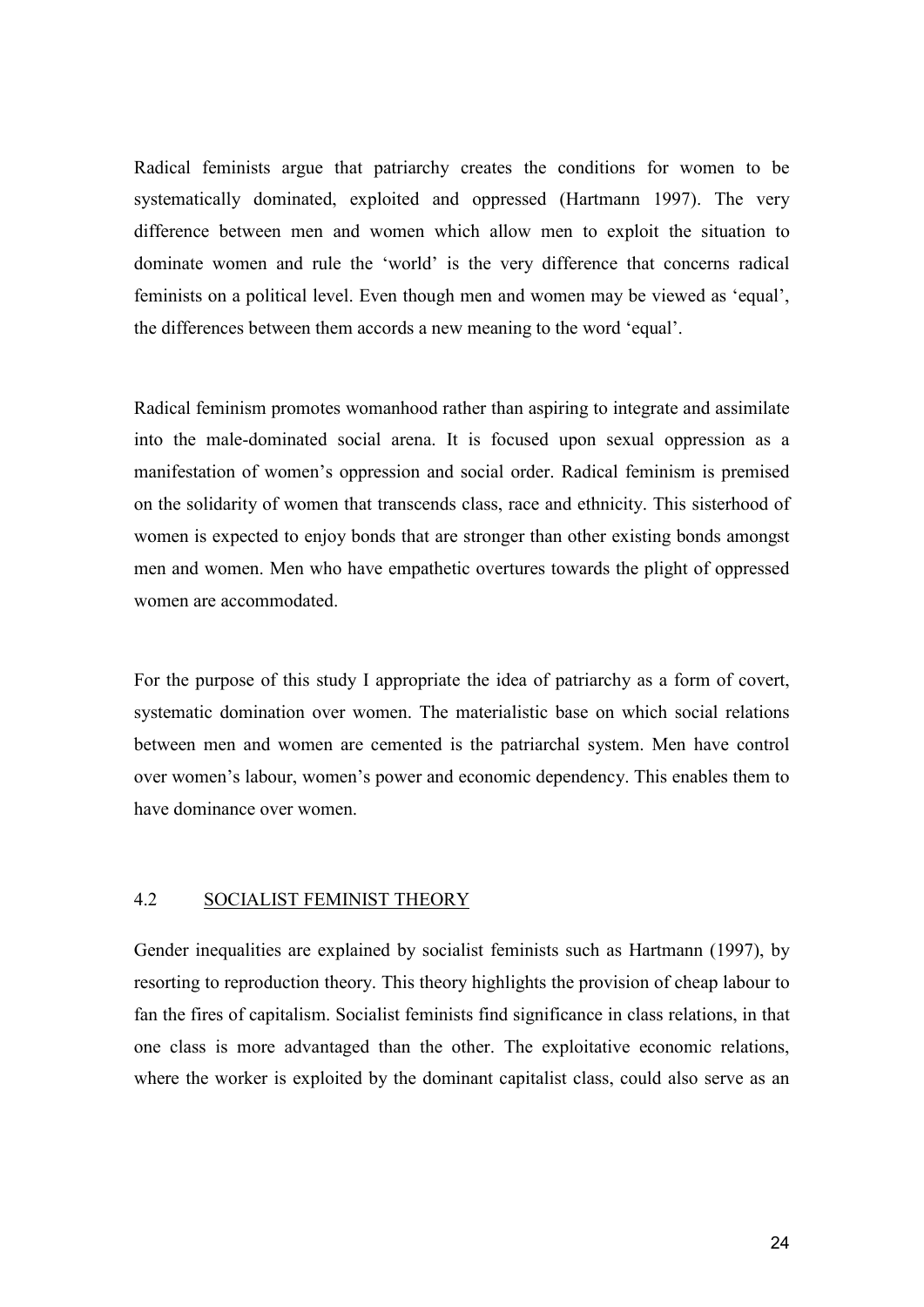understanding of gender relations. The women in Nervous Conditions occupy positions of exploitation in various forms, as it will be highlighted in the analysis (chapter 5).

Several conflicting accounts of the division of labour, which inform different commonsense assumptions about women's subjectivity and social role, exist. These include versions which are seen as natural, based on biological assumptions from our capabilities as women, mothers and wives, and from theories which see it as a socially produced structure.

The socialist feminist sees the position of women in several forms: The situation of women in the economic system, that is, the status of women and men as members of the same working class; every aspect of women's lives as instrumental in producing the capitalist system; and women as reproducers and their relationship to capitalist earnings.

Some argue that housework produces surplus value and that house-workers work directly for housekeeping and child-rearing duties, which is reimbursed by women being provided with food and shelter. This is portrayed in Nervous Conditions by the protagonist's mother, MaShingayi, who is responsible for all household chores; in addition she works in the fields to provide food for her family. This house work, according to Luke, is seen as 'natural labour', unlike wage labour:

It is through (public) wage labour that the subject becomes alienated from 'his' essence, his labour, the product of that labour, and finally from his species being. Alienation is thus posited as a male condition and a cultural (public) condition. Domestic labour, by contrast, which does not generate direct market surplus value, is implicitly rendered as natural labour (1992: 31).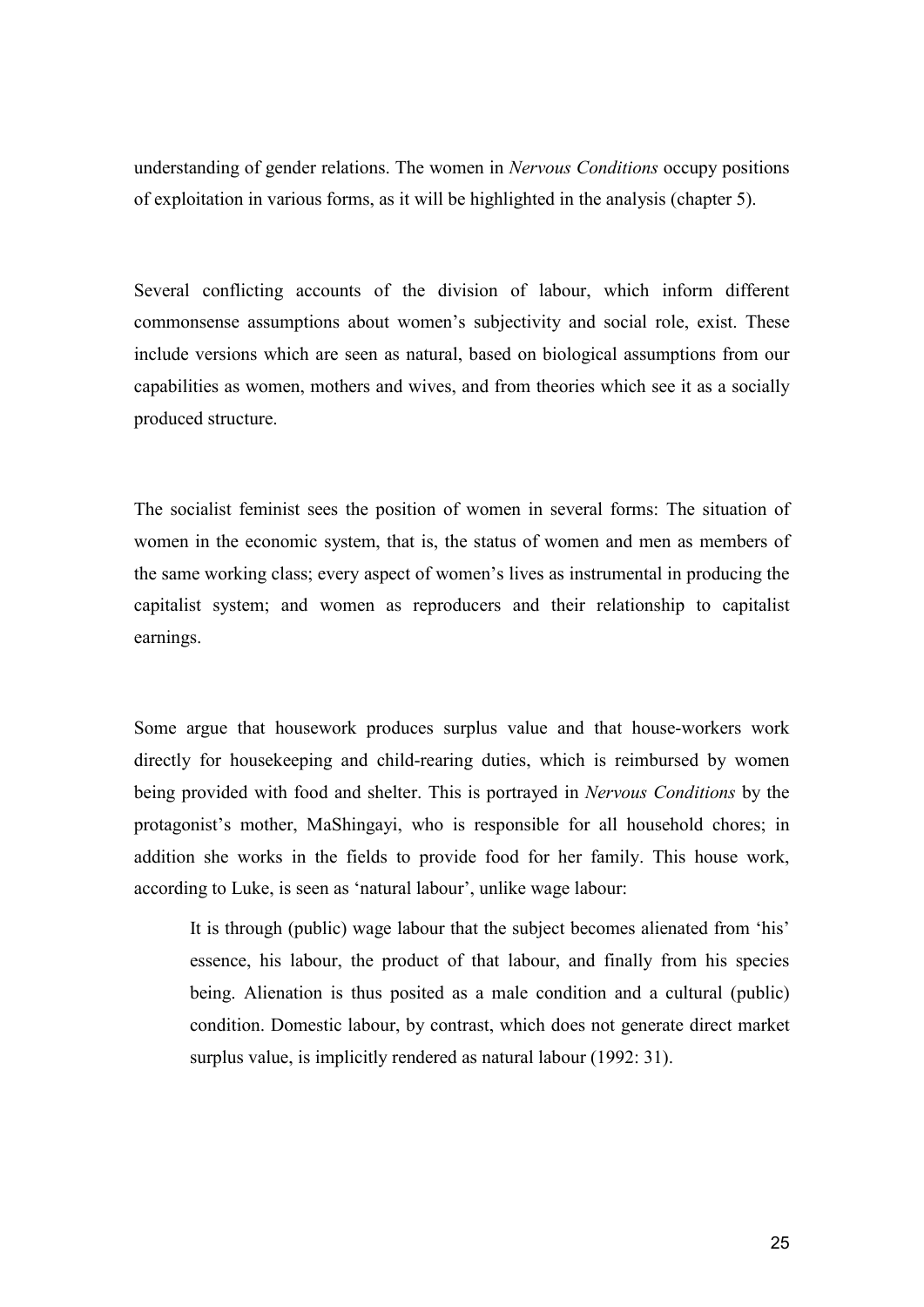Originally, as observed by Engels, the division of labour between man and woman was for the purposes of child breeding. Within the family the husband has been regarded as the owner; the wife as the means of production; and the children the labour. The reproduction of the human species was an economic function distinct from the means of production (Firestone 1971: 14).

Amos and Parmar (2001) assert that patriarchy is not only about gender oppression, but about power. They elaborate that the family has been the object of much debate in the feminist movement since it has been considered as a place of women's oppression. For the purpose of the study I appropriate the idea that a division of labour exists between women and men, and that women construct their identities upon their notions of domesticity and motherhood. In African societies women perceive themselves in terms of the socially constructed roles of domesticity. In Nervous Conditions, MaShingayi, the protagonist's mother, acknowledges the fact that being a 'woman' is a heavy burden yet she is prepared to carry the burden on her shoulders because that is what a woman entails.

## 4.3 BLACK FEMINISM

The history of colonisation and enslavement has fused together a significant element of common experience between the women of Africa and the diaspora. This commonality is not as evident amongst women of all racial groups and classes. These differences will be highlighted in the succeeding paragraphs. Running through Black feminist analysis is the principle of the 'simultaneity of oppression'. (Hull et al 1982). Gender identity is conceived as inextricably linked to race and class. They argue that the social constructions of Black womanhood and manhood are linked to racial hierarchy and that gender takes on meaning and is embedded institutionally in the context of the racial and class order (Brewer 1993: 27). This argument was in reponse to the assertion that: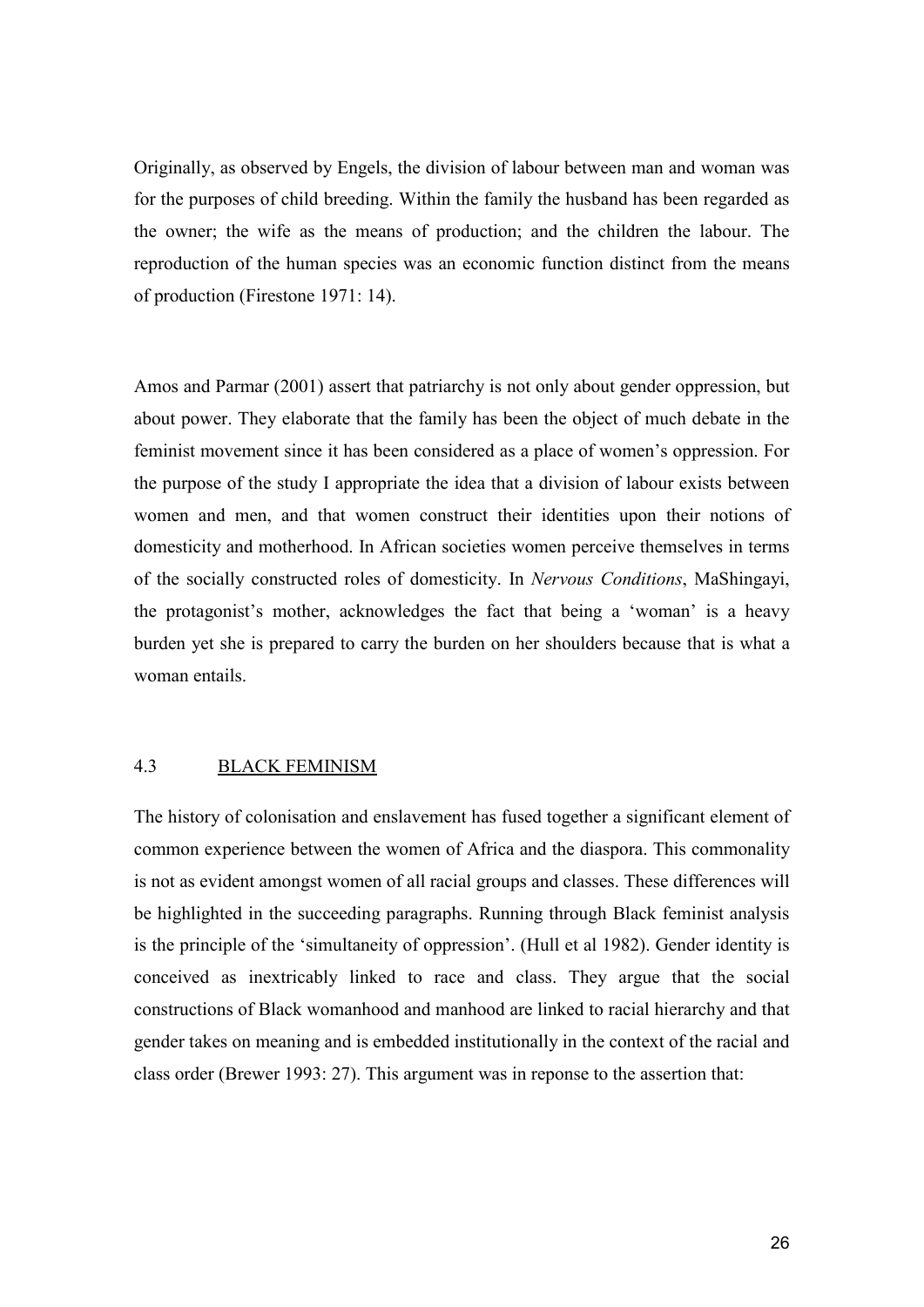Women share a common lot; the factors like class, race, religion, sexual preferences, etc do not create a diversity of experiences that determine the extent to which sexism will be an oppressive force in the lives of individual women! Sexism as a system of domination is institutionalised but it has never determined in an absolute way the fate of all women in this society (Amos and Parmar in Bhavnani 2001: 34).

Some radical feminists argue that the original and basic class division is between sexes. Black feminists challenges the notion of defining women as a class, and argue that women have different and antagonistic class interests and thus their experiences and perception vary, and thus working class women object to white feminist classism. Black feminists also challenge radical feminist analysis, arguing for recognition of the specificity of their experiences as black women living in a racist society. These ramifications are depicted by Amon and Parmar thus: 'The white feminists have fallen into a trap of measuring the black female experience against their own, labeling it in some way as lacking, then looking for ways to harness the black women's experience to their own' (2001: 23).

Black women have criticised feminism for their apparent racism in universalising the superiority of white women. Much of the literature has rendered black women's lives, and the specificity of their experiences, invisible. In addition they pointed out that black women's experiences cannot be simply added into feminist analysis to overcome their invisibility. Rather, they insist that feminist theory must be transformed radically to take account of the institutional racism and thus the inequalities of power and resources which exist between white and black people.

Black women writers (Amos and Parmar 2001) emphasize that, in a racist society, their central concern is racial oppression and the gender specificity of racism. Whether they are middle class or working class, black women experience racism. The analysis of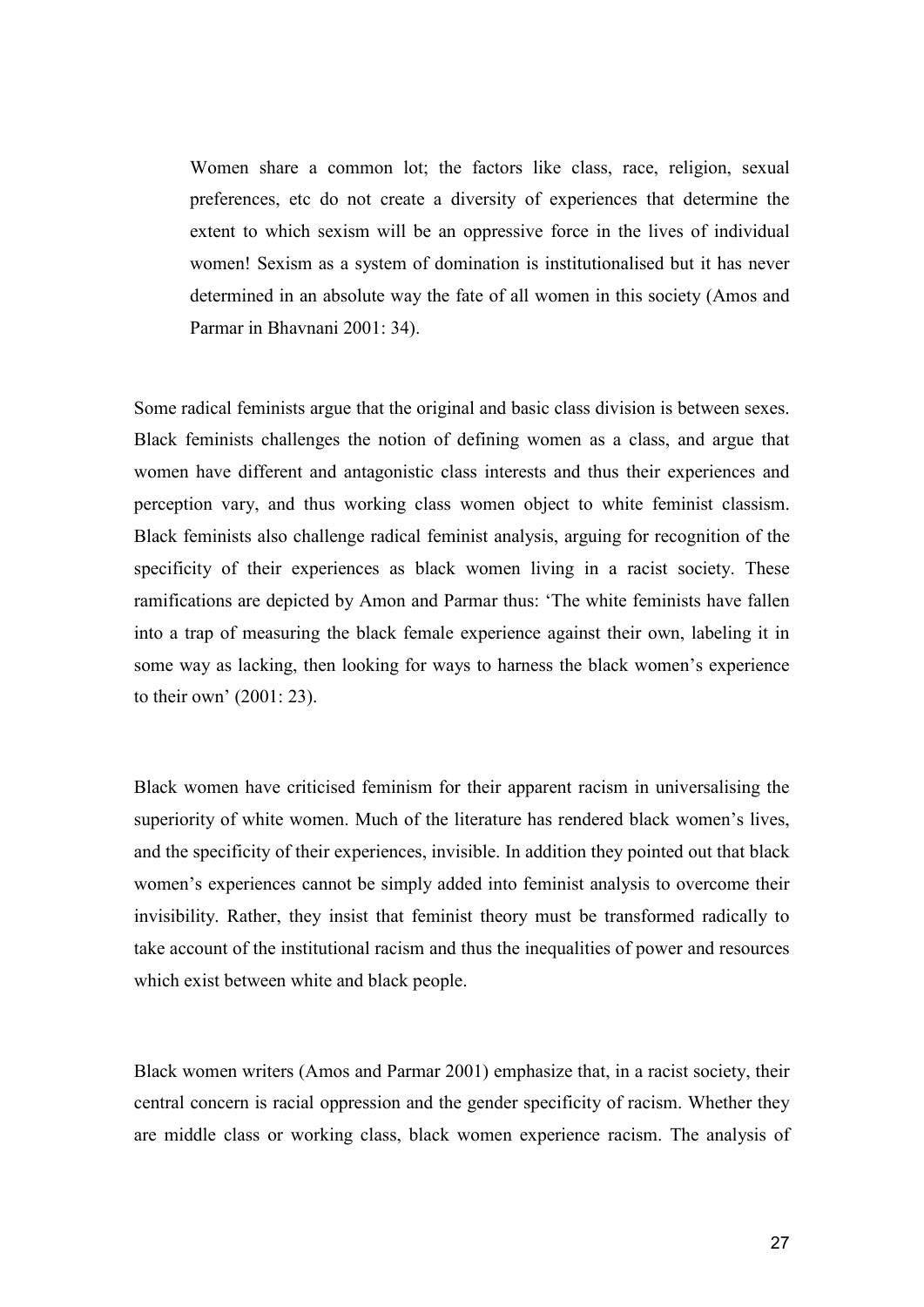racism centers around an understanding of the shared history of oppression experienced by black people as a result of colonialism and the ways in which some states continue to reproduce racist oppression. The use of the term 'black' signifies the commonality of black people's oppression. The unity between women of Asian and African descent emanates from the fact they share common historical experiences as victims of colonization and that their present experiences as second-class citizens create firm bonds between them.

One of the fundamental challenges the black feminists have made, relate to their analyses of patriarchal power relationships between black men and black women. The challenge has denied the radical feminists assertion that patriarchal power is a transhistorical phenomenon and that the oppression of women by all men is the most fundamental and intractable form of oppression (Amos and Parmar 1984). They argue that women experience different perspectives on roles within their family and women's relationships with members of their household and that colonization and its policies had the effect of either reinforcing existing gender equality or creating a new form which was more oppressive to women.

Some black feminists reject the notion that the dominance of black males can be equated with male dominance. Carby argues that to understand black women's lives and their family structures we have to examine how colonization shaped and affected the sex/ gender systems of a society, and how these are changed by migration. Similarly, imperialism may have reinforced and distorted oppressive relations within families, as well as destroying some of their more oppressive and communal relations. This may have lead to men gaining more power over women. Thus for black feminists the sexism of black males and their power in relation to black women is not condoned. The black feminists simply insist that these problems cannot be understood or tackled in the same way as the sexism and power of white men (Carby 1982).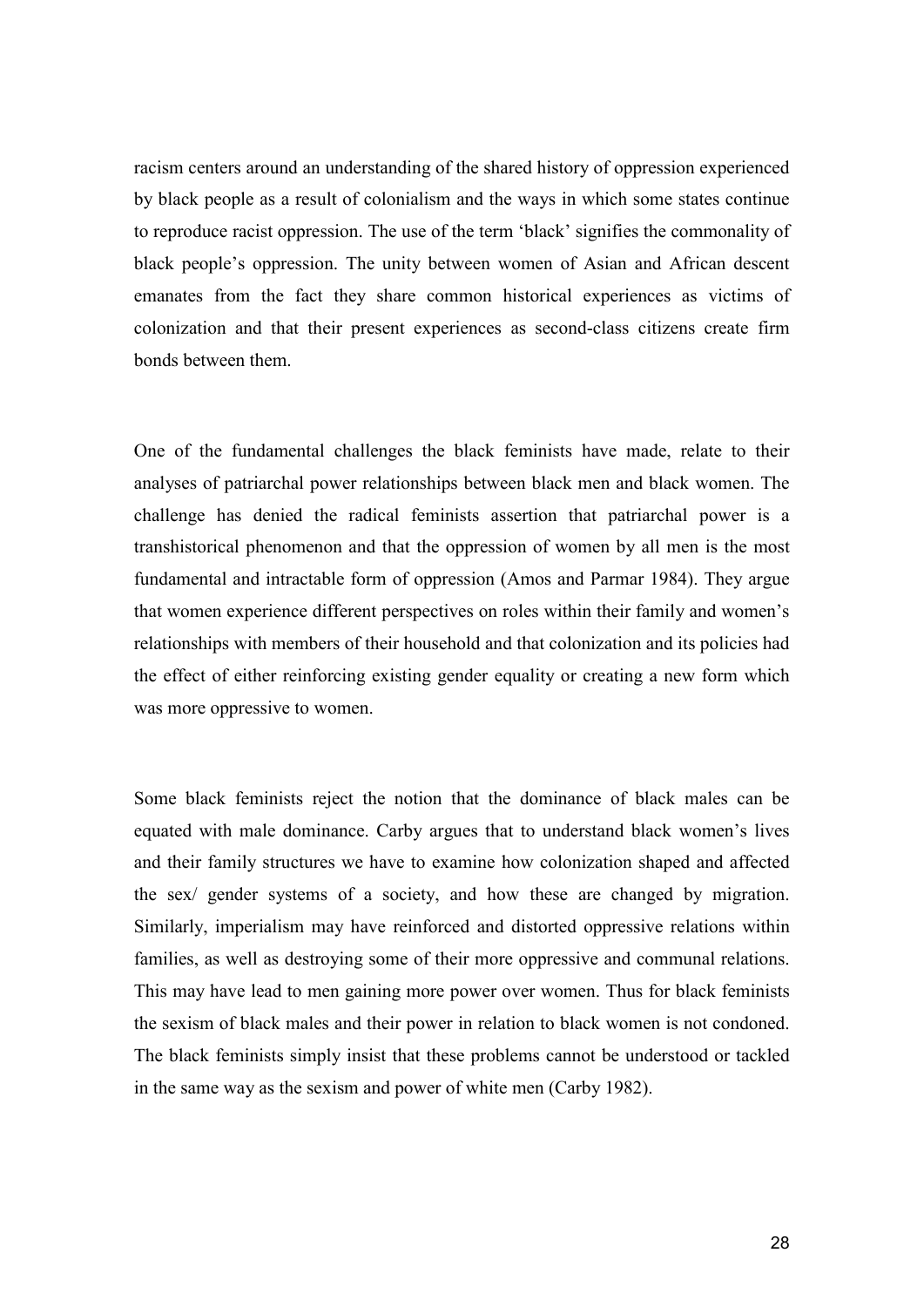It was not until the influence of both radical and Marxists feminist studies that black feminists began to focus on the implications of the relations between the mode of production and patriarchy. These feminists argue that the patriarchal mode of production constructs a gender relations-based class society in which a class of patriarchs owns and controls the means of production, and a dependent class of workers comprised of wives, unmarried daughters and younger sons provides the labour.

The organization of the domestic household is regarded as being closely connected with the nature of paid work undertaken by women in the labour markets. Women occupy a position within the sexual division of labour in which they have always been the primary carers of children and other dependent adults. Men are seen as the primary breadwinners upon whom women and children are assumed to be financially dependant. This sexual division of labour has weakened women's position in paid employment and has often restricted them to low-paid, insecure and part-time work. It is important to recognize, however, that women's experience of the sexual division of labour is mediated by their class position.

For Black feminists, even though the complexities of social relation of production are discussed at length by feminists, no workable synthesis of the concepts of gender and class had emerged. Patriarchy for them cannot be viewed only in terms of its relationship to capital and capitalist relations but neither is it merely an analytical tool which explains the oppression of women by men within a range of economic systems. To black feminists patriarchy is about gender oppression but it is also about power relations which are not gender specific. Amos and Parmar argue that:

A definition of patriarchal relations which looks only at the power of men over women without placing that in a wider political and economic framework has serious consequences for the way in which relationships within the Black community are viewed ( 2001: 22)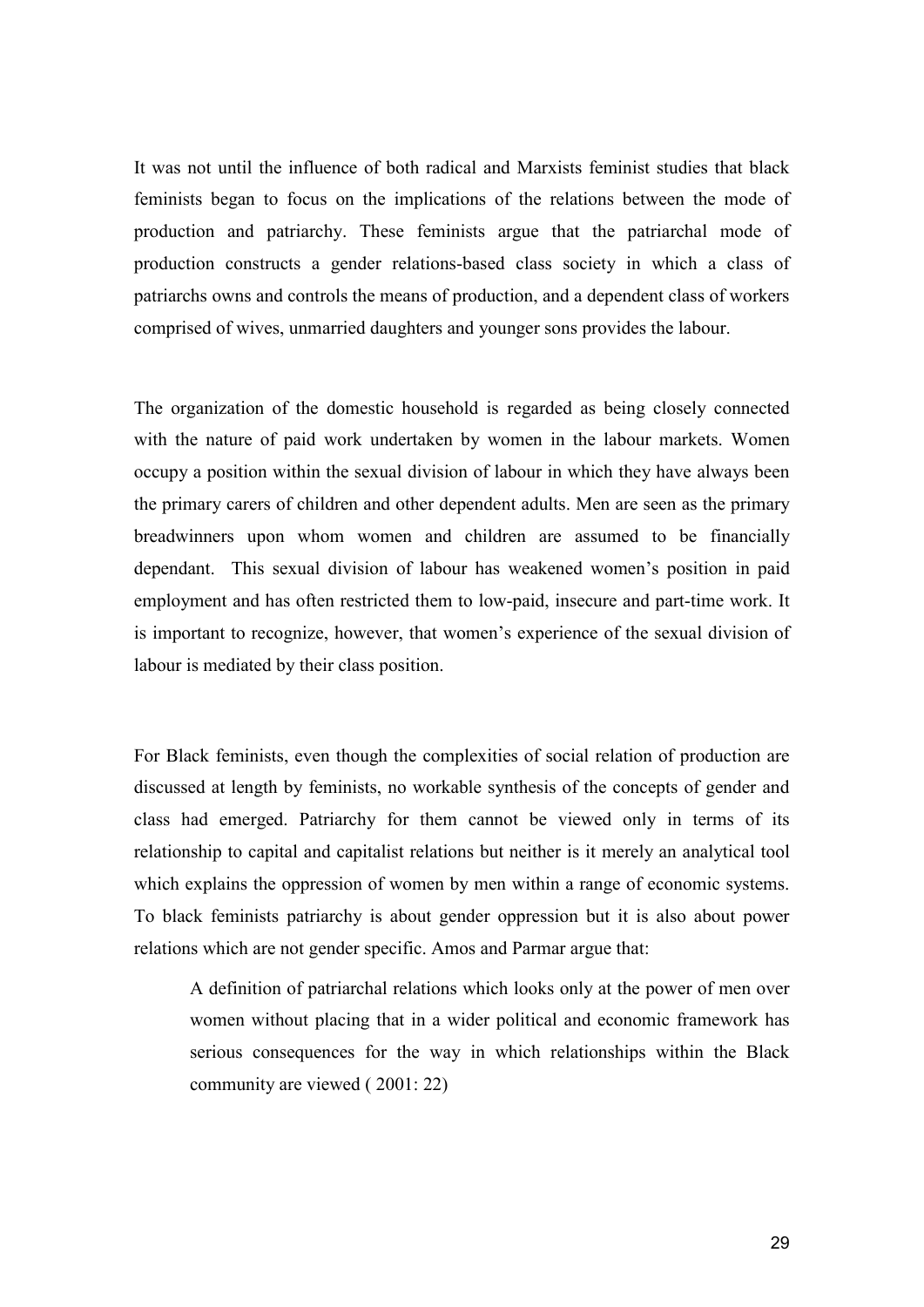Black feminists challenge the way in which the role of black women in the family is usually defined by feminists. For Black feminists there is little or no engagement by feminists with the contradictions which constitute and shape black women's roles as women in the family context, as sisters, aunts or daughters. Black feminists also point to black women's positive experiences of family life where alliances and relationships are forged in resistance to racism. This does not mean that they ignore the sexism of black men or that they fail to recognize the fact that the ideology of mother or wife roles is oppressive to black women as well as white women. Black feminists question the view that black women are more oppressed in the family than white women. Bhavnani and Coulson sum up black women's experiences of the family:

Whatever inequalities exist in such black households, they are also clearly sites of support for their members; in saying this we are recognizing that black women may have significant issues to face within black households (Bhavnani and Coulson 1986: 88).

Although all women are affected by gender discrimination, they are not a homogenous mass and the way they are affected varies greatly depending on their diverse situations including their identity, class and income level and many other particularities. For the purpose of the study, I appropriate the notion that black women experience multiple oppressions i.e. racial, gender and class oppression. Set in the 1960's, Dangarembga's Nervous Conditions highlights the different forms of oppression women suffered in the then Rhodesia. The protagonist, Tambu met difficulties (associated with race, class and gender) to achieve her desire for advancement.

#### 4.4 POSTSTRUCTURALIST FEMINIST THEORY

There are four female characters in Nervous Conditions who endeavour to find their identities within disparate social relations within patriarchal hegemony. A poststructuralist theoretical premise would succinctly describe this search for self (identity) by these female characters.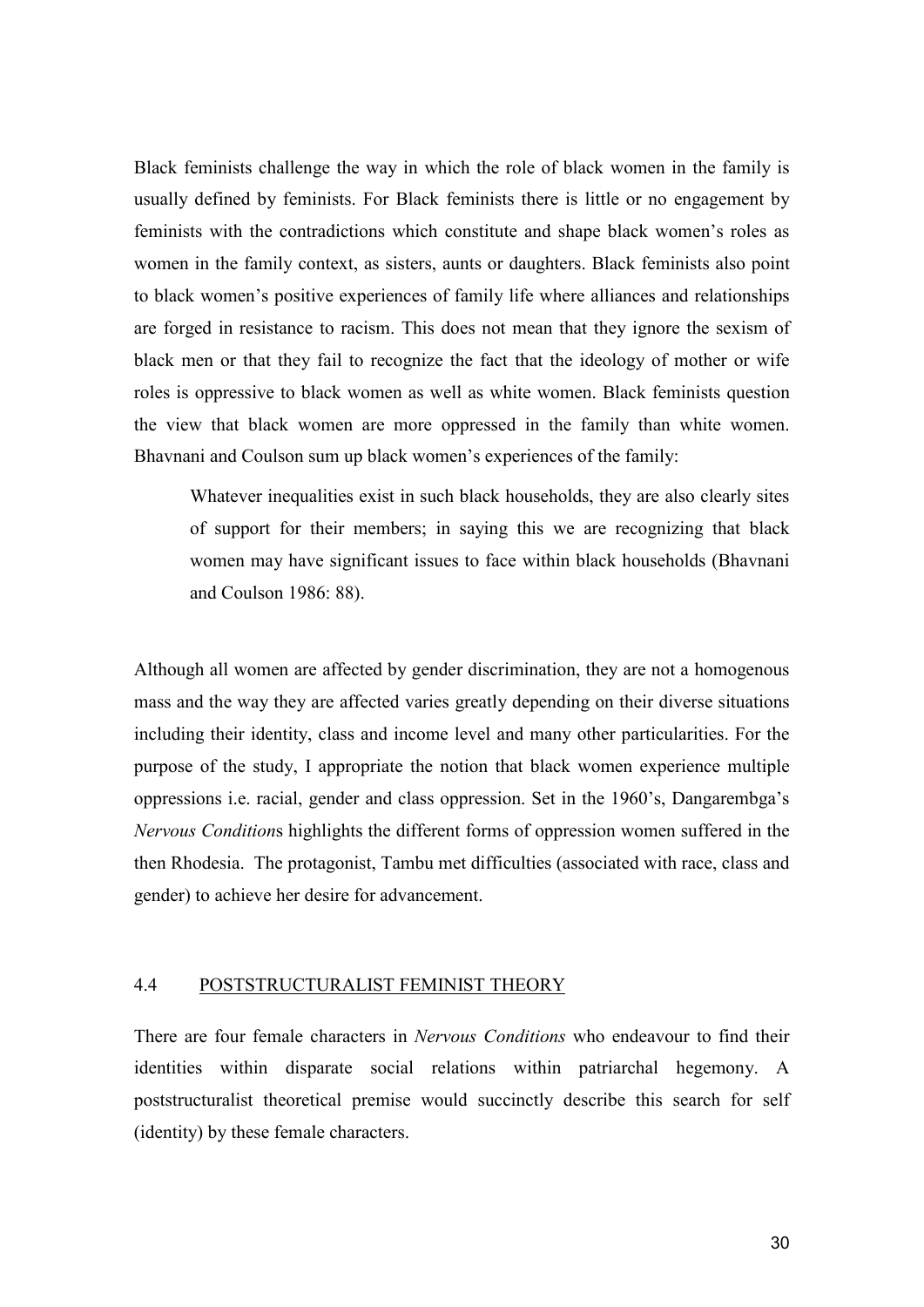Luke and Gore (1992) are more specific in their description of poststructuralism. They assert that poststructuralism is an epistemology that rejects foundational truth located in disciplinary knowledge and a unitary rationalist subject. In poststructural analysis, discourse is understood as being constitutive, that is, meanings do not exist prior to their articulation, but are always socially and historically located in discourse. In every discourse, subject positions are made available to us. The subject positions we take up ultimately effect and determine our identity. Positions are discursively and interactively constituted as the discourse shifts. In speaking and acting from a certain position, people bring their history as a subject to a particular situation. We adopt the discursive practices and storylines as if they were our own individual experiences.

 Delamont (1989) asserts that women as a "muted" group learn to express their ideas in terms of the dominant group thus suppressing their own voices. She uses Bourdieu's concept of the "habitus", to explain the difficulty women have in being perceived as "lacking". This leads them to limiting themselves and their identities. Thus she asserts that surrounding social, political and historical forces shape identity while women simultaneously influence their own identity: agency is not ignored in her analysis. Dangarembga's Nervous Conditions portrays how culture, race and gender influence women's perceptions of their own subjectivities. However, the novel demonstrates how the four central characters (MaShingayi, Tambu, Nyasha and Maiguru) challenge and erode to some extent the unequal relations of power prevalent in the patriarchal society they inhabit.

Weedon (1987) asserts that feminist poststructuralism is a useful theory to address the issue of how social power is exercised and how social relations of gender, class and race might be transformed.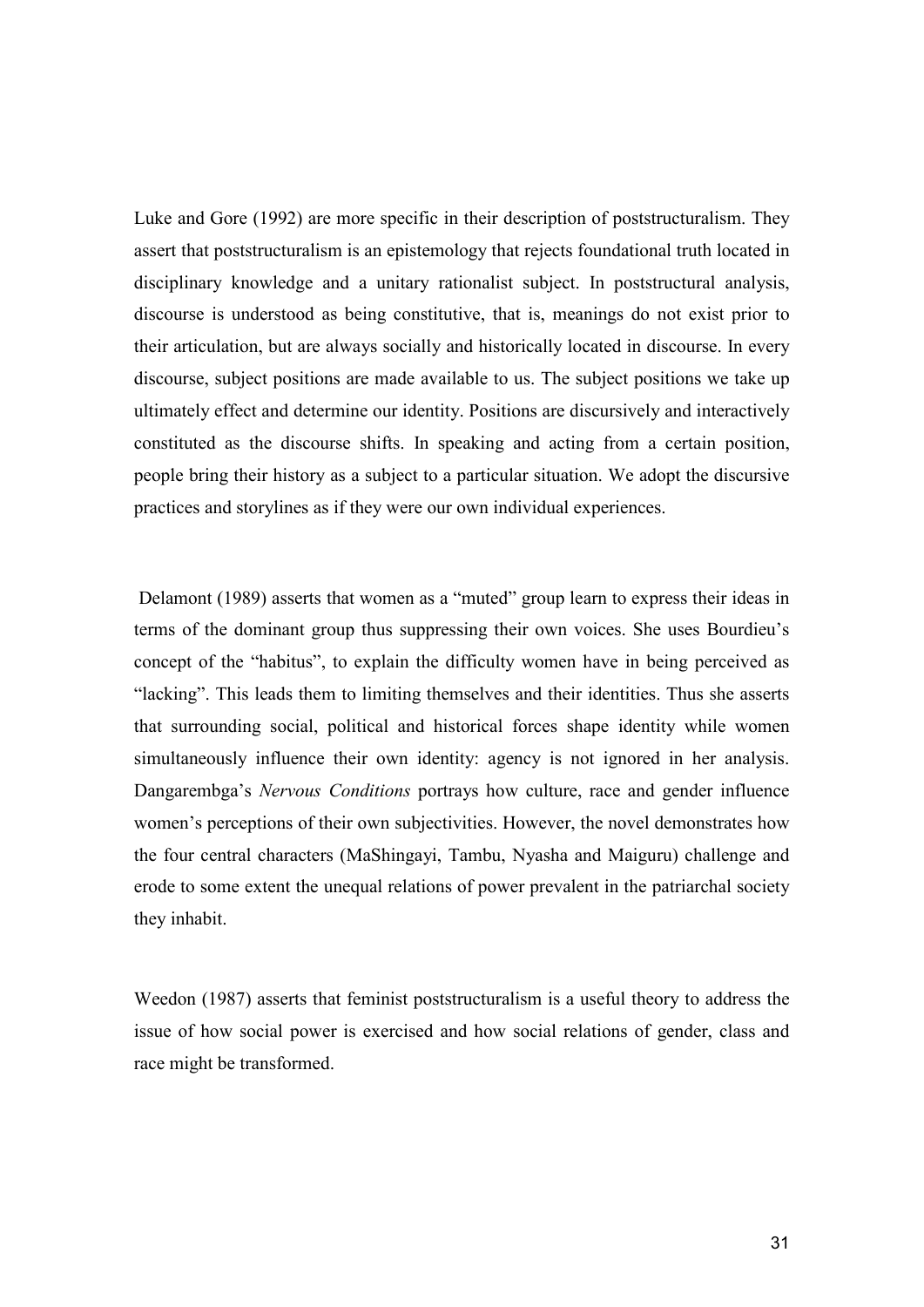For a theoretical perspective to be politically useful to feminists it should be able to recognize the subjective in constituting the meaning of women's lived reality (1987:9).

Hegemony expresses the advantaged position of dominant social groups (men) with respect to discourse. Foucault (1977) asserts that hegemony helps us to understand power as relational and dynamic. It circulates within a web of relationships in which we all participate. Hegemony is also maintained through discourse (ideas, text theories, and language) which are embedded in networks of social and political control that Foucault (1977) called 'regimes of truth'.

We should therefore not ask why certain people dominate, instead we should ask: how do things work at the level of ongoing subjugation, at the level of those processes which subject our bodies, our thoughts, our behaviors? Foucault warns that

 Power is not to be taken as a phenomenon of one dominating over another. Power must be analyzed as something that circulates, or rather as something which only functions in the form of a chain. It is never localized here or there, never in anybody's hands, never appropriated as commodity or peace of wealth. Power is employed and exercised through a net-like organization and not only do individuals circulate between its threads; they are always in a position of simultaneously undergoing and exercising this power. They are not only inert or consenting targets; they are always also the element of its articulation. In other words individuals are the vehicles of power not its points of application (1977:234).

 The normalizations of oppression in every day life are achieved when we internalize the attitudes and roles that support and reinforce systems of domination without question or challenge. Essentially then, both the agents of privilege and the victims of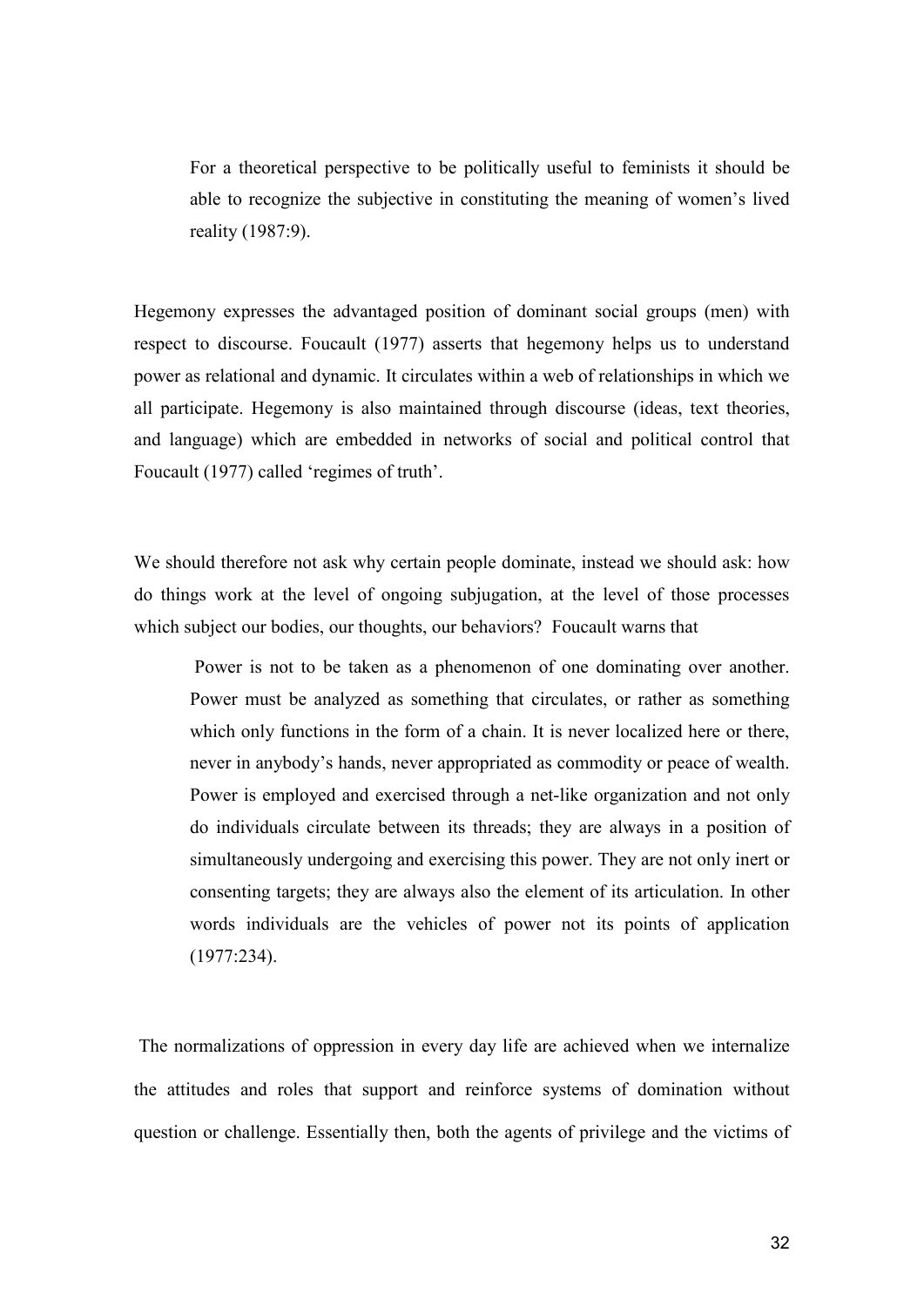oppression play a role in maintaining oppression: for example, the belief that men are more capable in positions of management and authority and women are more suitable to housekeeping and child rearing. Women often unquestioningly adopt dominant assumptions about what it is to be female.

The terms 'subject' and 'subjectivity' are also central to poststructuralist theory. While humanist discourses presuppose that what is central to women is, in essence, her heart, which is unique and makes her what she *essentially* is, poststructuralist theory proposes a subjectivity which is 'precarious, contradictory and in process, constantly being reconstituted in discourse each time we think or speak' (Weedon 1987: 32).

Roman ( 1992: 556) defines humanist subjectivity as the stance taken by researchers in attempts to valorize the subjectivities, experiences and knowledge of research participants (and, conceivably, themselves) while relying on notions of subjective experiences that are not mediated by the historically specific analysis of the underlying structures, material conditions, and conflicting sets of unequal power relations. Because both stances are premised on the subject / object dualism, neither subjectivity nor objectivism can provide adequate causal analyses of the connections between the structures and processes that give rise to both these unequal power relations and to people's experience and knowledge of them.

Even though our subjectivities are, by definition, personal and individual, our desires and expectations are acquired in a social context. Unlike the term 'individual', the term 'subject' encourages us to think of ourselves and our realities as constructions (products of meaningful actives which are both culturally specific and generally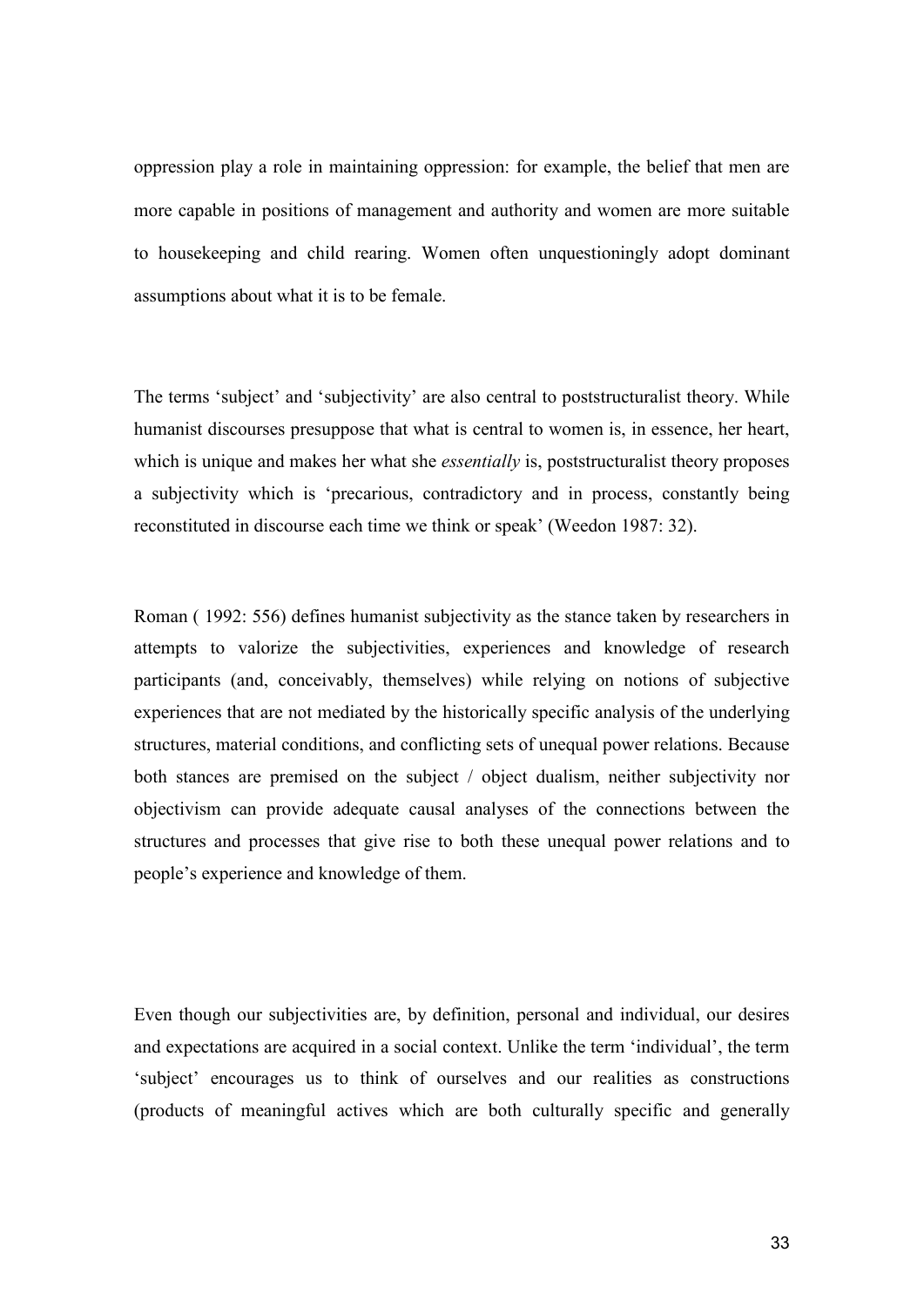conscious). The term 'subject' calls into question the notion of a totally conscious self. The subject is therefore, always both conscious and unconscious. Weedon refers to 'subjectivity' as 'the conscious and unconscious thoughts and emotions of the individual, her sense of herself and her way of understanding her relation to the world' (1987: 32).

The poststructuralist viewpoint is that subjectivity is produced historically and is the product of society and culture. The feminist poststructuralist takes this further and insists that the individual is always the site of conflicting forms of subjectivity. The meanings and values that women bring with them make them resistant to alternatives. However, as they move out of their familiar circles through education and politics they may become exposed to other ways of interpreting their experiences. For many women this is the meaning of the practice of consciousness- raising developed by the Women's Liberation Movement (Weedon 1987). In Nervous Conditions Maiguru interprets her experiences in a different way from that of MaShingayi, largely because of her education. It will be shown that Maiguru has to assert her identity in most challenging situations – to the extent that she ends up being labelled a witch, on the one hand, and having to walk out on her husband and family, on the other hand.

In poststructuralist feminist theory, experience has no inherent essential meaning. It gets meaning through language interpretation which may result in conflicting, distorting versions of social reality, in turn resulting in conflicting interests. This range of discourses and their material support in social institutions and practices are vital to the maintenance and contestation of forms of social power, since in social reality there is no meaning except in language. Values and interests of women have to be understood in the context of female sexuality and women's proper place and lifestyles which cross a whole range of modes of discursive fields (the concept 'discursive field' was produced by the French theorist Michel Foucault, as part of an attempt to understand the relationship between language, social institutions and power) from the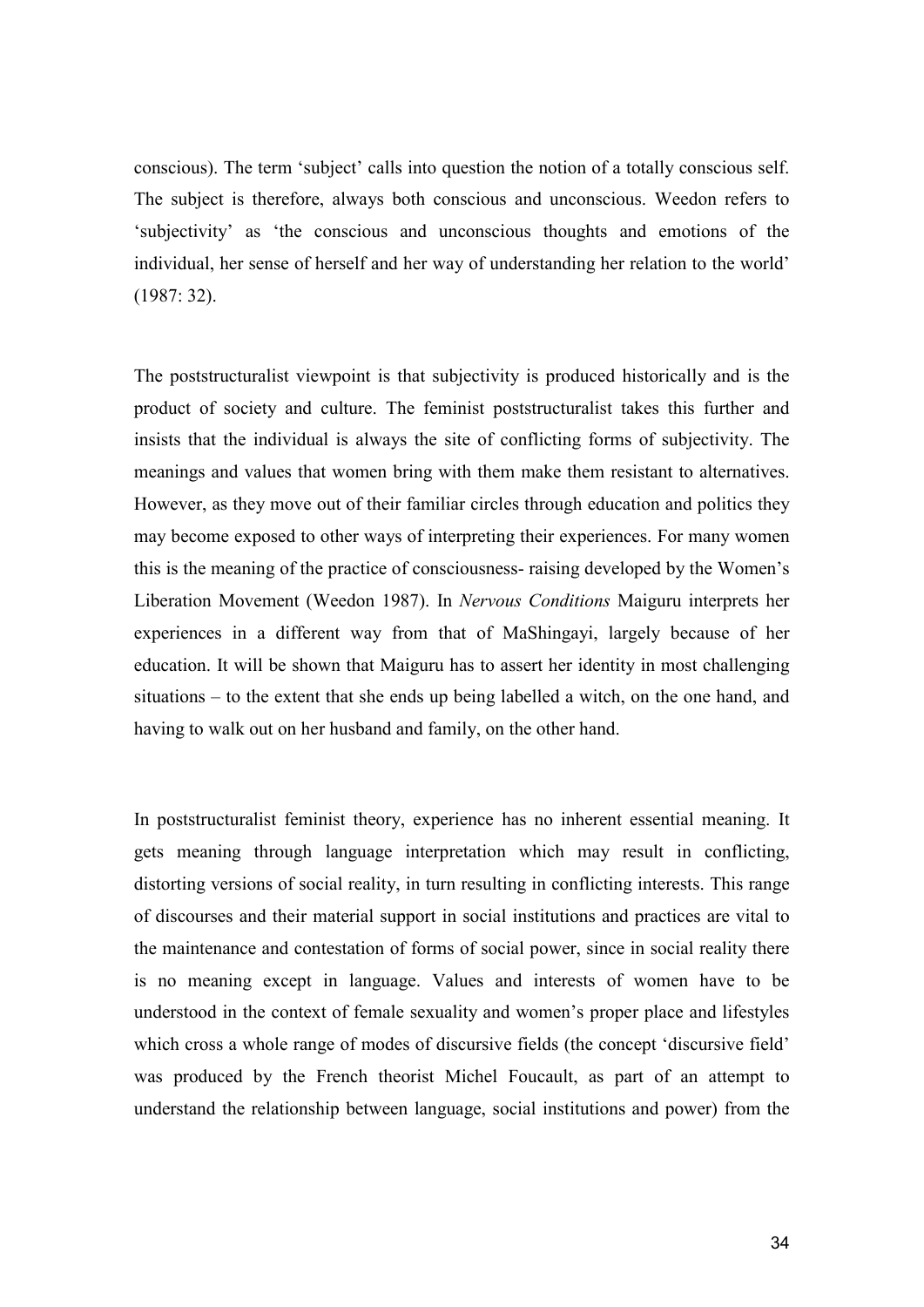family, religion, education, and employment to the representations of women in the media.

For the purposes of the study I appropriate the following from the poststructuralist feminist perspective:

- That knowledge is always provisional, open ended and relational;
- Our journeys through our female lives are located in our historical and cultural contexts;
- Our conscious and unconscious thoughts dictate our actions.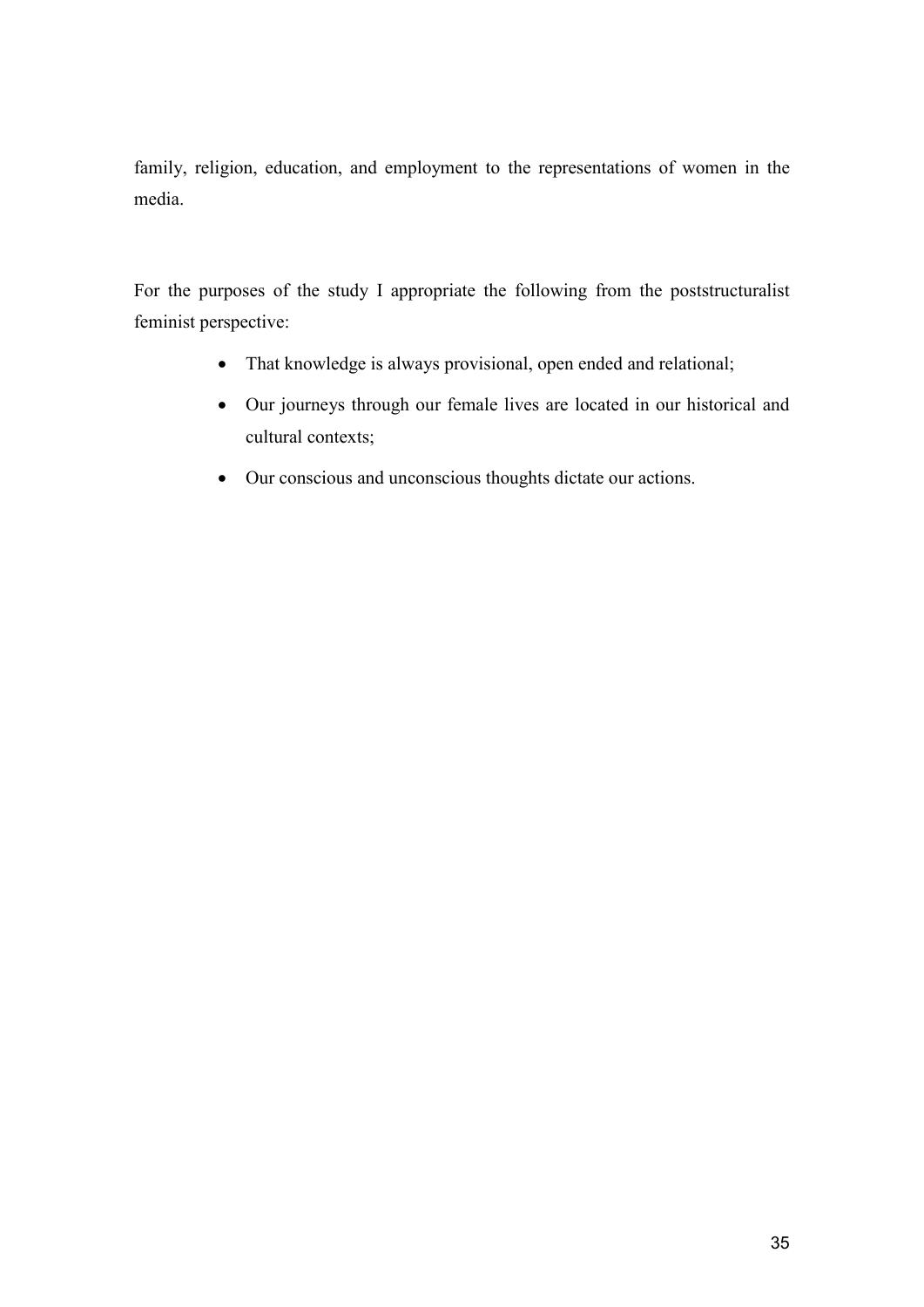### TEXTUAL ANALYSIS

Nervous Conditions is focused on the colonized African clan (Sigauke clan, part of the Shona people) in the then Rhodesia during the 1960s. The novel explores the exposure of the Sigauke clan to westernization in various ways. At times this westernization would be at loggerheads with traditional customs, practices and beliefs, with disastrous consequences. As we shall see, colonialism is seen as a double-edged sword: on the one side, it is the 'carrier' of a discourse of western modernity which, in is emphasis upon education and democracy, enables a challenge to African patriarchy. On the other side, a colonial education alienates its African subjects from their culture, with disastrous psychological consequences.

The novel examines unequal power relations between men and women in the Sigauke clan which was largely steeped in tradition. Women (Nyasha, Maiguru, Lucia, Tambu and MaShingayi) challenge the practices of male domination in various ways, usually unsuccessfully. Each of these women makes an effort to question some of the decisions that were the prerogative of the patriarch. The women also attempt to break out of the role of domesticity and servility to the surprise of the men.

Although the novel appears to be the story of Tambu and her ambition to educate and develop herself in the face of a myriad of obstacles, it is very much about Nyasha, one of the central characters of the novel, who was alienated from her own clan by virtue of her 'Englishness'. Social injustices conspire against her to the point that she suffers a 'nervous condition'.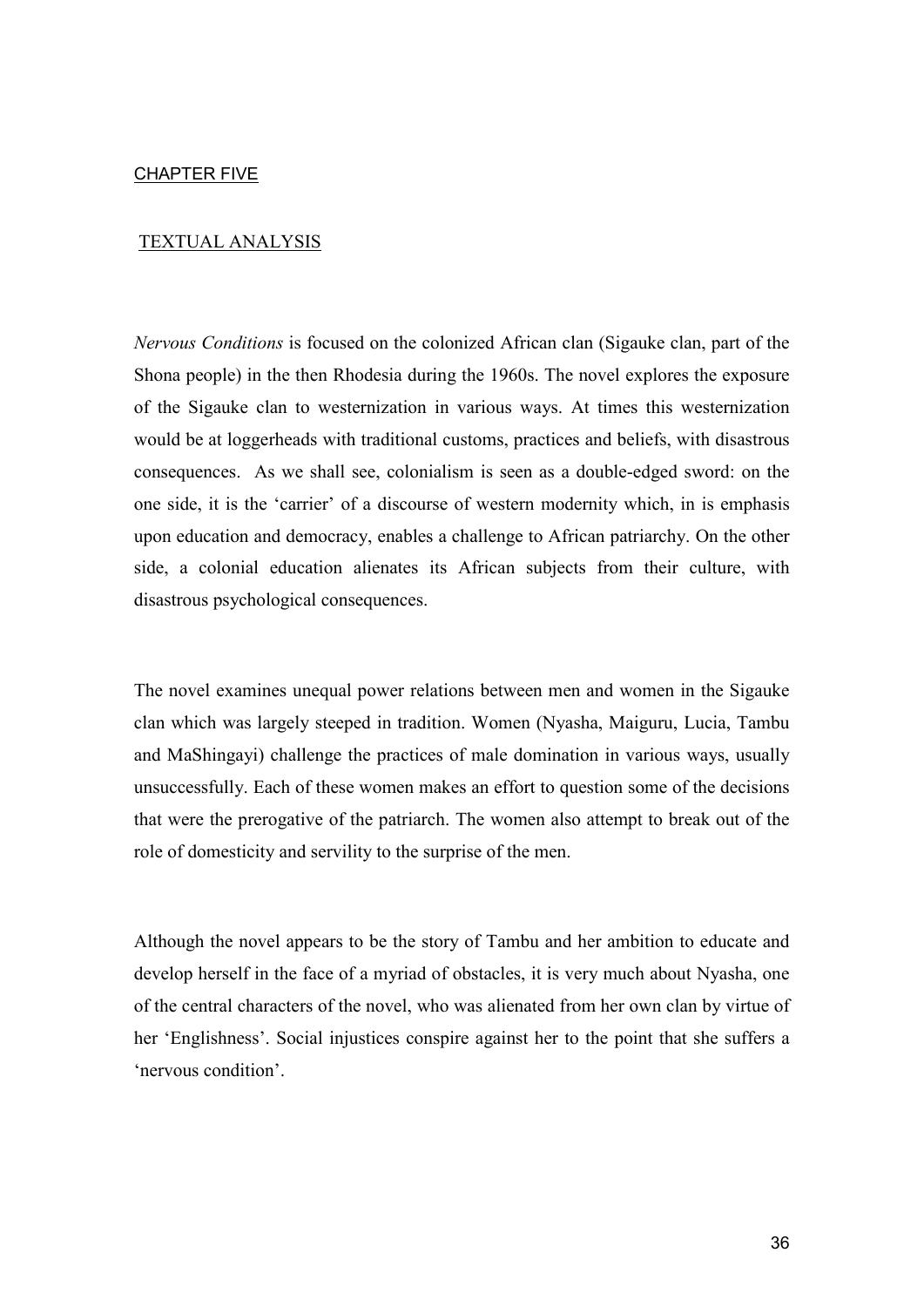The story is also about MaShingayi, a traditionalist who was complacent with the status quo and could not tolerate womenfolk who were rebelling against it. It is also about Lucia who had the audacity to gate-crash into the meeting of the patriarchs. Lastly and not least there was Maiguru who was balanced perfectly between the two conflicting cultures to the dismay of her daughter on one side, and her in-laws on the other side.

This analysis is about entrapment of the five women and their efforts at ameliorating their condition – the nervous condition; after all 'the condition of a native is a nervous condition'.

#### TAMBU'S ENTRAPMENT: CLASS AND GENDER

The narrator, Tambu, portrays entrapment as the oppression of women with regard to class, race and gender. In narrating her story, Tambu places herself in the triple jeopardy of the black women writer. She is faced with having to betray men, as is the case with Tambu when she talks about her brother, Nhamo, and his ill-treatment of her. The black women writer also has to contend with the community that would regard her as a traitor because she assimilated some of the western cultural traits. Lastly she may have to be alienated from women that share a similar plight of subjugation, as the latter could be complacent with the status quo (Bosman 1990: 94).

The narrator's opening remarks in the novel are those of the entrapment of MaShingayi (Tambu's mother) and Maiguru (Tambu's aunt). She depicts her cousin, Nyasha, as being rebellious and bent on challenging the status quo within the clan. Tambu views herself and Lucia (Tambu's aunt) as having escaped. She says: 'My story is not after all about death, but about my escape and Lucia's, about my mother's and Maiguru's entrapment, and about Nyasha's rebellion' (1988:10).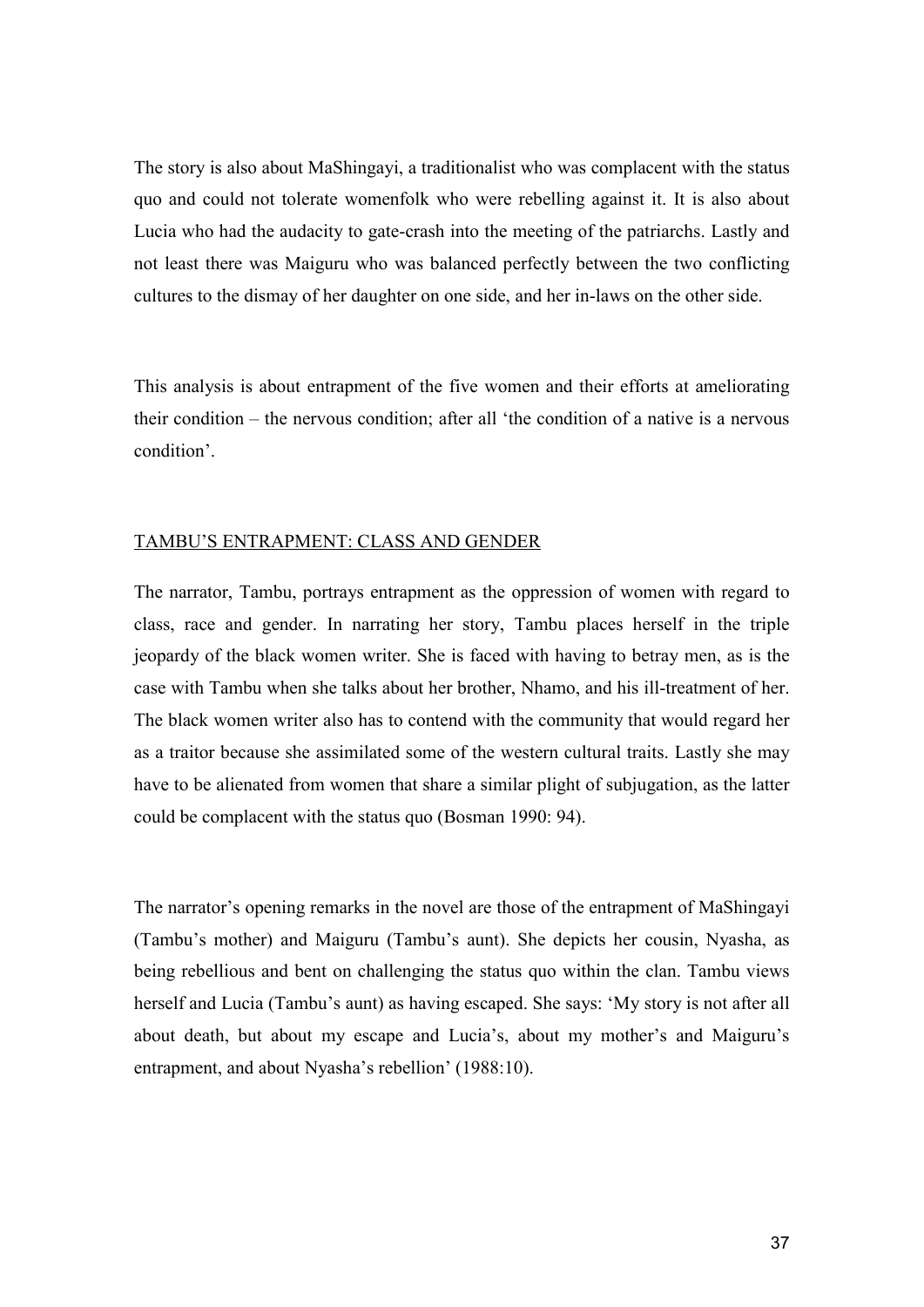The extent to which the protagonist, Tambu, is trapped is portrayed by her mother's remarks that: 'and these days it's worse, with the poverty of blackness on one side and the weight of womanhood on the other' (1988:16). Tambu's story traces her hardships from infancy: she had to cultivate the fields, fetch water from Nyamarira river, look after her younger siblings, cook for the family, and sleep on the kitchen floor on cold days with a single, threadbare blanket as cover. Tambu also endured humiliation from her brother, Nhamo, who made her an object of mockery. Her father, on the other hand, viewed her feeble efforts in trying to educate herself as ridiculous. Her mother tried to teach her how to tolerate hardships as a woman.

While Tambu was culturally restricted to roles that denied her opportunity to rise above domesticity, her brother, Nhamo, on the other hand was able to study. He was privileged to attend school with the whites who were part of the ruling colonial class. Furthermore, Nhamo was able to attend school despite the family having to eke out a living. This was consonant with the patriarchal beliefs of empowering male members of the family for perpetual domination.

The relationship between Tambu and Nhamo was reduced to that of the privileged and the non-privileged. Nhamo had all the opportunities because of his gender, while Tambu had to be content with being groomed as a prospective bride. The relationship between these two siblings was mutually destructive. Nhamo tried by all means to bring her down, as when he stole her maize and gave it to friends, and to dominate over her as a male. Tambu, on the other hand, grew to hate her brother, to the point that even when he passed away, she felt no sadness as expected. In fact her opening remarks in the text are about her apathetic attitude to Nhamo's untimely demise:

Driven by a desire to educate herself, Tambu sought to sell mielies as a vendor. Incidental to this exercise as a merchant, she met a generous white lady, Doris,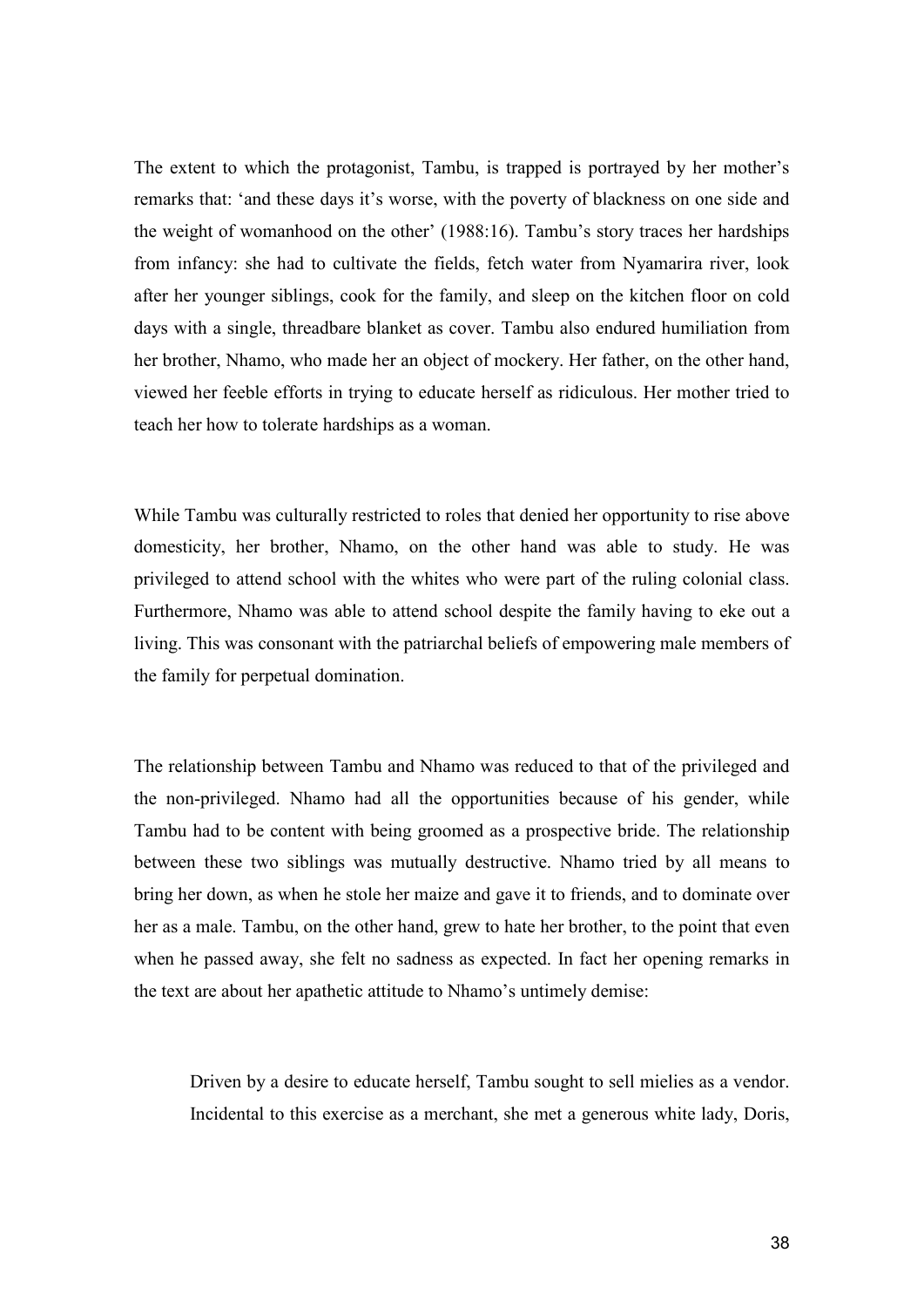who donated ten pounds towards Tambu's school fees. The question that arises is: why were the funds that were sent by Babamkuru from abroad for educating Nhamo and Tambu, not used to help out Tambu's education even before the donor came into the picture? Was it not that mindset of the patriarchal society that promotes male empowerment at the expense of the other gender?

This mindset is further corroborated by Tambu's father, Jeremiah, when he asked her whether it was possible to 'cook books and feed them to your husbands? Stay at home with your mother. Learn to cook and clean. Grow vegetables' (1988:15). These remarks by Tambu's father served to worsen her contempt for her father, and brother. Tambu and her conservative father never agreed on anything significant and, finally, they simply co–existed in peaceful detachment. With the gender-based tension between Tambu and Nhamo, it is not surprising that at the time of Nhamo's death she showed no feelings; rather she had nursed sentiments of hatred towards her privileged brother. On the other hand her feelings for Babamukuru were somehow different because he took care of his family and provided all their needs. He provided for his wife a beautiful house that had furniture of quality.

In comparison to her home where there was no running water and electricity amongst other things, the cleanliness of her surroundings was of such a nature that it is echoed by her observation that: 'The absence of dirt was proof of the other worldly nature of my new home' (1988:66). This observation about the absence of dirt extended to economic, social and cultural features. The dualism felt by Tambu between Babamukuru's 'clean environment' and home was noticed by her mother, MaShingayi, when she said:

You think your mother is so stupid, she won't see Maiguru has turned you against me with her money and her white ways? You think I am dirt now, your mother. Just the other day, you told me that my toilet is dirt, it disgusts me, That's what you said (1988: 140).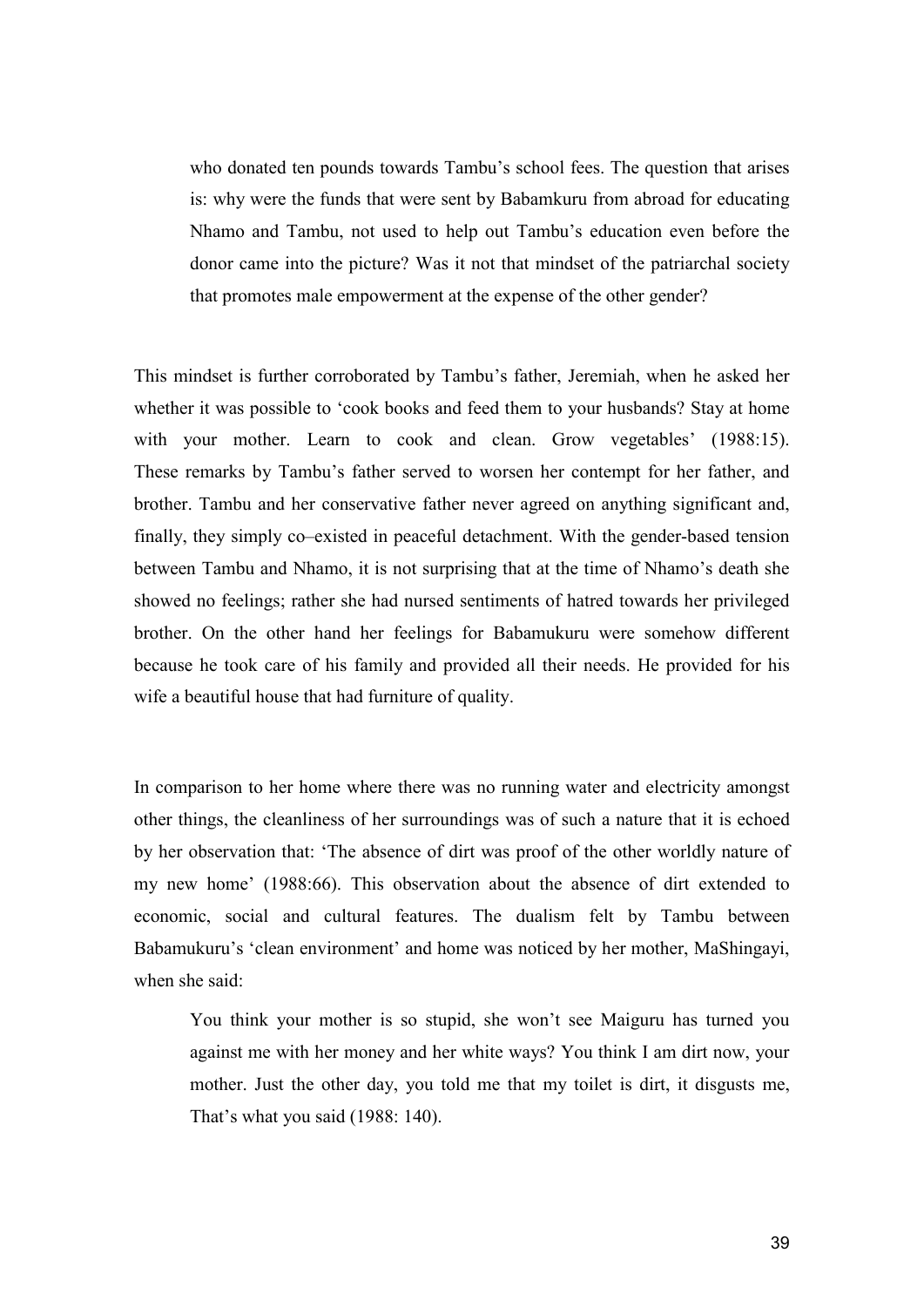This ideal image cherished by Tambu towards Babamukuru was reinforced by the clan's appreciation when Babamukuru had found a job for Lucia. When Babamukuru said, 'Not much. A little job. At the girl's hostel. You will help to cook food there at the hostel' (1988:158), this statement was received with joy and ululations. Lucia's response was to cite Babamukuru's ancestry. These praises are the highest that can be bestowed on somebody within the African context.

Of course Lucia was on her knees when she praised him. Tambu's mother performed a similar gesture, by kneeling and worshipping beside Lucia. Maiguru completed the picture by also kneeling on the floor despite her status accorded to her education. Tambu's admiration for Babamukuru was so great that she regarded him 'as the closest thing a human being could get to God'. (1988: 199).

Tambu's view of Babamukuru as a God demonstrates the amount of respect that she has for him and the reverent power that he has over her. In fact Babamukuru was respected by all the members of his family. Babamukuru's authority over all women within the clan portrays how patriarchy creates the conditions for women to be dominated, exploited and oppressed.

Tambu's concept of becoming a woman would be to imitate her aunt, Maiguru. As a child, Tambu used to compare the role played by her mother, MaShingayi, and Maiguru, her aunt, in their respective families, and within the clan. Whilst her mother, on the one hand, had to spend the greater part of the day working in the fields to eke out a living, Maiguru on the other hand would be in the classroom teaching. The definite symbol of empowerment has enabled Maiguru to hold down a decent job and a comfortable home. It was inevitable that Tambu would fashion her future around her successful aunt at the expense of her mother whom she referred to as 'no more than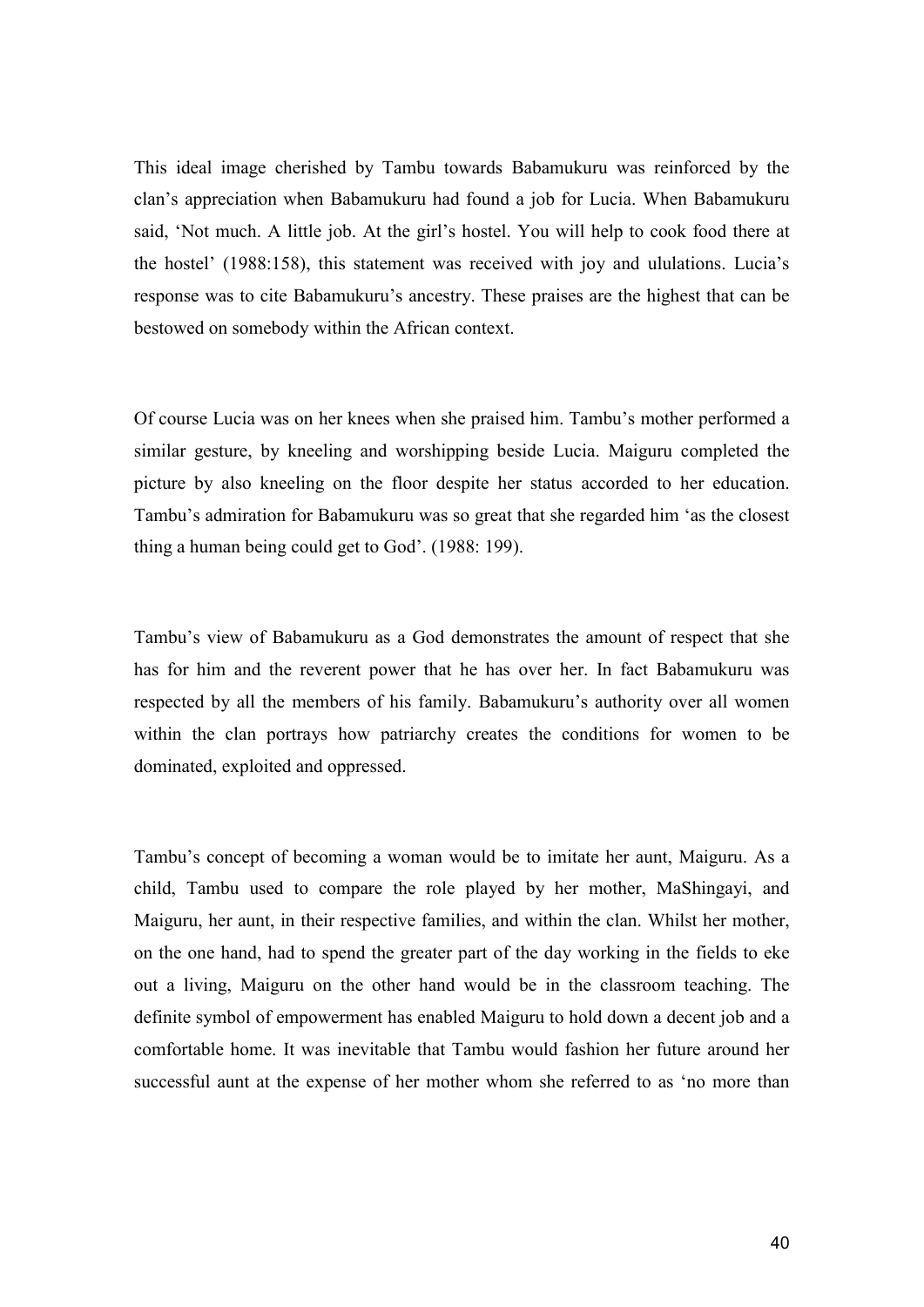another piece of scenery to be maintained… but all the same superfluous, an obstacle in the part of my departure' (1988: 58)

However, the Sacred Heart College and it's 'Englishness' proved not to be the sunrise on her horizon to freedom. Nyasha's identity crisis which led to a nervous breakdown proved to be a turning point in Tambu's conceptualization of emancipation. The illusion that if she were to be surrounded by all the modern trappings that money could buy then she would be content, was gradually replaced by the realization that there were other entrapments that were gender and racial in nature. This realization corroborates the black feminist argument that in a racist society, black women are victims of racial and gender oppression whether they are middle class or working class.

The impetus of this resolution was the cautionary words from her mother MaShingayi that Tambu should assiduously avoid being devoured by 'Englishness', as had been the case with Nyasha and Chido. This warning proved to be a wake-up call. She had nightmares on two consecutive nights. The warning instilled a suspicion in Tambu's mind that crystallized into guilt. Despite repressing this guilt, it suffocated her gradually, and was instrumental in prompting her to 'refuse to be brainwashed, bringing me to this time when I can set down this story' (1988: 204).

#### MAIGURU AND ENTRAPMENT: GENDER

The entrapment of Maiguru is only superficially different from that of her sister in law, MaShingayi. They both pay the highest price for being female partners in their household. Tambu could not imagine Maiguru suffering because, according to her, she had everything: money, education and decency.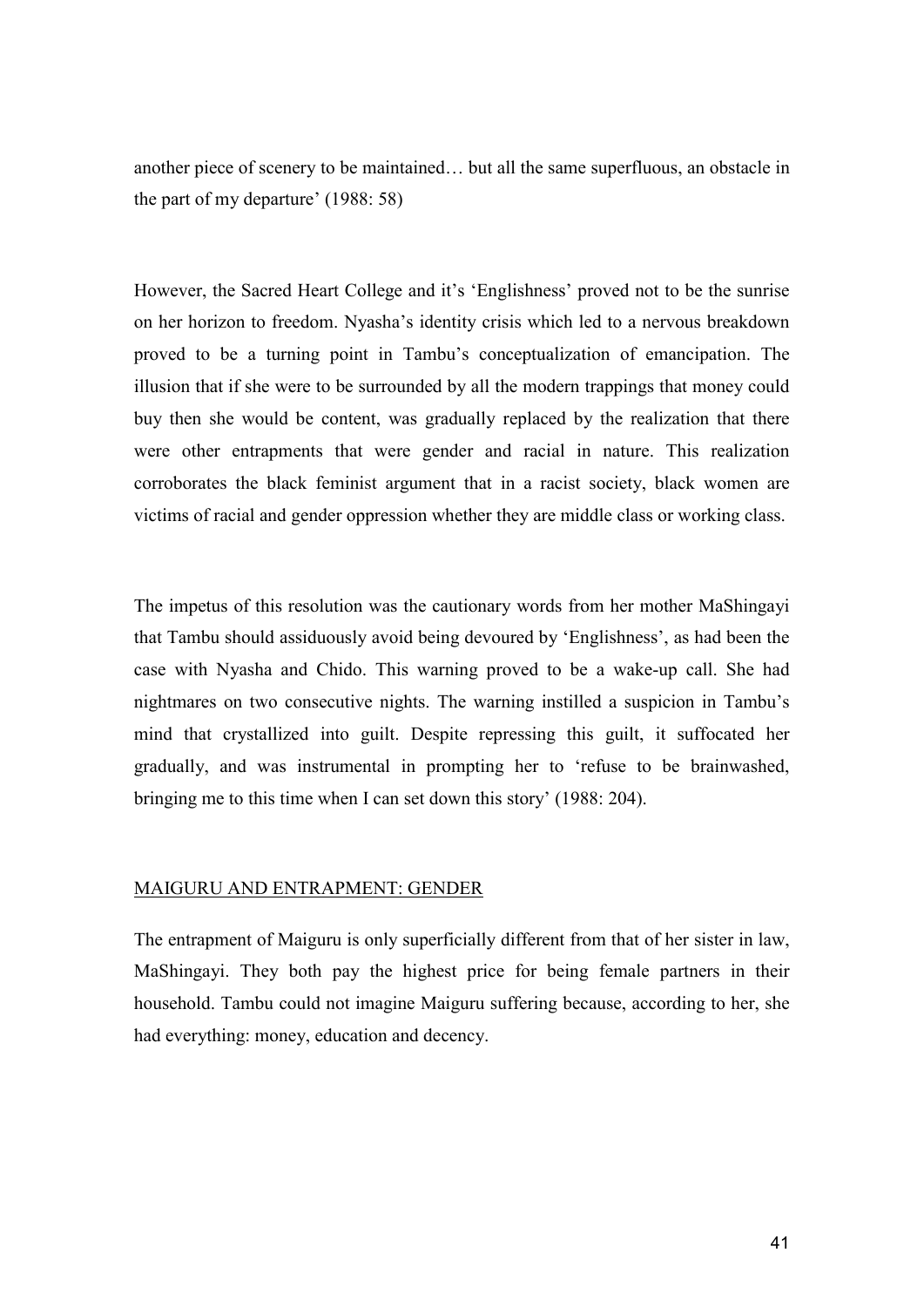Maiguru was Tambu's role model and she was obedient and loyal to her husband, until her depression drove her to rebel against her husband. She had had enough of being subservient to her husband's family. In fact she had the audacity to stand up to her husband and say: 'I am sick of it Babawa Chido. Let me tell you I have had enough! And when I keep quiet you think I am enjoying it. So today I am telling you I am not happy. I am not happy anymore in this house' (1988:172).

When in the company of her in-laws, she sat on the floor, as is customary for women, as patriarchy is unchallengeable according to tradition. No matter how discomforting an instruction could be from her husband, she complied without questioning or grumbling. Although she did express misgivings during one Christmas vacation when too much meat was purchased for the clan. As Babamukuru's wife, her own potential and aspirations are completely submerged in the role of wife and mother prescribed by Shona partriarchy. And, as the wife of the mission school headmaster, her submission is reinforced by the Christian ideal of the dutiful and obedient helpmate. Maiguru conceals her deep seated resentment and frustration brought about by her husband's control of her life.

On the eve of Jeremiah and MaSshingayi's wedding, Maiguru was reluctant to loan out her bridal dress. She employed her delaying tactics like forgetting, when she was required to lend a helping hand. As a wife to the head of the clan, the head who decided that Jeremiah and MaShingayi should get married, she was expected to assume a leading role in the preparations. Her delaying tactics were subtle indications of resistance if not rebellion against the traditional role of womanhood. Maiguru's husband, Babamukuru, was head of the clan by virtue of birth and economic power. He was powerful and influential within his clan. He was also regarded as a repository of knowledge. The narrator, Tambu, describes him thus: 'He didn't need to be bold anymore because he had made himself plenty of power. Plenty of money. A lot of education. Plenty of everything' (1988: 50).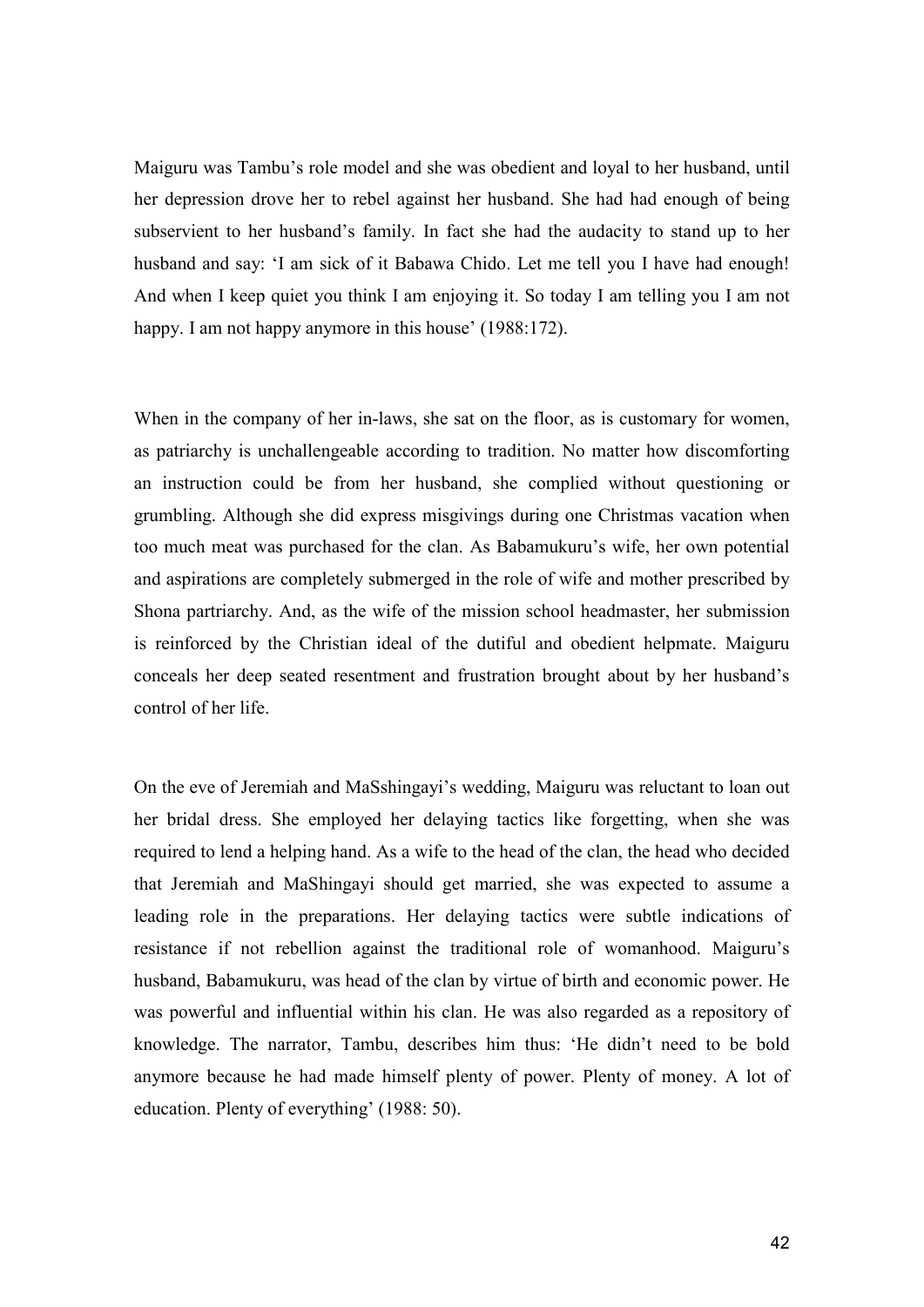Babamukuru enforces his power especially when he is challenged by those around him (Maiguru, Nyasha). However, Babamukuru is much a victim of the colonial system as his poverty-stricken brother in the farmstead. Dangarembga shows how Babamukuru himself suffers in the role of partriarchy. He was obliged to educate, feed and house his extended family and intervene at every opportunity to ensure that things run his way. Maiguru was also a financial provider within the clan, despite resenting her husband's lavish support of his family, partly from her earnings.

Though Maiguru seems a faithful and subservient wife and follows her husband's orders and understood her role as the wife of the head of the clan, she occasionally revolted against this customary order of things. She blatantly stated that: 'I am tired of my house being a hotel for your family. I am tired of being a housekeeper for them. I am tired of being nothing in a home that I am working myself sick to support' (1988: 72)

For Maiguru to abandon her beloved family and stay with her brother in Salisbury demonstrated how strongly she felt about the issue of being relegated to marginalization when confronted with issues concerning her immediate family. She takes everything in her stride, but when the extended family was involved she tended to see red. She could put up with Nyasha's behavior but could not tolerate having to serve her in-laws.

It was Babamukuru who decided to take Chido and Nyasha to England - a decision based largely on his desire to control their progress and development. The narrator, Tambu, recollects gathering information about the decision from different people including Maiguru. Nothing is, however, recorded which indicates that Maiguru had expressed her opinion on the matter.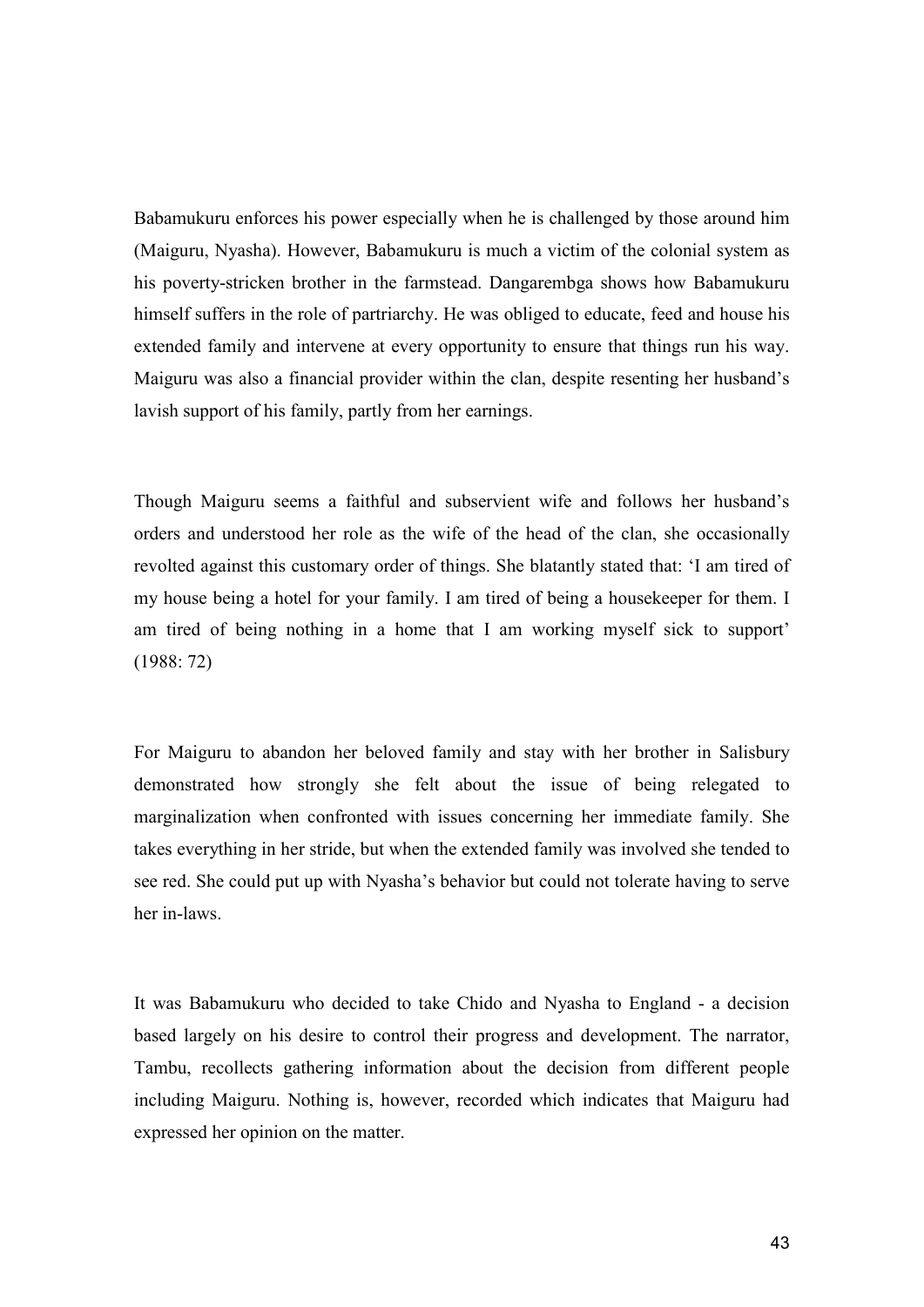Maiguru's departure and subsequent return serves as a turning point in the order of power relations in the house. Babamukuru's decisions were no longer unchallengeable. When Babamukuru decided for Tambu that the convent would have a bad influence on her character, it was Maiguru who influenced the decision in favor of attending the Sacred Heart College. Moyana regards Maiguru as having been 'integrated into passively upholding the patriarch's oppressive systems …she explodes as the pressure mounts and reaches boiling point' (1996:31).

#### MASHINGAYI AND ENTRAPMENT: GENDER AND CLASS

MaShingayi is portrayed as a hardworking rural woman who is trying to eke out a living from ploughing the land. She had several pregnancies with only four children surviving at the end of the novel. Her husband Jeremiah took her as a wife at the age of 15 without formalizing with a wedding, an issue that was to come up 15 years later. MaSingayi is trapped within the double bind of 'poverty of blackness on one side and the weight of womanhood on the other' (1988:16), whose submissive self-effacing life represents the very essence of oppressed female passivity. With no sense of her own self-determination, she is unable to conceive of an identity for her daughter outside of marriage. Economic powerlessness and 19 years of domestic drudgery have taught her to survive what she cannot change. She has been socialized into assuming a passive role in an environment dominated by patriarchy. It is this role of resignation that she expected her girls to emulate. She advises her daughter, 'this business of womanhood is a heavy burden…what will help you my child is to learn to carry your burden with strength' (1988: 16).

MaShingayi is aware that investing in education would safeguard her family from poverty. She has seen how Babamukuru was able to provide for the clan because he was highly educated. She envisioned that her son would become a provider for the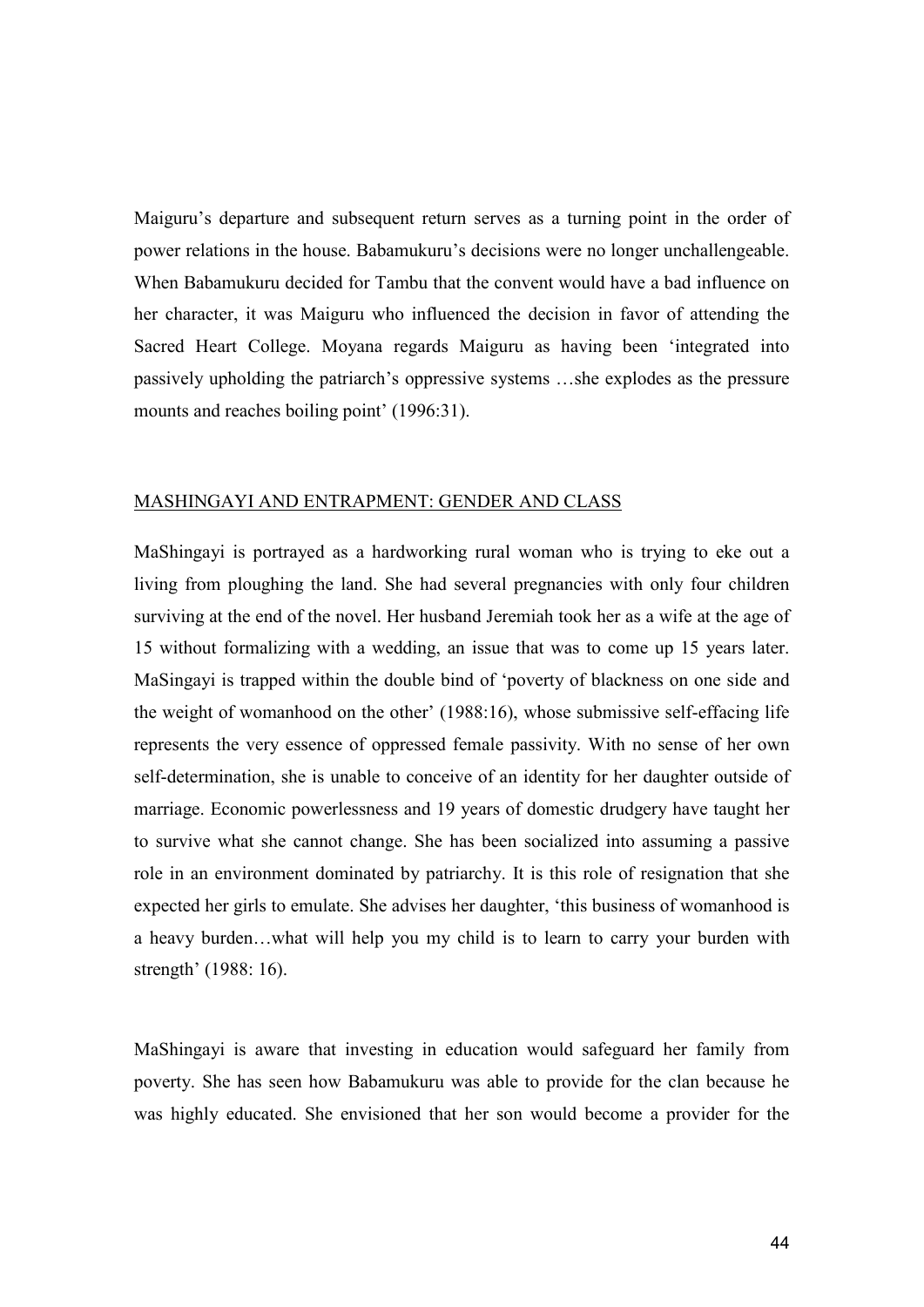family, were he to be afforded education. She leaves no stone unturned ensuring that Nhamo receives an education .When there were no funds for children's schooling, she planted vegetables and sold them at the bus rank. With the extra cash she paid for Nhamo's education but not for Tambu's. As MaShingayi had the mindset that promoted male domination, she believed also, as argued by Creamer, that the education for the son would fulfill familiar expectations whereas the gains of a daughter would be inevitably lost to her husband's family. Creamer also highlights that MaShingayi translates food cultivation into education because she understands that a son's education is not an escape from poverty but an investment that will return to the family (1994:352).

MaShingayi associates her racial group with oppression due to colonialism in Rhodesia. These words were an echo of what was said by Tambu's paternal grandmother who narrated that 'wizards well versed in treachery and black magic came from the south and forced the people from the land…wizards were avaricious and grasping, there was less and less land for the people..' (1988: 18). The statements by the mother and the grandmother were aimed at educating Tambu about colonization and its effects on the black people. This was part of customary education which was bequeathed by the custodians of culture (grandmother and mother). However Tambu could not consider Babamukuru (being educated and rich) a victim of colonization as claimed by her mother.

As a custodian of cultural values and practices, MaShingayi finds it difficult to accommodate strange practices as propounded by Maiguru and her family. Nyasha had problems with acclimatizing to Shona practices and customs, culminating in an identity crises and severe ill health, which justifies MaShingayi's criticism of Maiguru as not decent and as a witch. Of Maiguru's children and their westernization she says 'it will kill them if they are not careful' (1988: 202).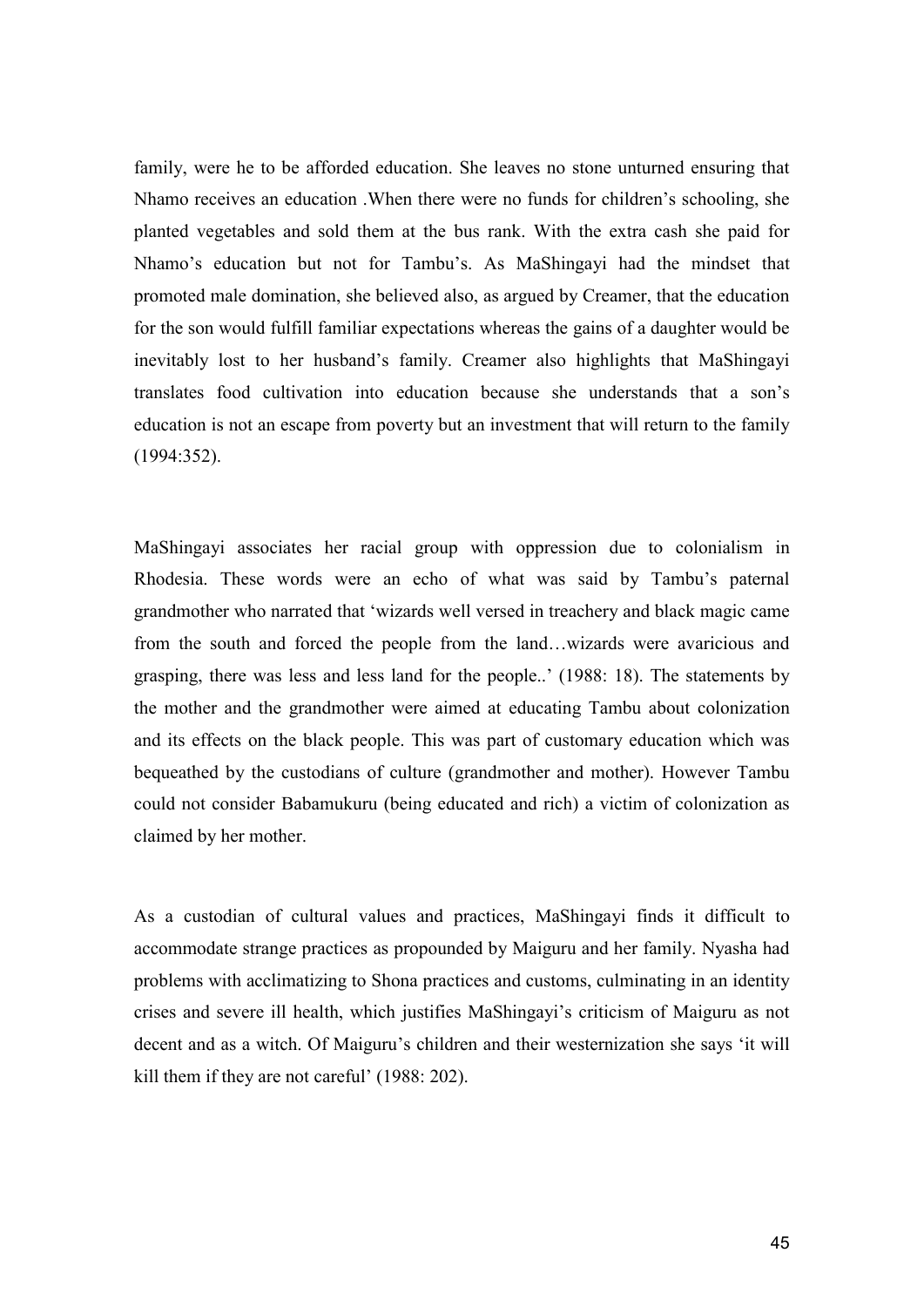MaShingayi's complacency with traditional practices is demonstrated by her fear and dread of Tambu's academic progression. MaShingayi's concept of a woman is being subservient to the husband and looking after the family. When Tambu was about to enroll at the Sacred Heart College, MaShingayi experienced a breakdown. She feared that she was losing Tambu for good. MaShingayi believed that she was alienated from her daughter by Babamukuru (the ultimate decision maker) and his education. She stated: 'I've had enough; I've had enough of that man dividing me from my children and ruling my life' (1988: 184). MaShingayi's perceptions are in contrast with Sharma's observation that '...in the proper use of education lies the salvation of her sex. As long as she is ignorant, so long will she remain dejected, oppressed, and incapable of sharing man's pursuits and ideals' (1995: 22).

The alienation between mother and daughter emanates from her ( MaShingayi) belief that when Tambu became more educated, she might get assimilated in the 'Whites' ways', a fear which was also echoed by Nyasha when she said that, 'the process was called assimilation, and that was what was intended for the precious few ….. they made a little space into which you were assimilated, an honorary space in which you could join them' (1988: 179). This is the only instance in the story where Nyasha and MaShingayi shared the same view about a specific issue. It is this fear of assimilation of 'white ways' that was instrumental in causing MaShingayi's breakdown and it is the experience of this assimilation that brought about Nyasha's nervous condition. MaShingayi, as a traditionalist who would never compromise her customary ways, occupies one pole and Nyasha another pole. These opposite poles that are occupied by Nyasha and MaShingayi are mutually destructive. The novel is centered on this tension between the two poles. Nyasha, on the one hand, has escaped poverty and is constantly pushing away the tentacles of male domination. Her assimilation of western values has eroded her anchor in African traditions. The absence of this anchor leaves her without a frame of reference – hence the nervous condition. MaShingayi, on the other hand, holds steadfast to her tradition and is wary of any possibilities that may change the status quo.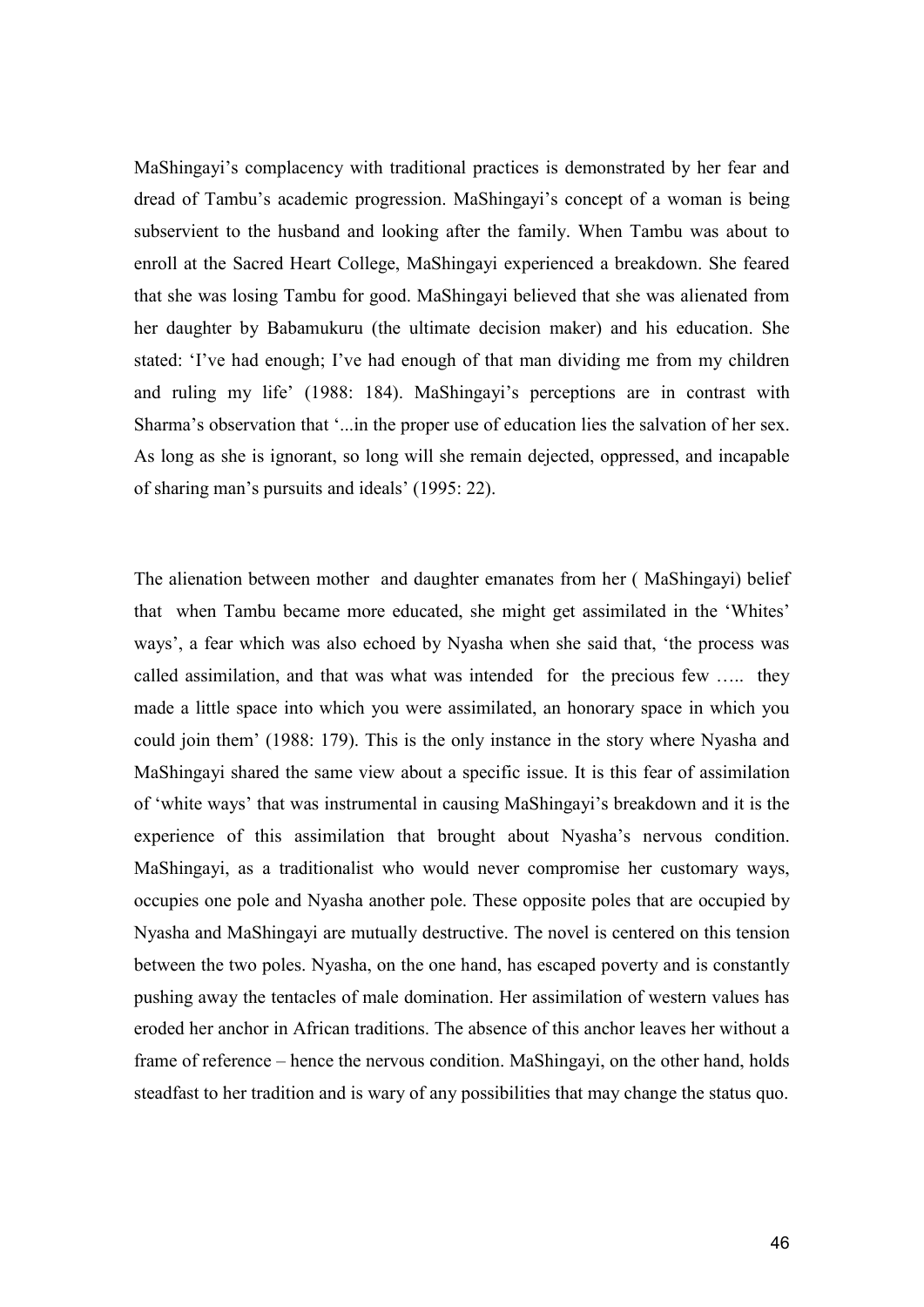#### NYASHA'S IDENTITY CRISIS

Colonisation did not only affect the politics and the land of the colonised, but also the mindset. It was not unusual for the colonised to aspire to be like the white colonists, in all respects. Adopting western values may alienate African people from their traditional communities. Those that endeavour to adopt the culture of the colonists may end up being rejected by both cultures. Nyasha in the novel is a portrait of the colonised African mind. Throughout the novel Nyasha is portrayed as a misfit, a condition that becomes very obvious towards the end of the novel. When Nyasha's family returned from England, they were given a majestic reception by their relatives. Nyasha arrived wearing a mini skirt, of which she was obviously conscious, as she kept pulling it down. This is the first indication of Nyasha's inaptness. In other words, she imitates everything European and fails to understand her 'true' needs, the need to be 'decently' attired according to traditional Shona custom. The narrator's disapproval of Nyasha is made evident when she states that: 'I would not give my approval. I turned away' (1988:37).

Tambu's disappointment with Nyasha revealed iself several times during the evenings of the festivities. Before Nyasha's family departure to England they used to converse in Shona and play together without any inhibitions. A few years on Tambu could not relate to Nyasha neither in Shona nor in tribal dance. Tambu invited Nyasha to dance, a gesture which was in keeping with the jovial mode that was prevailing that evening. Nyasha's reaction was to shut off the whole world. 'She clicked her tongue scornfully, it was a very abrupt way the way she did it' (1988: 43). It was as though she despised her traditional culture and kin, as she was non-communicative. In fact Tambu's parents thought Nyasha was a miserable child. She had changed from being a bold, ebullient and Shona speaking, to a girl that was duller and dimmer and wearing a very complicated expression.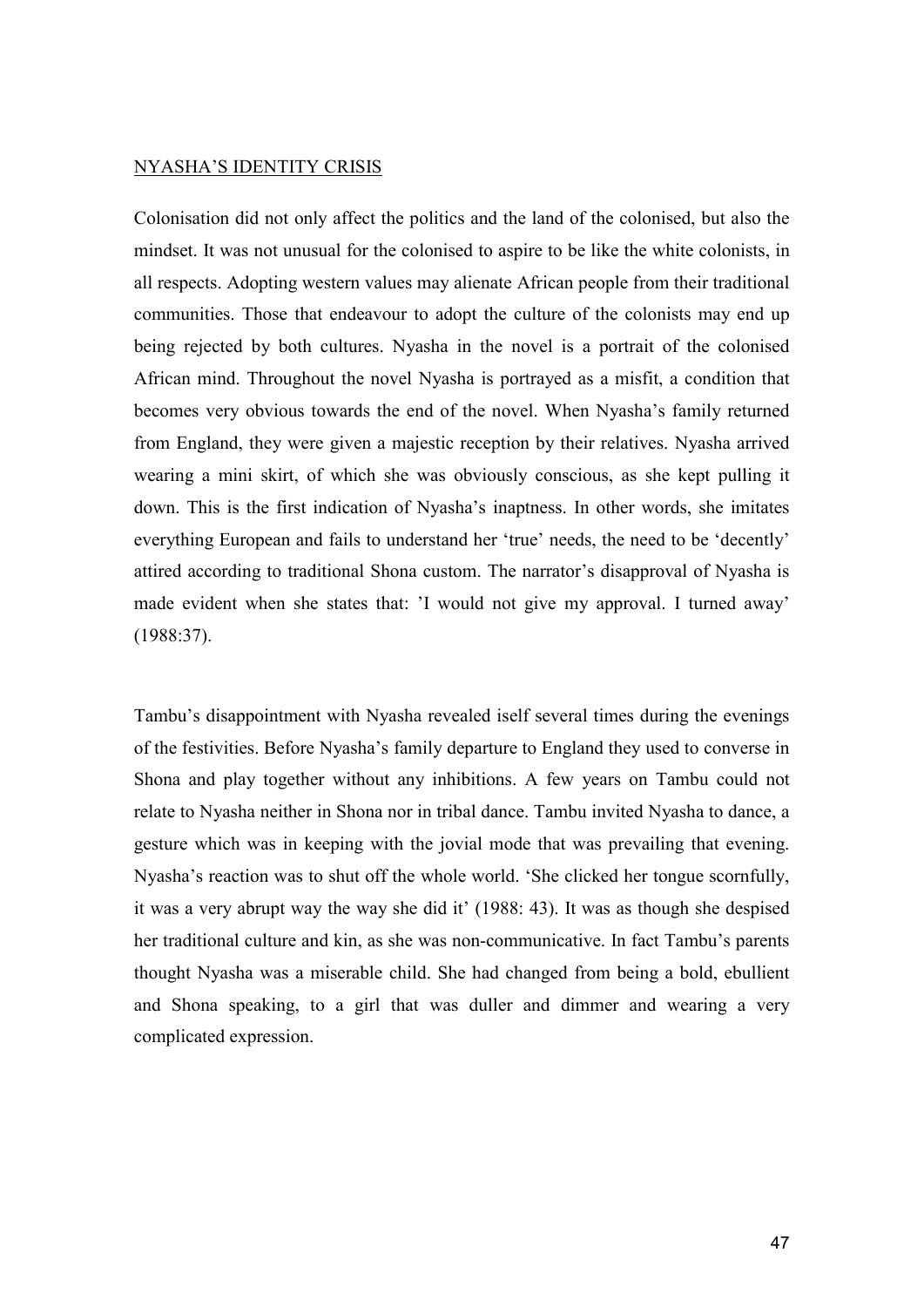Relations within the community are contingent on reciprocity, in that each action is judged according to the customary norms. Fanon observed that (1986: 109 the moment of 'being for others' requires a certain element of conformity and placations. This 'being for others' is noticeably absent in Nyasha's instance, as observed by Tambu.

Nyasha had taken to smoking – a habit that was unbecoming of a young girl growing up in a Christian mission. Such an act was a culmination of many other episodes that were improper for a Shona maiden. Tambu's shock at Nyasha's habit is expressed as: 'You smoke cigarettes; I was aghast. Babamukuru was right! His daughter was beyond redemption.' (1988: 84).

In fact, Nyasha's behavior is explicated by James and Busia when they say:

They can do nothing but imitate Europe even in ideas, generating none themselves but simply applying ideas and practices which were not conceived for their own societies. Within this cultural universe of third world dependency, the woman is the dependant of the dependant, being pulled along in the whirligig of neo-colonialist meaningless behavior like her male counterparts. She imitates everything European and despises her tradition and culture and race while fails to understand her own true needs (1993: 109)

A polite way of demonstrating respect and appreciation is by kneeling. African females in traditional households are expected to kneel whenever entering a gathering including men, whether bringing food or attending to address one or more of them. Anna, a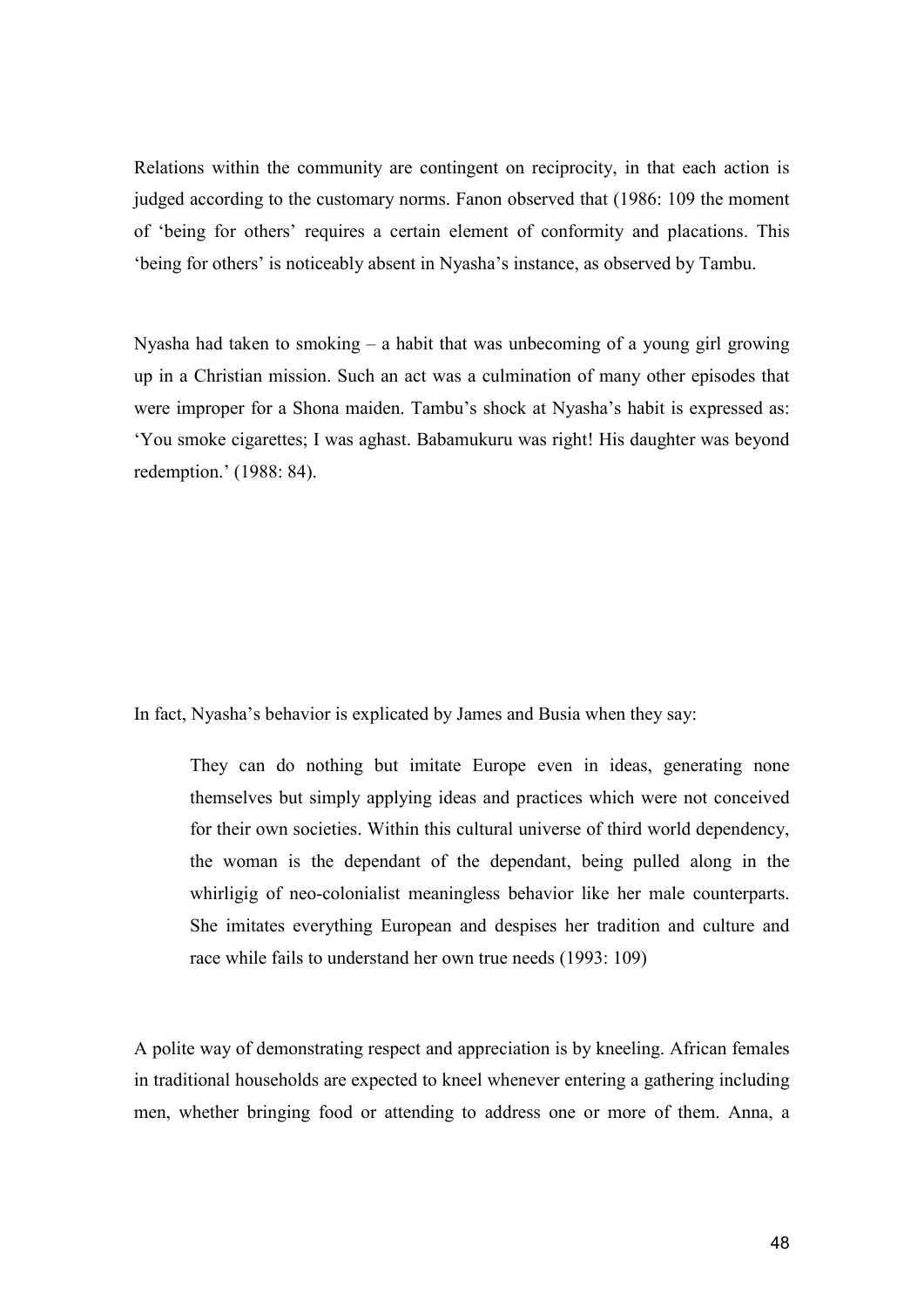servant in Babamukuru's mission house, usually knelt when entering Nyasha's room. It is a habit that Nyasha finds irritating even though the sign was an act of obedience. The failure to kneel in such occasions will be tantamount to disrespect in terms of Tambu's cultural norms. This was not the only instance where Nyasha's disapproval of such obeisance came to the fore.

Tambu's observation of the acute cultural alienation experienced by her cousin, Nyasha, taught her that, for the African, education comes with a price. Determined to resist the insidious process of mental colonization, Tambu is nevertheless aware that in order to escape the fate of her mother and aunt, it is a risk she must be prepared to contemplate.

When Nyasha had a nervous breakdown her parents took her to Salisbury to see a psychiatrist who happened to be white. He analyzed her through eurocentric eyes and said that 'Nyasha could not be ill…Africans did not suffer in the way we described. She was making a scene we should take her home and be firm with her' (1988: 20).

Nyasha's crisis was preceded by tantrums during which she remarked:

I don't want to do it. Tambu really I don't but it's coming I feel it coming... they have done it to me, really they have (referring to her parents). It's not their fault they did it to them too. You know they did it to both of them, but especially to him. They put him through it all. But it's not his fault. He's good...he's a good boy a good mint….a bloody Good kaffir...why do they do it …to me and to you and to him? Do you see what they have done? They have taken us away…they deprived you of you, him of him. Ourselves of each other (1988: 200).

Fanon observes experiences similar to Nyasha's when he notes that: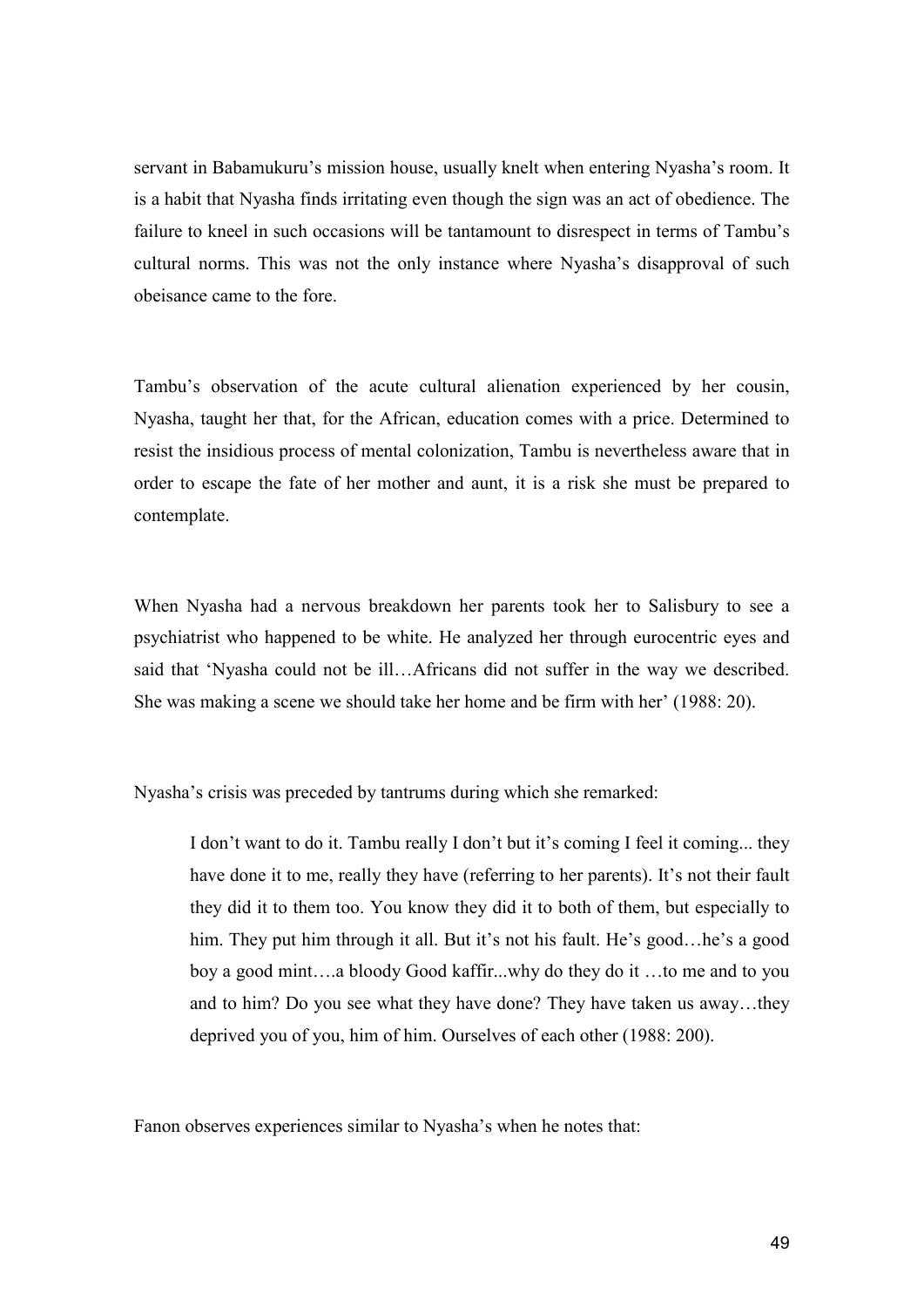Completely dislocated, unable to be abroad with the other, the white man who unmercifully imprisoned me, I took myself far off from my own presence, far indeed and made myself an object. What else could it be for me but an amputation, an excision, hemorrhage that spattered my whole body with black blood?…All I have wanted was to be a man with other men … some identified me with ancestors of mine who had been enslaved ….(1986: 112 – 113).

Fanon feels that he has been imprisoned by the whites. He is forced to become what is not compatible to his ancestry. A similar argument can be inferred from Nyasha's outburst that the whites 'did it to them' and her father has been reduced to being a 'bloody good kaffir' and a good boy. Nyssa's crisis did not find any sympathy from MaShingayi. She relegated Nyasha's plight to being too English. She warned that this Englishness could lead to their downfall if not kill them. We resort to Fanon's analysis when he says that:

A man is human only; human when he tries to impose his existence on another in order to be agonized by him. As long as he has not been effectively recognized by the other that other will remain the theme of his actions (Fanon 1986: 206-207).

In fact a man's own human worth is dependant on recognition by other persons. It could be said that Nyasha had shortcomings in being a complete person in the eyes of the Shona clan. She thus could not exist as a bona fide Shona maiden. In fact MaShingayi says that "about that one that we did not even speak. It is speaking for itself…it's the 'Englishness'" (1988: 203). Owomoyela argues that people identify more with those who share their language and speech habits than those who share their culture (1988:06). In fact the Africans who utilise the European languages identify more closely with the Europeans than with Africans who do not use this language. Owomoyela characterizes European languages as an index of the domination of Africans by Europeans. Owomoyela alludes to Bank's assertion that: 'linguistically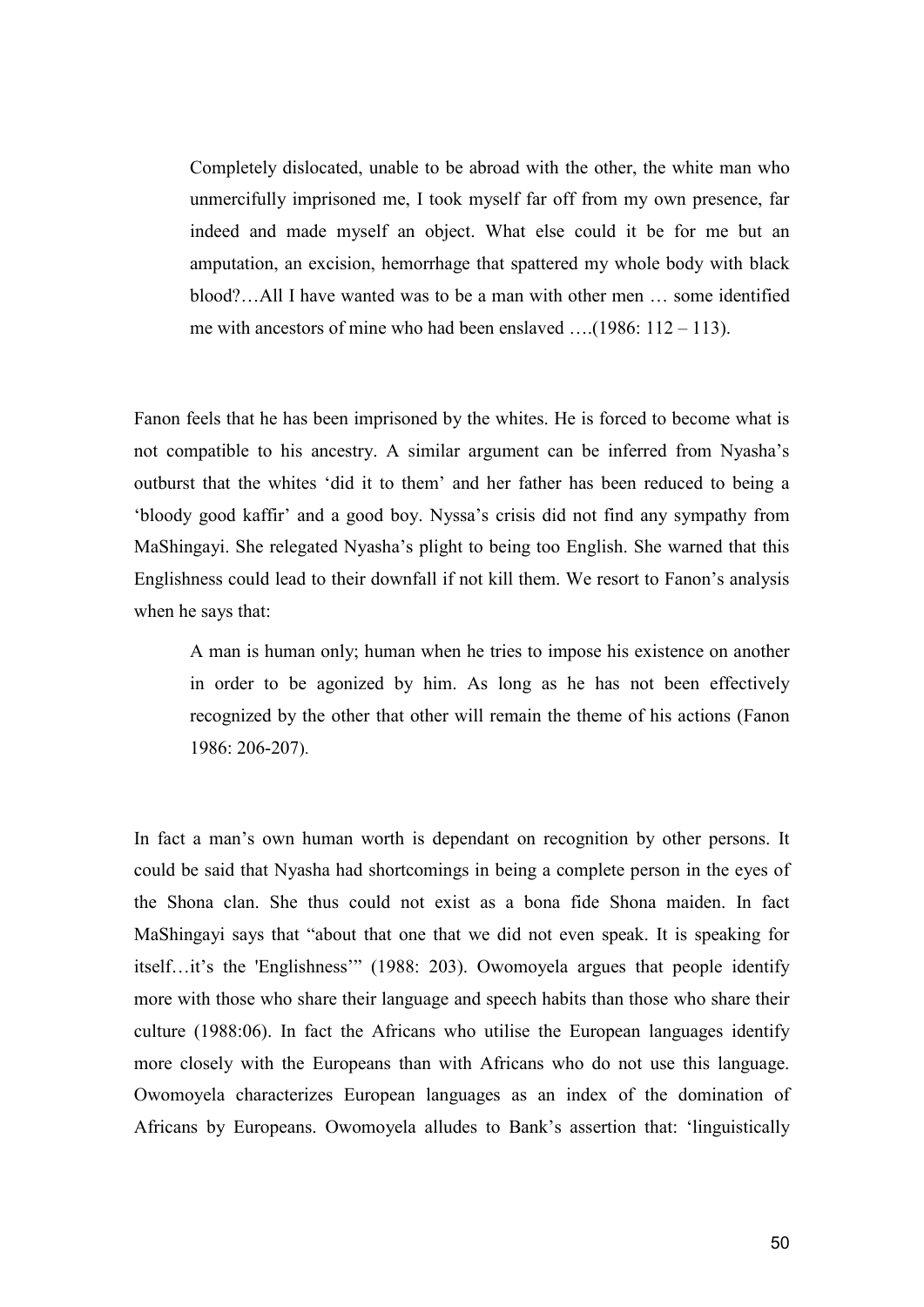dominated groups who regularly adopt the language of the dominant group experience a degradation of their subordinate group identity' (1996: 06).

Chido serves as an example of an identity in flux. It is customary amongst his family (Chido's) to congregate at the traditional family homestead during the Christmas period. However, Chido, partly due to age and mainly due to the observation highlighted by Owomoyela that a person would rather associate more with people who share the same linguistic and speech characteristics, prefers to spend holidays with white friends. The reluctance to visit the Sigauke homestead is also demonstrated by Nyasha, as it took a gentle persuasion from a not so convinced mother, Maiguru, and the stern father to maker her daughter change her mind about visiting the homestead.

Nyasha suffers from anorexia nervosa and bulimia disorders generally associated with white middle class women. Nyasha's use or misuse of food cannot just be dismissed as culturally inappropriate. Every instance of bulimic purging comes after a verbal argument with her father, who forces her to eat as a way of asserting his control. Nyasha's violent purging in privacy indicates rejection of patriarchal order and discipline. Nyasha's violent rendering at colonial textbooks by tearing them with her teeth, calling them 'bloody lies', is also emblematic of the ideological diet of colonial history that literally sickens her. Her gendered identity is also constantly in torment, seeking the respect from her father and desiring a more respectable position for her mother than she sees possible. Nyasha, at the same time, hates her parents and herself for all their inadequacies.

It could be said that Nyasha had shortcomings in 'becoming a complete person' in the eyes of MaShingayi and other members of the clan. In fact, MaShingayi says that: 'About that one we do not even speak. It is speaking for itself. …It's the 'Englishness' (1988: 203). Nyasha's mother wrote off her daughter as a misfit by remarking that: 'Nyasha's head is full of loose connections that are always sparking' (74). Maiguru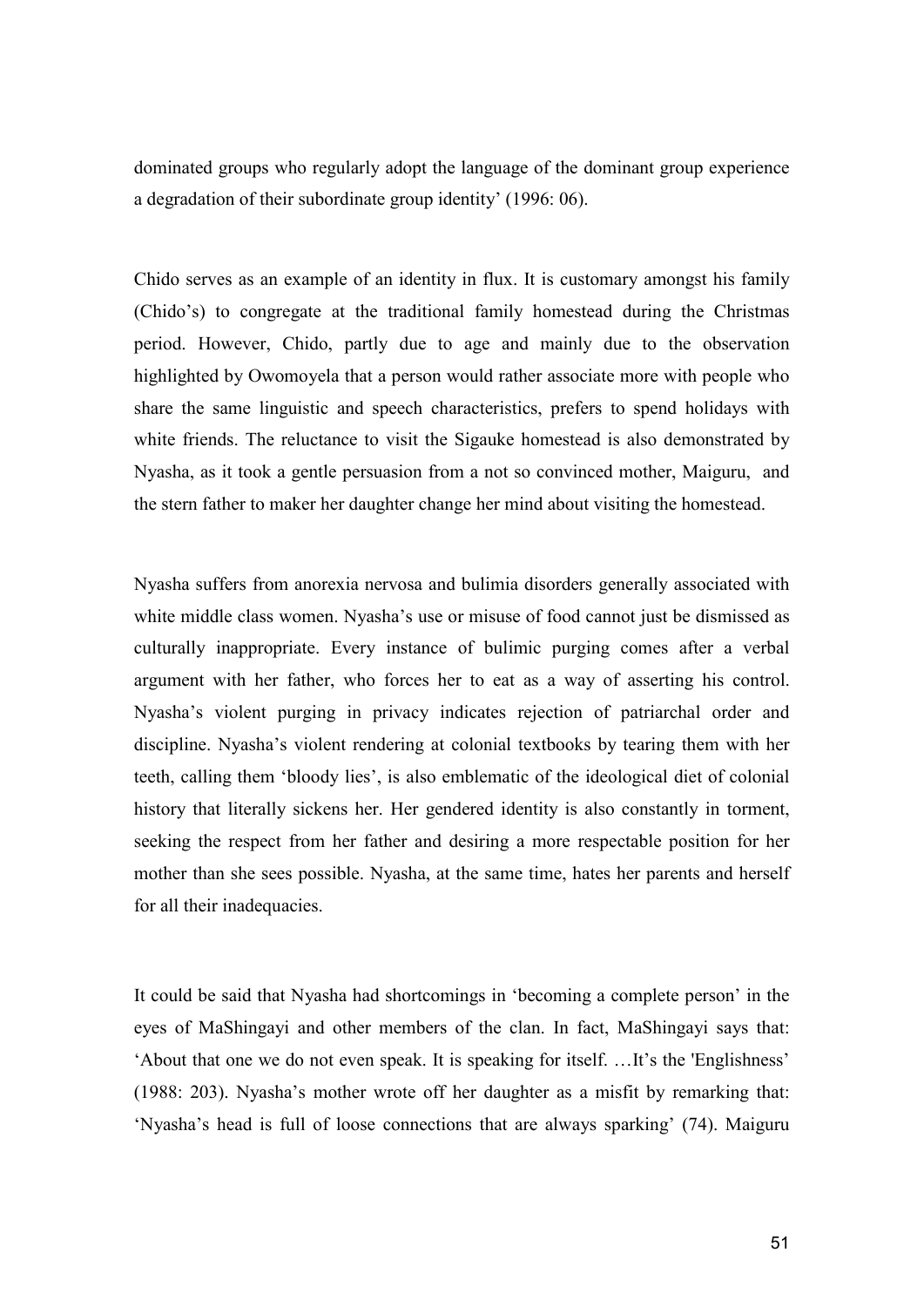censors Nyasha's anglicised habits by trying to 'teach her the right manners… but it is taking time' (74).

Nyasha's relationship with her father was ambivalent. The tension between father and daughter often precipitated into violent confrontations, like when Nyasha returned late from a ball. Nyasha found her father too overbearing at times, especially when he exercised his authority as the family head. This confrontation across gender lines contributed to the distortion of the perfect picture held by Tambu of Babamukuru. The teenage rebelliousness exhibited by Nyasha and Babamukuru's intransigence pertaining to his daughter's dietary preferences and her other 'idiosyncrasies' left Tambu having some sympathy for Nyasha's plight and some resentment for the dominant male, who had been regarded as godly.

#### LUCIA'S ENTRAPMENT: CLASS

 aShingayi had several miscarriages in her nineteen years of 'marriage' to Jeremiah. Her sister, Lucia, was, according to custom, expected to bear children with Jeremiah, to make up for her inability to give birth to live babies. In fact, Lucia was even prepared to become a second wife to her brother-in-law, had not Babamukuru put paid to these plans. Even when she fell pregnant, she claimed that Jeremiah was the father. However, the authenticity of this claim was suspect as she also had an illicit affair with Takesure, another relative of Babamukuru. Lucia had had several affairs before coming to live with her sister at the Sigauke homestead. Lucia is thus portrayed as a woman without any scruples pertaining to securing a partner. The patriarchal system, which was not averse to polygamy, would strongly object to a woman having more than one partner at a time. Lucia is alleged to have had sexual relations with Jeremiah and Takesure, thus the uncertainty about the paternity of her unborn child.

Her challenge to patriarchy extended further when she stormed into a meeting of the Sigauke clan and 'manhandled' Takesure in front of all the elders. Her temerity was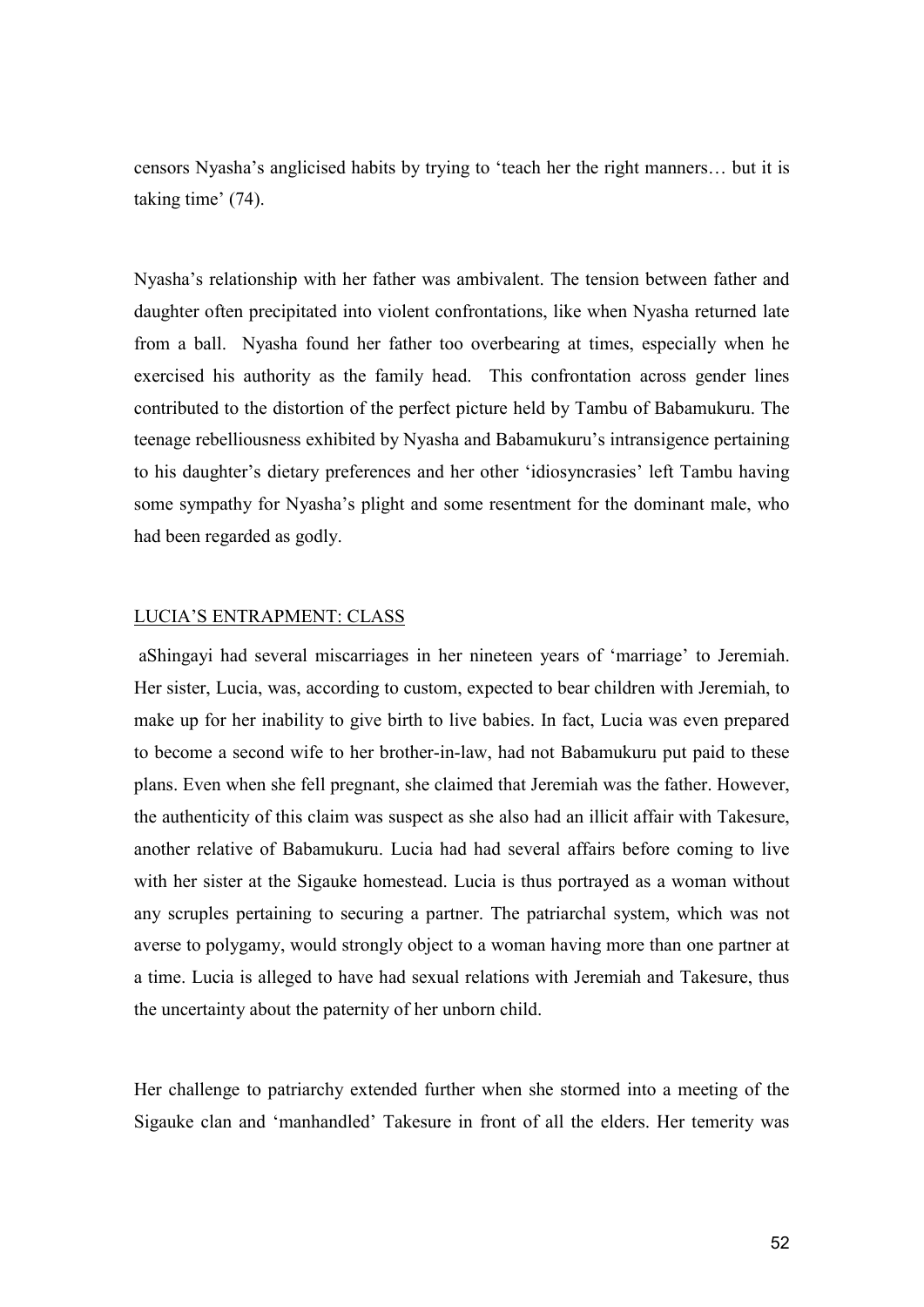undaunted as she then proceeded to declare that rather than marry Takesure, she would wed Jeremiah. She defied the choice that the clan was making for her, namely Takesure, and opted to remain single. Lucia took on patriarchy when she:

strode in there, her right eye glittering as it caught the yellow paraffin flame, glittering dangerously at Takesure, who wisely shrank back into his corner of the sofa. 'Fool!' snorted Lucia, looming over him, arms akimbo. 'Fool!' And she whirled to face Babamukuru, so that now her left eye glittered. 'Look at him Babamkuru! Look at him trying to hide because I'm here'. Takesure looked braver when he had only Lucia's back to contend with, but his reprieve was brief. 'If you have an issue with me,' Lucia advised him, 'stand up and let us sort it out plainly.' In two strides she was beside him and, securing an ear between each finger and thumb, she dragged him to his feet. 'Let me go, let me go,' he moaned (1988: 143-144).

Although her attack was directed at Takesure, her challenge was aimed at the whole gathering of elders. Raising Takesure by his ears was a symbolic way of chiding the whole gathering for trying a case without the accused (Lucia). She had earlier on expressed her disapproval that a meeting about her 'pregnancy' was being held without her being represented. The sacroscancy of the dare (meeting of the clan's elders) was crumbled by Lucia's audacity. As she was not married, she was not rendered 'voiceless and rightless', as was the case with women when with their in-laws. This limitation of married women is acknowledged by Lucia when she remarks: 'Babamukuru …maybe when you marry a woman, she is obliged to obey you. But some of us aren't married, so we don't know how to do it. That is why I have been able to tell you frankly what is in my heart' (1988: 171). In this latter instance Lucia was a voice for Tambu, who was being punished for refusing to attend her parents' wedding.

When she landed on a job in the girl's hostel at the mission, her independence of Takesure and Jeremiah was reinforced. She could raise her child without the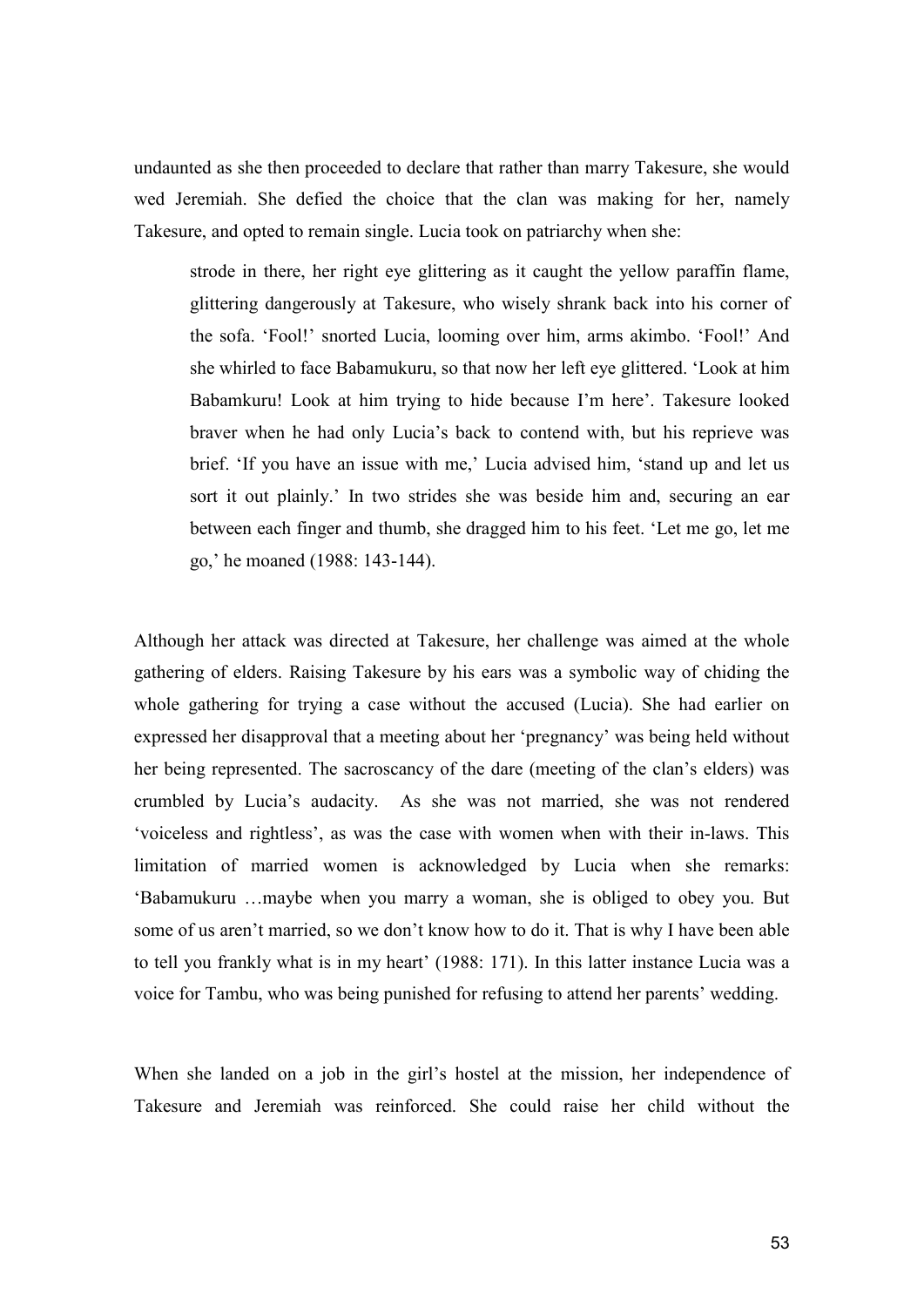interference of men. Tambu regards Lucia's progress as an escape from male dependency.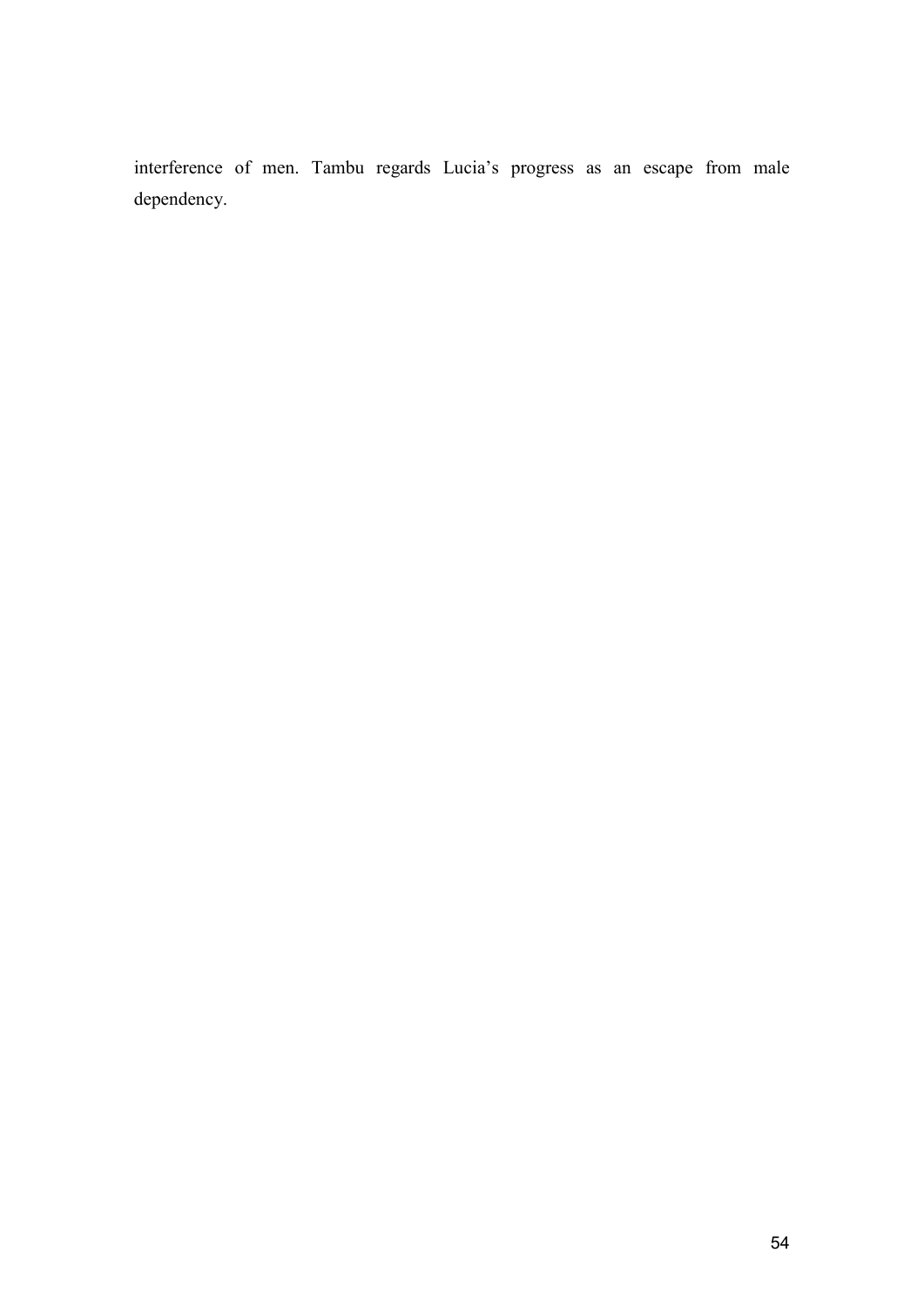#### CHAPTER SIX

#### **CONCLUSION**

In Nervous Conditions, Dangarembga provides a perceptive study not only of sexual oppression but also of the complexities of colonization, culture and class. In fact she depicts black women's agonies brought about by a myriad of oppressions. In Nervous Conditions all the female characters, with the exception of Tete (Babamukuru and Jeremiah's sister) have had their poignant experiences brought out into the open by one of them, Tambu. The latter has managed to break out of the cycle of silence by putting everything on paper. Although Maiguru was able to write about her experiences, her duty to her husband would have prevented her from doing so. Her loyalty to her husband outweighed her frustrations with the clan. Consequently, to write about her husband and his over-bearingness could be tantamount to betrayal. Maiguru's determination to remain a perfect wife made her avoid confrontations, and violations of cultural practices. When she was invited to contribute to the agitation that was brewing up in the kitchen, she recused herself. Even when the 'dare' (meeting of the elders) invited her to participate in the deliberations, she still declined. This humility can be contrasted with Lucia's bravado at the dare. Lucia though it best to grab the bull by its horns, and face the consequences.

The oppressive nature of traditional African culture on womenfolk indicates that it is utilized as an excuse to explain away violations of women's rights. Surprisingly only those aspects of culture which serve to oppress women are considered as immutably cultural. Traditions should undergo alteration to suit the changed economic, political and social circumstances. In Nervous Conditions, one noticeable breakaway from male supremacy is the constitution of the 'dare'. Tete is a woman who sits in the 'dare', by virtue of being a blood relative to the patriarch. Even her duties at the Sigauke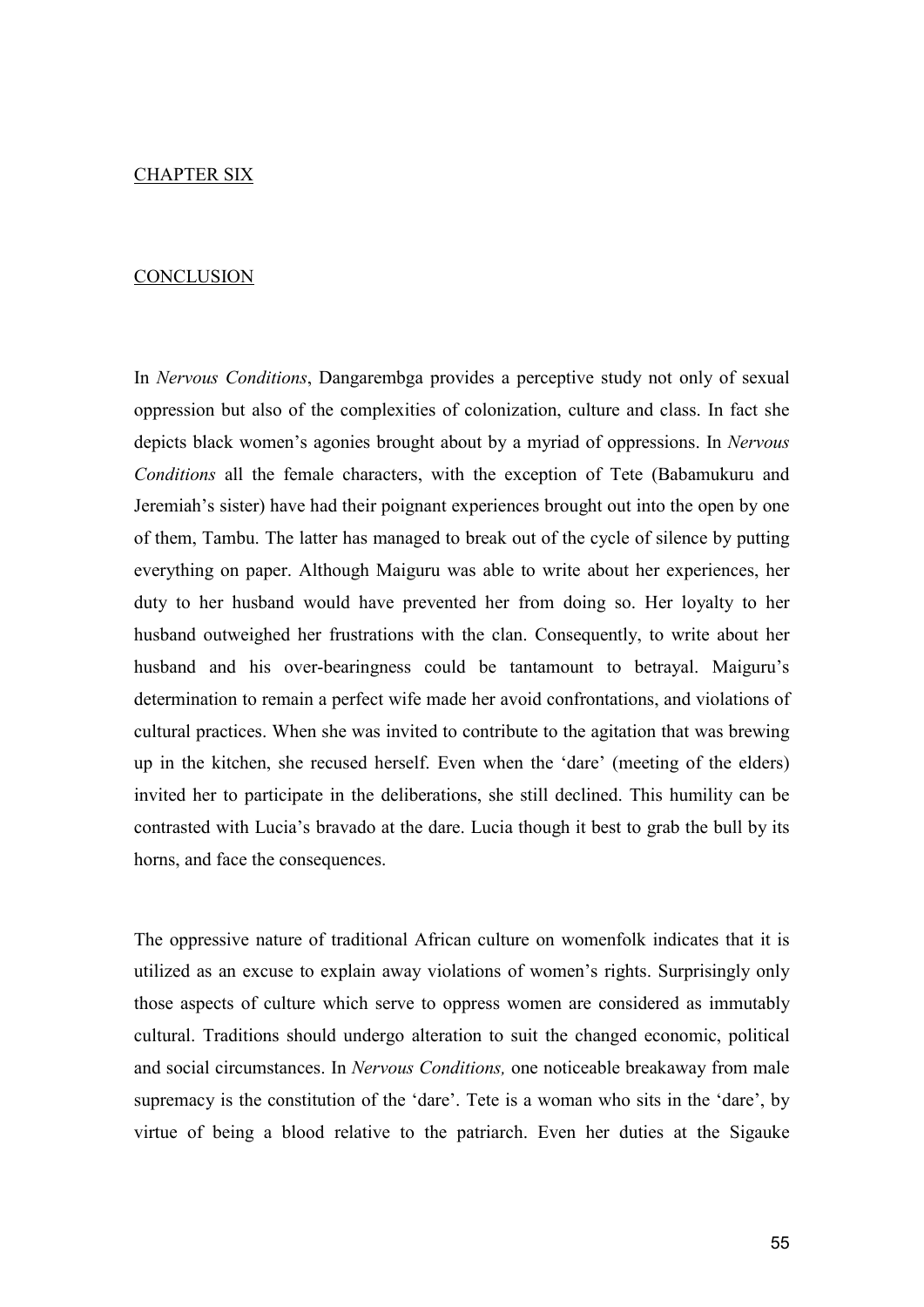homestead are minimal, compared to other women. At her in-laws, according to her culture, she is 'voiceless and rightless', as she is married.

Many women are still trapped in traditional roles of domestic servitude. Even those who work outside their homes are still responsible for the domestic work of the household and thus bear a double burden of work which is an obstacle to social and political participation. Partnership in household responsibilities will result in women's increasing involvement in society and the greater decision making power in the home. Maiguru, as alluded to above, taught at the mission school and still slotted in domestic work, after hours. Even when visiting the rural homestead, she had no qualms in cooking for the menfolk – buying the food out of her own pocket. Compared with Jeremiah, who was indolent, she served as a 'provider' for her in-laws. Her escape from material wants was transformed into servitude for her extended family of in-laws. It was a bondage she could not easily get out of, even when she dared to walk out on the husband.

The unequal power relations in the marriage compel one to consider marriage as an oppressive institution. In African societies male supremacy is venerated unquestioningly since tradition and cultural practices reinforce their power. A woman should conform to her husband's control and rejection is interpreted as a deviation from the expected role. In Nervous Conditions Maiguru returned to her husband after she had walked out on him, due to that she desired to conform to her expected role of a dutiful wife, rather than be a deviant and face rejection from the society. She weighed the prospects of freedom against that of bondage as a voiceless wife, and the latter was victorious. Even though she had seen countless episodes by her daughter, Nyasha, trying to break out of this yoke of being a woman in a traditional society, she opted for the security which was brought by this bondage.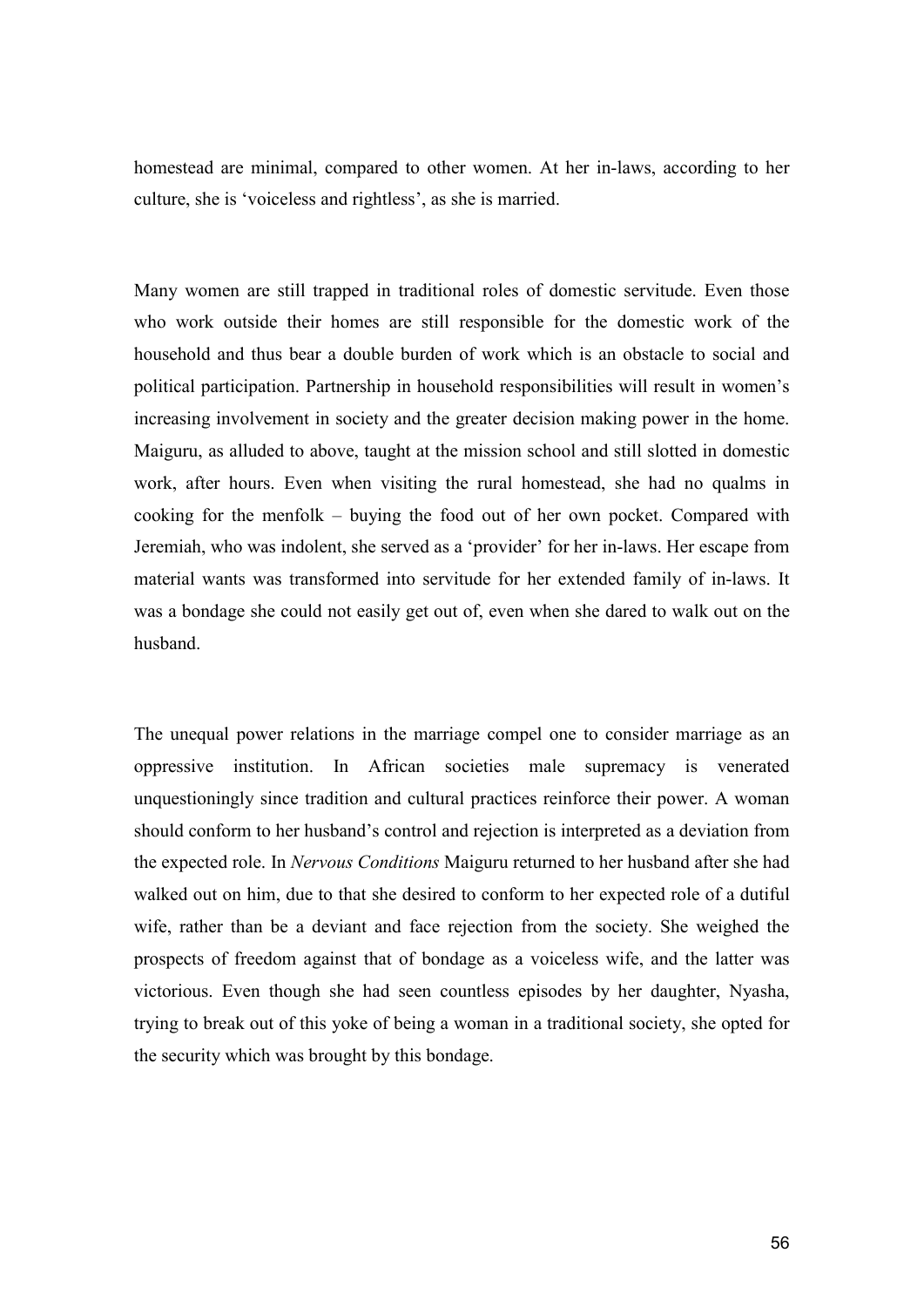As women we may share certain experiences of sexism and domestic responsibility and we may differ in ethnic origin, class or culture, but what unites most of us is our consciousness that it is other people who set the agenda. Thus, what serves to link powerless social groups are their experiences of 'otherness' and exclusion from the sites of power and meaning making. Lucia in Nervous Conditions served to break this exclusion by boldly striding into the 'dare,' and influenced the decisions.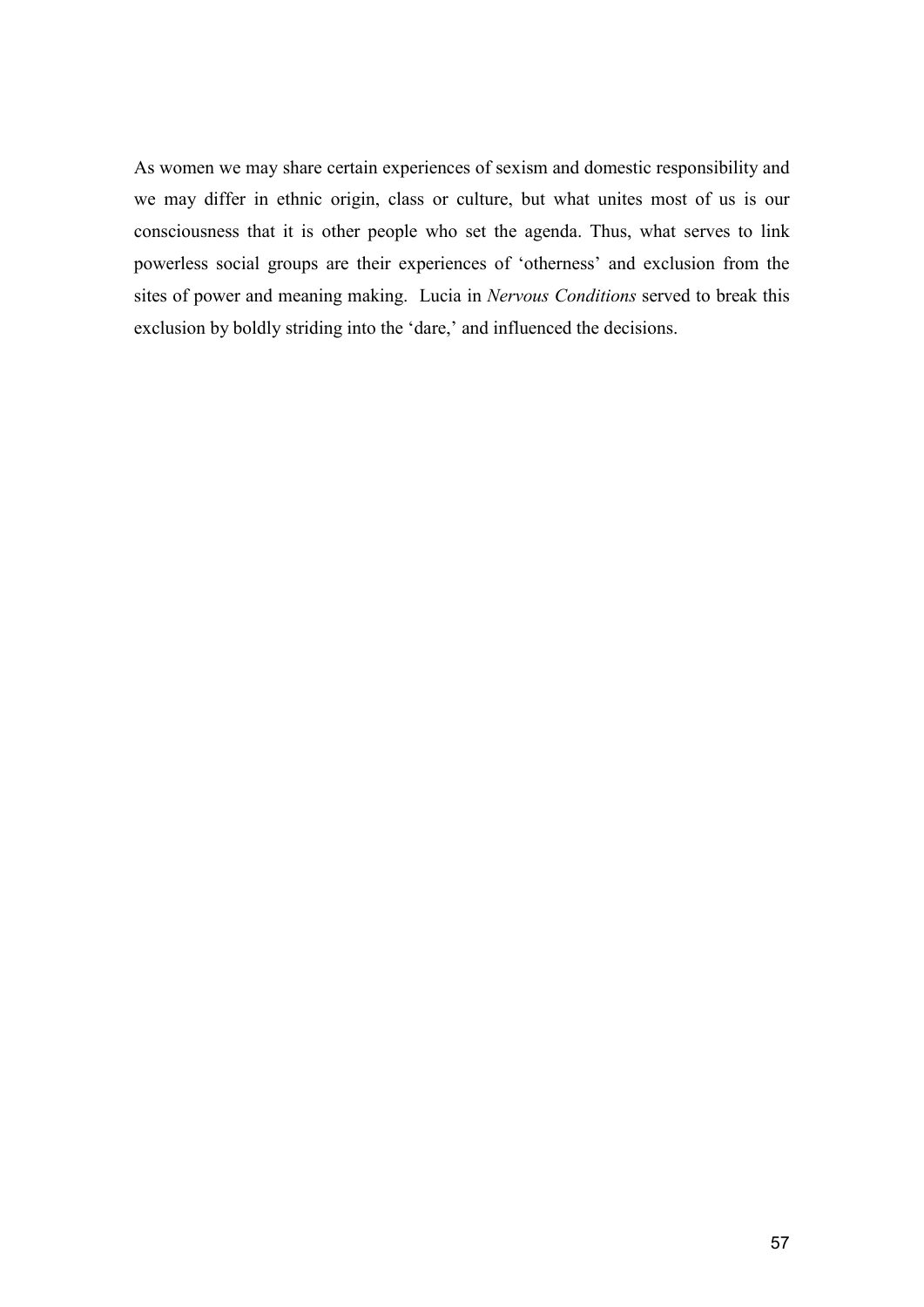# **Bibliography**

- Amos V & Parmar P 1984: 'Challenging Imperial Feminism. Feminist Review 17. p.13-19
- Amos V& Parmar P 2001: Challenging Imperial Feminism, in Feminism and Race. Bhavnani, K. (Eds). New York: Oxford University Press.
- Barret M 1986: Feminism and the Definition of Cultural Politics: Feminist Literary Theory. New York: Basil Blackwell.
- Barret M 1988: Women's Oppression Today. London: Verso.
- Basow S A. 1992: Gender: Stereotypes and Roles. California: Brooks/ Cole Publishing Co.
- Bhavnani K (Ed) 2001: Feminism and Race. New York: Oxford University Press.
- Bhavnani K & Coulson M 1986: 'Transforming Socialist Feminism, the challenge of racism'. Feminist Review 23.
- Bobo, J. 2001: Black Feminist Cultural Criticism. New York: Blackwell.
- Bosman B 1990: 'A Correspondence without Theory: Tsitsi Dangarembga's Nervous Conditions', in Current Writing  $2(1)$ .
- Boyce-Davies C& Adams A 1986: Ngambika: Studies of Women in African Literature. New Jersey: Africa World Press.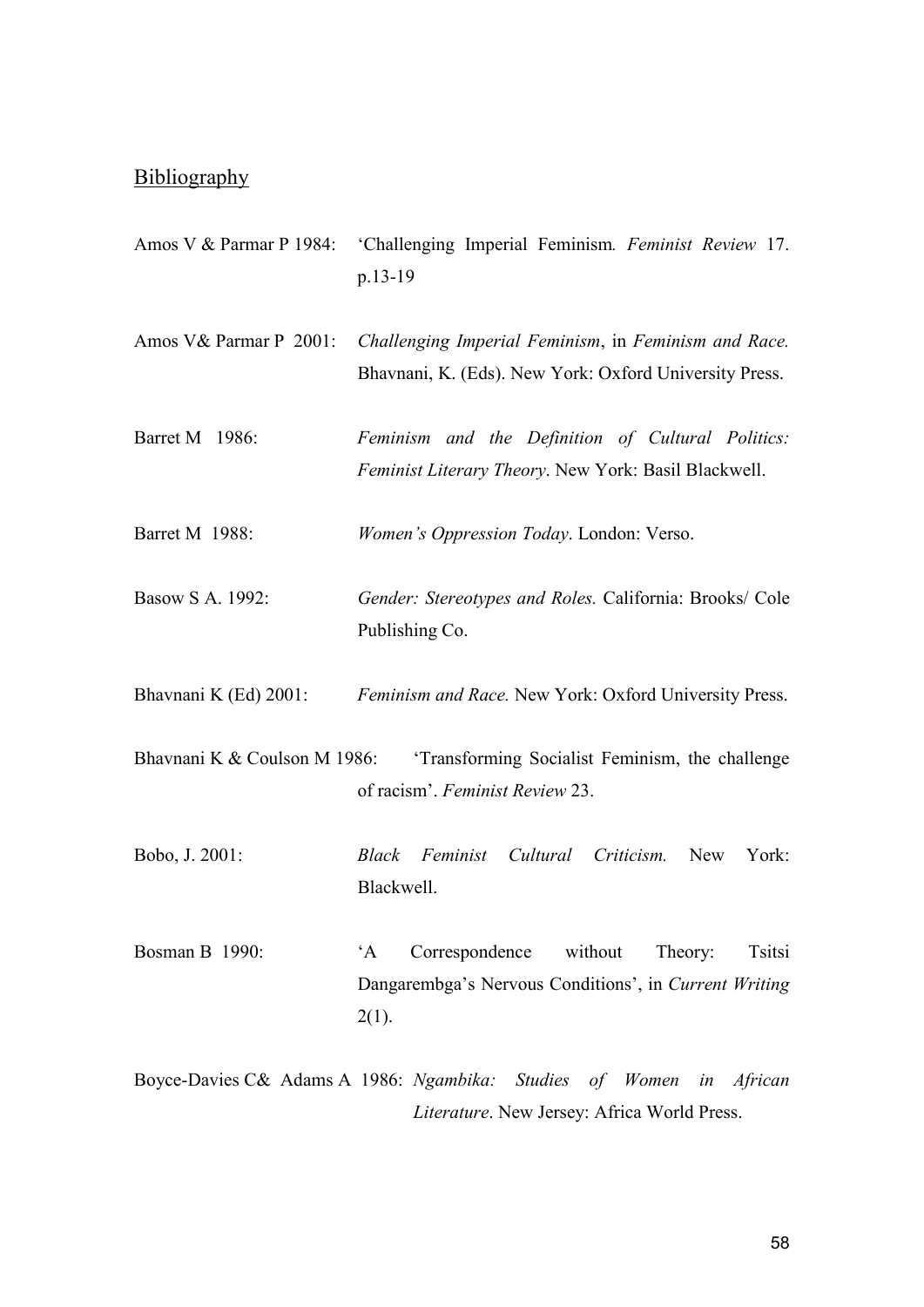| Boyce-Davies C 1994:      | Black Women, Writing and Identity: migration of<br>the subject. London: Routledge.                                                                                                                   |
|---------------------------|------------------------------------------------------------------------------------------------------------------------------------------------------------------------------------------------------|
| Boyce-Davies C            |                                                                                                                                                                                                      |
| & Ogundipe-Leslie M 1995: | Beyond Boundaries (Vol. 2) Black Women's                                                                                                                                                             |
|                           | Diasporas. New York: NYU Press.                                                                                                                                                                      |
| <b>Brewer R</b> 1993:     | 'Theorising Race, Class and Gender', in                                                                                                                                                              |
|                           | Theorising Black Feminism: the Visionary                                                                                                                                                             |
|                           | <i>Pragmatism of Black Women.</i> Busia P A & James                                                                                                                                                  |
|                           | S M (Eds). New York: Routledge.                                                                                                                                                                      |
| Brown S 1989:             | Writers from Africa. London: Book Trust.                                                                                                                                                             |
| Bruner C H (Ed) 1993:     | Heinemann Book of African Women's Writing.                                                                                                                                                           |
|                           | London: Heinemann.                                                                                                                                                                                   |
| Brüner J 1993:            | 'The Autobiographical process' In R. Folkenflik<br>$(Ed)$ ,<br><i>The</i><br>Culture<br>of Autobiography:<br>Constructions of Self-representations. Palo Alto:<br>Stanford University Press pp38-56. |
| Butengwa F (Ed) 1993:     | World Conference on Human Rights: The Wildaf                                                                                                                                                         |
|                           | <i>Experience.</i> Vienna: Benaby Printers.                                                                                                                                                          |
| Carby H 1982:             | 'White Woman listen!. Black Feminism and the                                                                                                                                                         |
|                           | boundaries of sisterhood', in The Empire Strikes                                                                                                                                                     |
|                           | Back: Race and Racism in 70's Britain. London:                                                                                                                                                       |
|                           | Hutchinson.                                                                                                                                                                                          |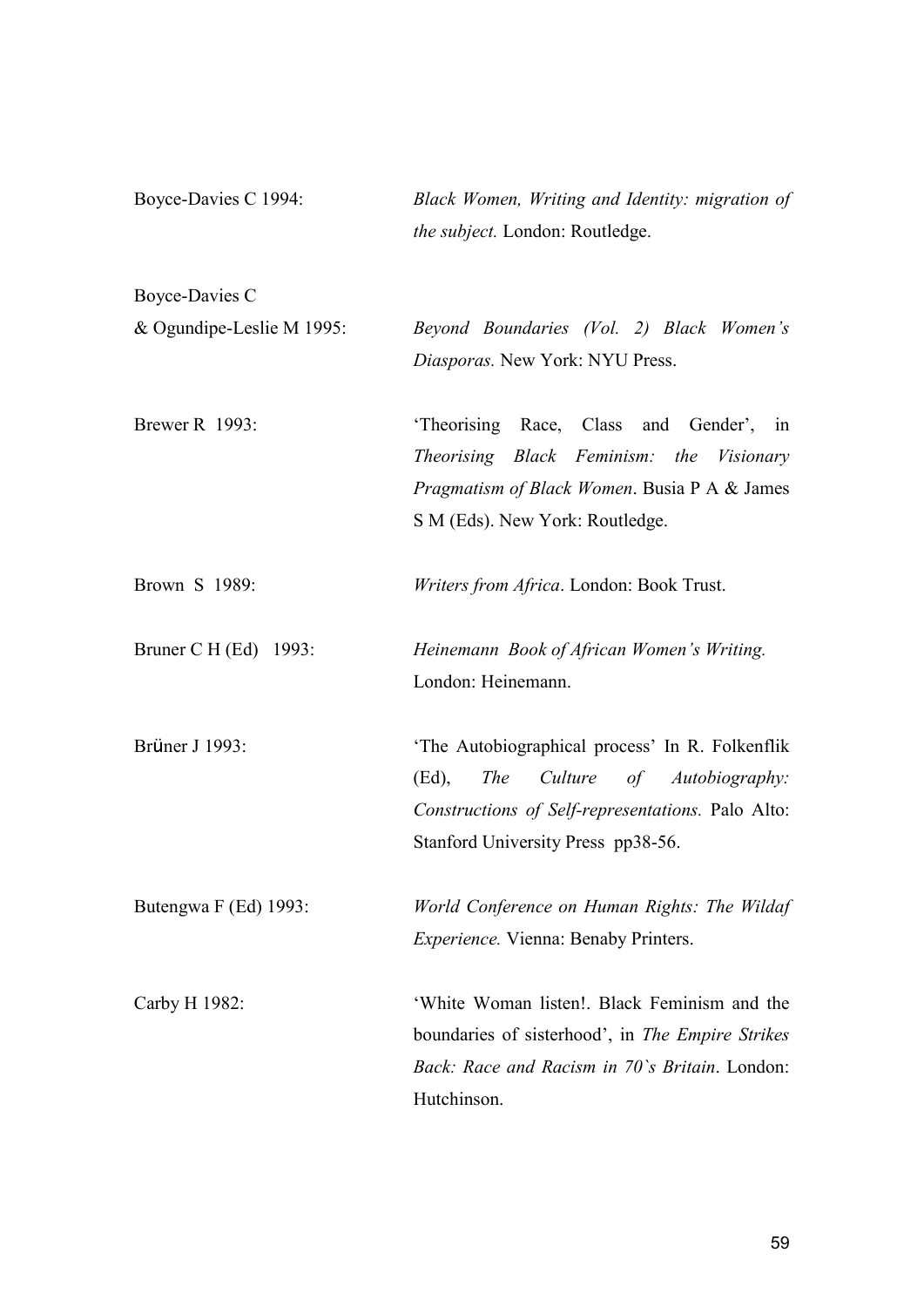| Connell R W 1987:       | Gender and Power. London: Polity Press.                                                                                            |
|-------------------------|------------------------------------------------------------------------------------------------------------------------------------|
| Cooper A J 1892:        | A Voice from the South by a Black Woman of the<br>South. Ohio: Aldine.                                                             |
| Coward R 1992:          | Our Treacherous Hearts: Why women let men get<br>their own way. London: Faber.                                                     |
| Creamer H 1994:         | Apple for the teacher? Femininity,<br>An<br>Coloniality and food in Nervous Conditions'. In<br><i>Kunapipi.</i> 16(1), pp 349-360. |
| Dangarembga T 1988:     | Nervous Conditions. New York,: Seattle Press.                                                                                      |
| Delamont S 1989:        | Knowledgeable Women: Structuralism and the<br>Reproduction of Elites. London: Routledge.                                           |
| Elam D 1994:            | Feminism and Deconstruction. New York:<br>Routledge                                                                                |
| Fanon F 1986:           | Black Skin White Masks. Pluto Press: London.                                                                                       |
| Firestone S 1971:       | The Dialectic of Sex: The Case of Feminist<br>Revolution. London: The Women's Press.                                               |
| Folkenflik R (Ed) 1993: | The Culture of Autobiography: Constructions of<br>Palo<br>Alto:<br>Stanford<br>Self-Representation.<br>University Press.           |
| Forsas-Scott H 1991:    | Textual Liberation: European Feminist Writing in<br>the Twentieth Century. London: Routledge.                                      |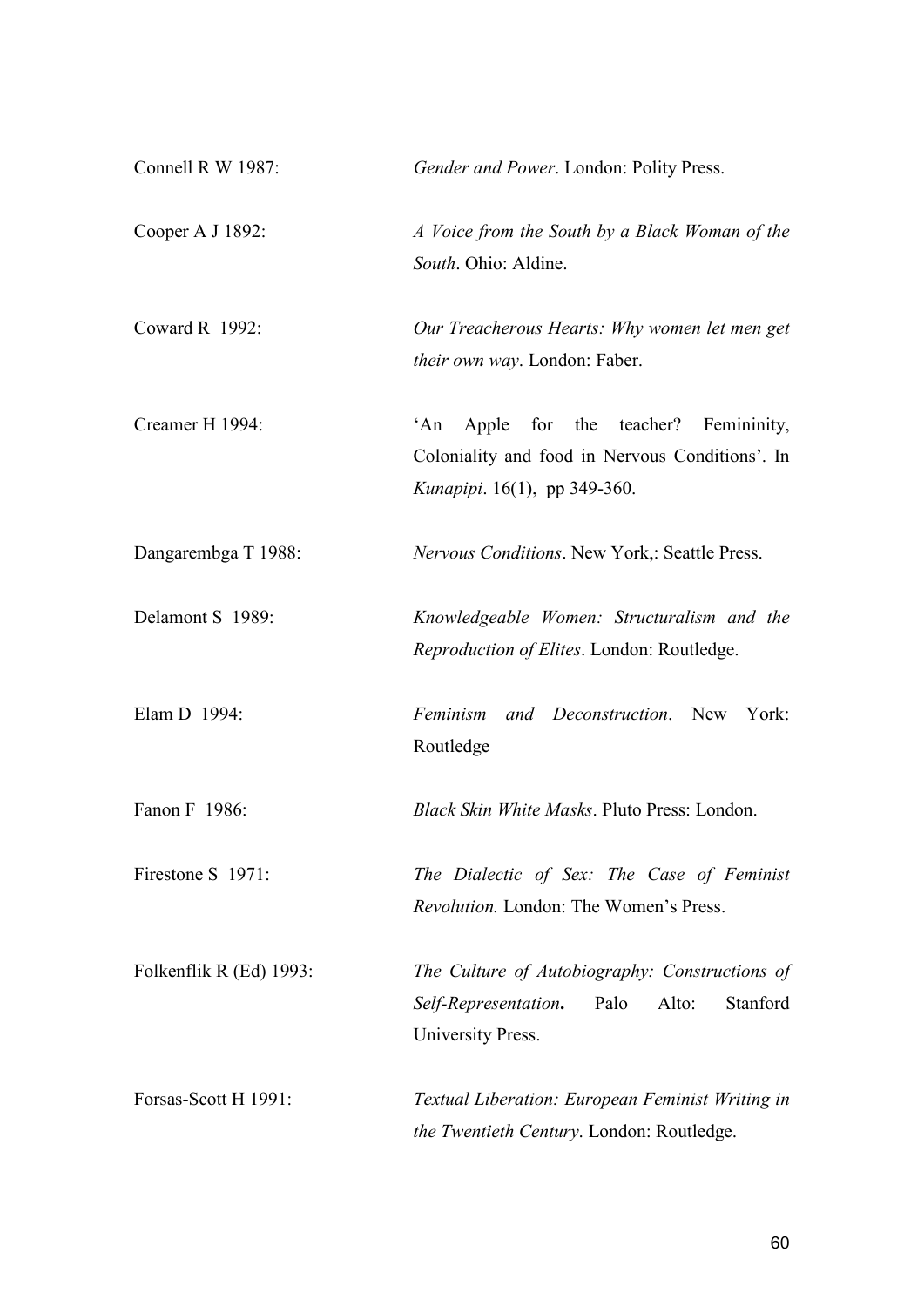| Foucault M 1977:                         | 'Disciplinary Power and Subjugation' in Power/                                |
|------------------------------------------|-------------------------------------------------------------------------------|
|                                          | Knowledge: Selected interviews and other                                      |
|                                          | writings. Gordon, C. (Ed) London: Harvester                                   |
|                                          | Press.                                                                        |
| Gates H L (Ed) 1990:                     | Reading Black, Reading Feminist; A Critical                                   |
|                                          | Anthology. London: Penguin                                                    |
|                                          | Grown C, Cagatay N & Santiago A 1986: 'The Nairobi Women's Conference: Toward |
|                                          | Global Feminism?' in Feminist Studies.<br>a                                   |
|                                          | Summer 1986: Vol. 12, No. 2.                                                  |
| Gilmore L 2001:                          | The Limits of Autobiography: Trauma and                                       |
|                                          | Testimony. London: Cornell University Press.                                  |
|                                          |                                                                               |
| Hall C M 1990:                           | Women and Identity: Value Choices in a                                        |
|                                          | <i>changing World.</i> New York:                                              |
|                                          | Hemisphere Publishing Corporation.                                            |
| Hartmann H 1997:                         | 'An Unhappy Marriage of                                                       |
|                                          | Marxism and Feminism: Towards<br>a<br>more                                    |
|                                          | Progressive Union', in The Second Wave: A                                     |
|                                          | <i>Reader in Feminist Theory.</i> Nicholson, L. (Ed.).                        |
|                                          | New York: Routledge.                                                          |
| Hull G T, Bell-Scott P $&$ Smith B 1982: | But Some of Us Are Brave: All the Women                                       |
|                                          | White, All the Blacks Are Men: Black<br>Are                                   |
|                                          | <i>Women's Studies.</i> New York: Feminist Press.                             |

61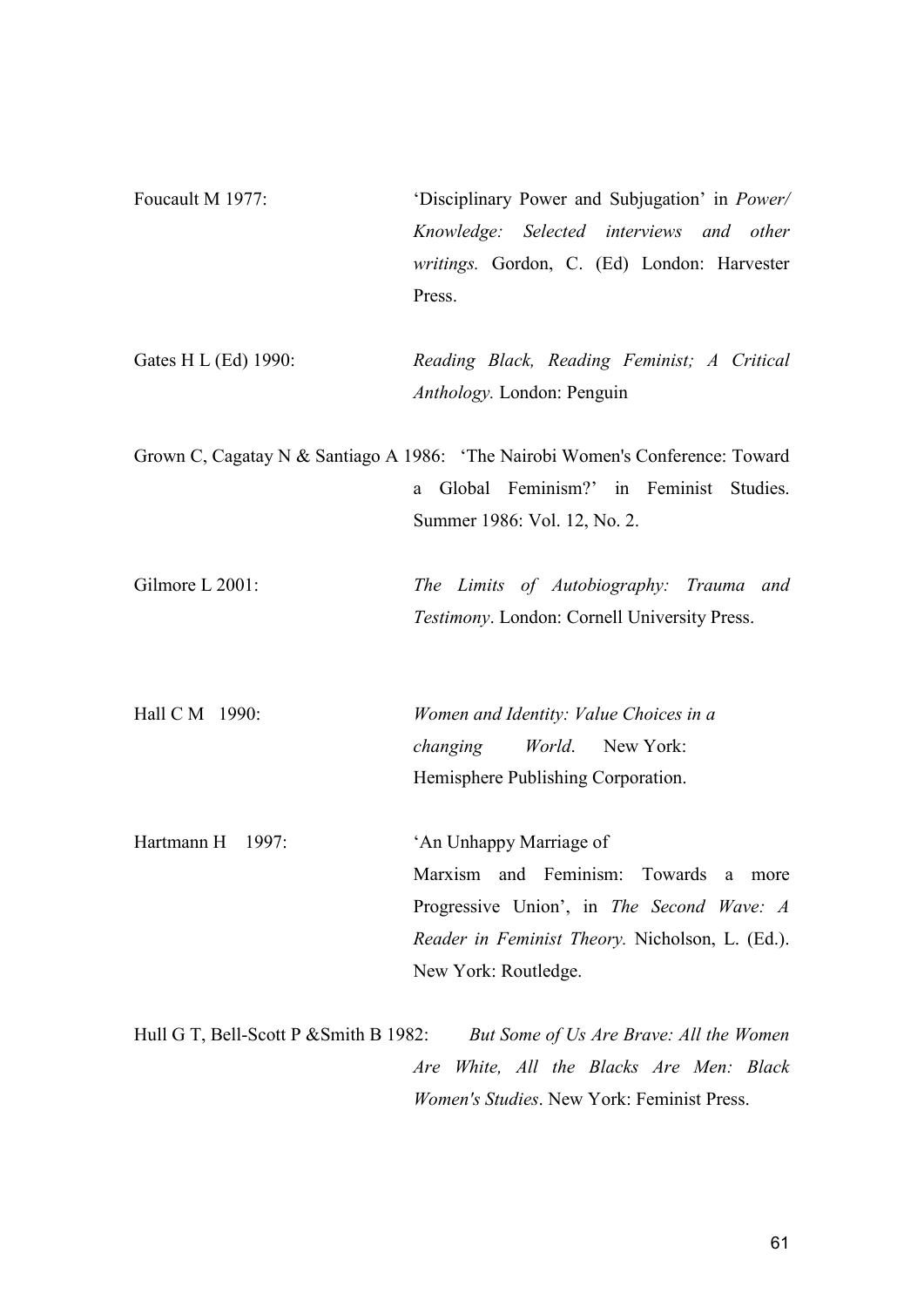| James S M and Busia P A 1993: | Theorizing Black Feminism. New York:<br>Routledge.                                                                                                                                                                                         |
|-------------------------------|--------------------------------------------------------------------------------------------------------------------------------------------------------------------------------------------------------------------------------------------|
| Karl M 1995:                  | Women and Empowerment: Participation and<br>Decision Making. London: Zed Book Ltd.                                                                                                                                                         |
| Luke C $&$ Gore J (Eds) 1992: | Feminisms and Critical Pedagogy. New York:<br>Routledge.                                                                                                                                                                                   |
| Millet K 1970:                | Sexual Politics. London: Doubleday.                                                                                                                                                                                                        |
| Moore H L 1986:               | Space, Text and Gender: An Anthropological<br>Study of the Marakwet of Kenya. Cambridge:<br>Cambridge University Press.                                                                                                                    |
| Morries P 1989:               | Literature and Feminism: An Introduction.<br>Oxford: Blackwell.                                                                                                                                                                            |
| Moyana R 1996:                | 'Men and Women: Gender Issues in Tsitsi<br>Dangarembga's Nervous Conditions & She No<br>Longer Weeps', in New Trends and Generations<br>in African Literature, Alt 20. Edited by Jones, M<br>& Jones, E.D. London: James Currey. Pp 25-34. |
| Nicholson L J 1990:           | Feminism / Postmodernism. New<br>York:<br>Routledge.                                                                                                                                                                                       |
| Obbo C 1980:                  | African Women: Their Struggle for Economic<br>Independence. London: Zed Press.                                                                                                                                                             |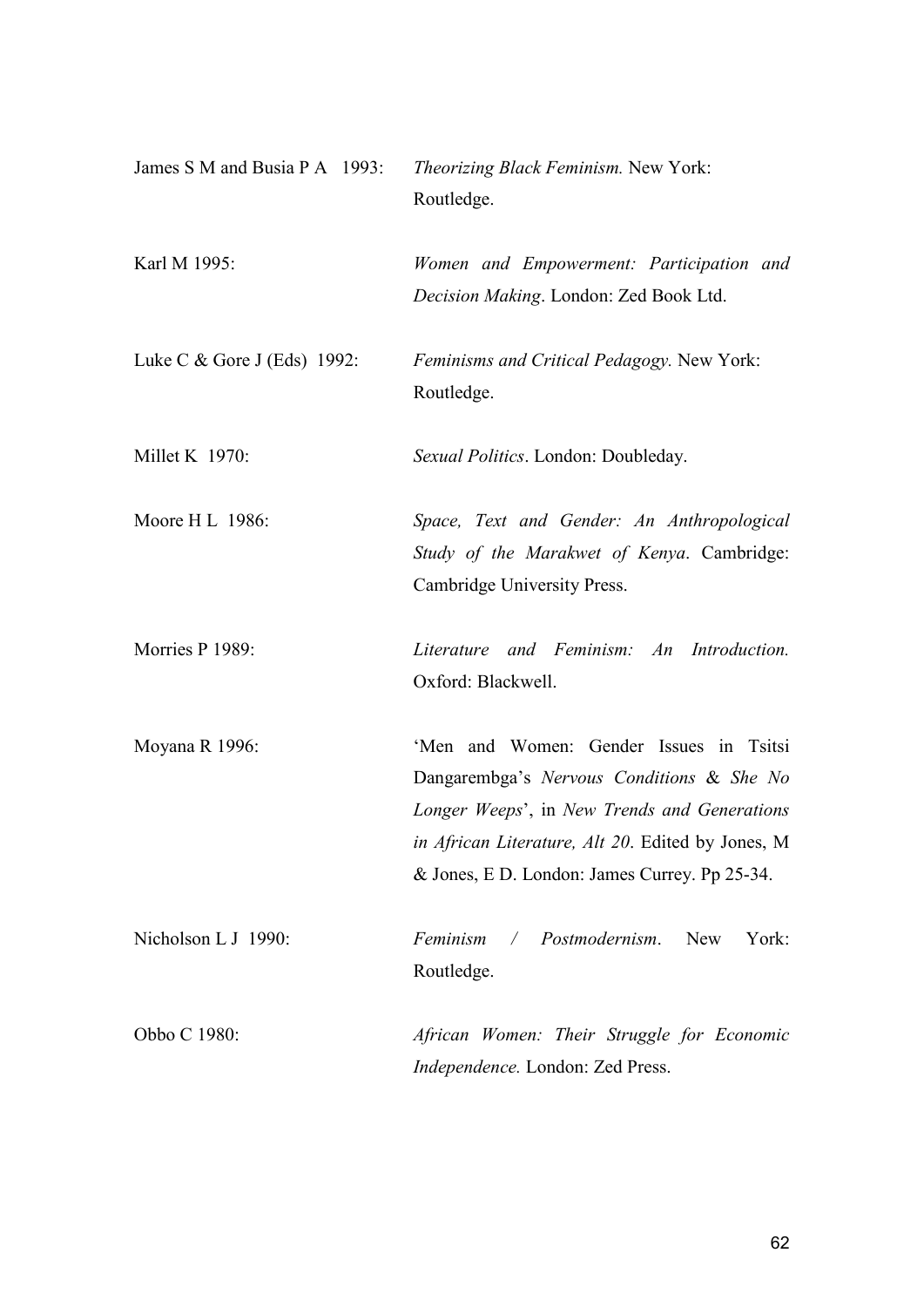Olney J 1973: Tell me Africa: An Approach to African Literature. Princetown: Princetown University Press.\

Owomoyela O 1996: The African Difference: Discourses on Africanity and the Relativity of Cultures. New York: Peter Lang.

Peplau L A, DeBroS C, Veniegas R C, &

| Taylor, P L 1999:          | Gender, Culture and Ethnicity: Current Research<br>about Women and Men. London: Mayfield.                                                                                                                                                                 |
|----------------------------|-----------------------------------------------------------------------------------------------------------------------------------------------------------------------------------------------------------------------------------------------------------|
| Rimmon-Kenan S 1987:       | Discourse in Psychoanalysis and Literature.<br>London: Methuen.                                                                                                                                                                                           |
| Roman G L 1992:            | 'The Political Significance of Other Ways of<br>Narrating Ethnography: A Feminist Materialist<br>Approach', in The Handbook of Qualitative<br>Research in Education. Le Compte, M. D.<br>Milroy, W. L. & Preissle, J (Eds). San Diego:<br>Academic Press. |
| Sharma BM & Sharma U 1995: | Women and Society. New Delhi: Commonwealth<br>Publishers.                                                                                                                                                                                                 |
| Smith S & Watson J 2001:   | Reading Autobiography: A Guide for Interpreting<br>Life Narratives. Minneapolis: University of<br>Minnesota Press.                                                                                                                                        |